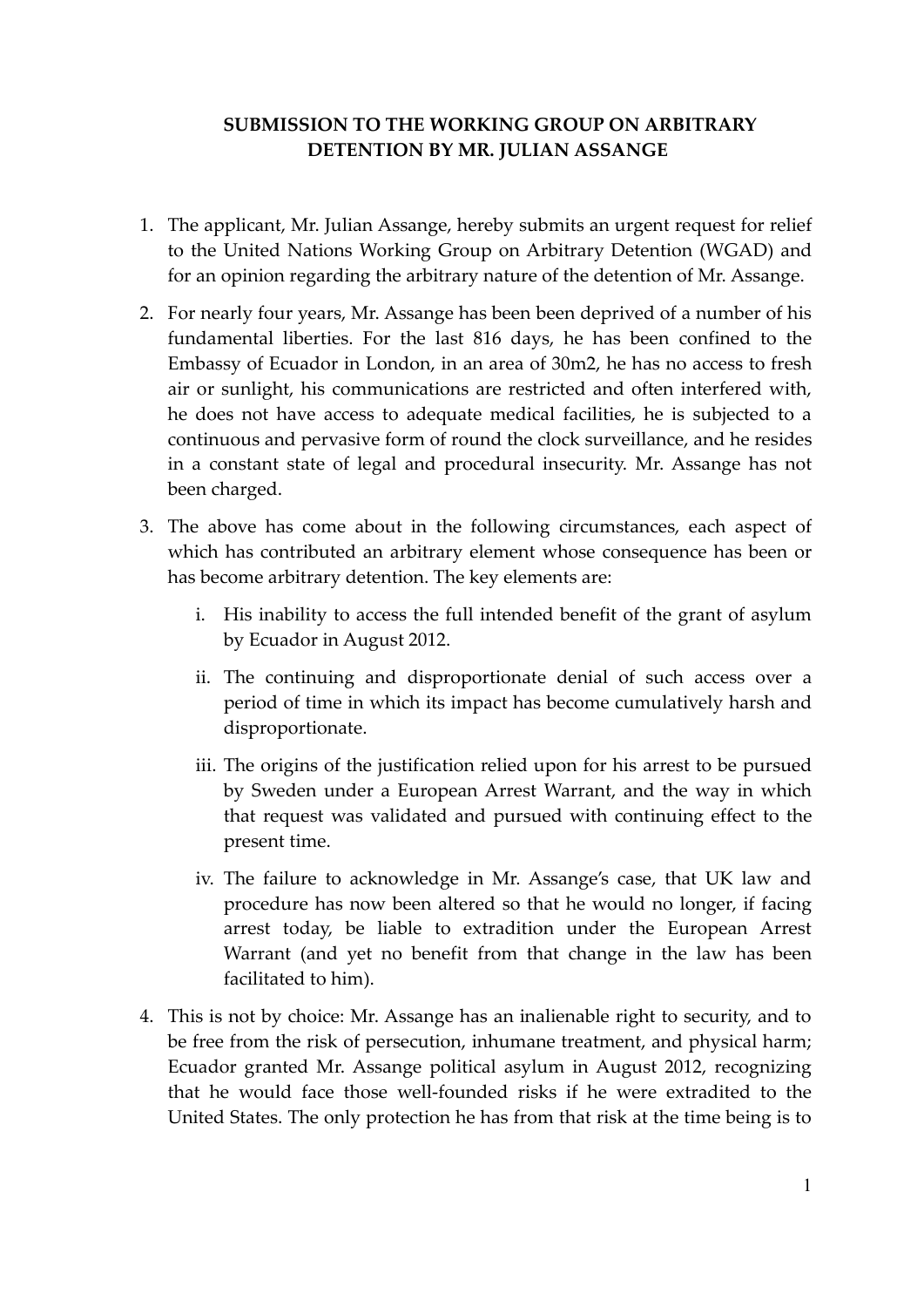stay in the confines of the Embassy; the only way for Mr. Assange to enjoy his right to asylum is to be in detention. This is not a legally acceptable choice.

5. The WGAD has agreed in previous cases that a deprivation of liberty exists where someone is forced to choose between either confinement, or forfeiting a fundamental right—such as asylum—and thereby facing a well-founded risk of persecution.<sup>1</sup> The European Court of Human Rights (ECtHR)<sup>2</sup> and UN High Commissioner of Refugees (UNHCR) $^3$  similarly adhere to this principle.

The Circumstances Underlying the Application for Asylum and its Grant by Ecuador

- 6. Mr. Assange has been pursued and pilloried by United States authorities since his organisation commenced publishing documents, which revealed information which was perceived to be politically embarrassing for the United States Government (such as evidence that United States soldiers might have been implicated in potential war crimes).<sup>4</sup>
- 7. Notwithstanding the fact that the publication of such information was a

2 See, e.g., Abdi v. United Kingdom [2013] Application no. 27770/08, paras. 55-75 (finding applicant's detention arbitrary despite his option to leave and face persecution in Somalia, because "the refusal to return voluntarily could not be seen as a trump card which enabled the Secretary of State to continue to detain until deportation could be effected, otherwise the refusal would justify as reasonable any period of detention, however long"); Mikolenko v. Estonia [2009] Application no. 10664/05 (finding Article 5 violation where applicant did not cooperate with signing a voluntary deportation, thereby making removal "virtually impossible"); Riad & Idiab v. Belgium [2008] Applications nos. 29787/03 and 29810/03, paras. 68, (finding deprivation of liberty where applicants were denied asylum and held in an airport transit zone in uncertainty, because "the mere fact that it was possible for the applicants to leave voluntarily cannot rule out an infringement of the right to liberty"); Storck v. Germany [2005] Application no. 61603/00 ("[T]he right to liberty is too important in a democratic society for a person to lose the benefit of the Convention protection for the single reason that he may have given himself up to be taken into detention."); Amuur v. France [1996],Application no. 19776/92 (finding violation of Article 5 of the European Convention where applicants, asylum seekers, could have left confines of an airport transit zone and returned to Syria where they risked extradition to, and persecution in, Somalia).

3 The UNHCR defines detention as "confinement within a narrowly bounded or restricted location, including prisons, closed camps, detention facilities or airport transit zones, where freedom of movement is substantially curtailed, and *where the only opportunity to leave this limited area is to leave the territory*." UN High Commissioner for Refugees (UNHCR) Revised Guidelines on Applicable Criteria and Standards relating to the Detention of Asylum Seekers (1999) (emphasis added). Thus UNHCR recognizes that detention can exist even where there is an option to leave the territory to face a wellfounded risk of persecution.

<sup>1</sup> See, e.g., Al Jabouri v. Lebanon, Op No. 55/2011, A/HRC/WGAD/2011/55 (2011) (detention arbitrary despite source's refusal to return to Iraq); Abdi v. United Kingdom, Op No. 45/2006, A/HRC/7/4/Add.1 (2007) (detention arbitrary despite source voluntarily refusing to return to conflict zone).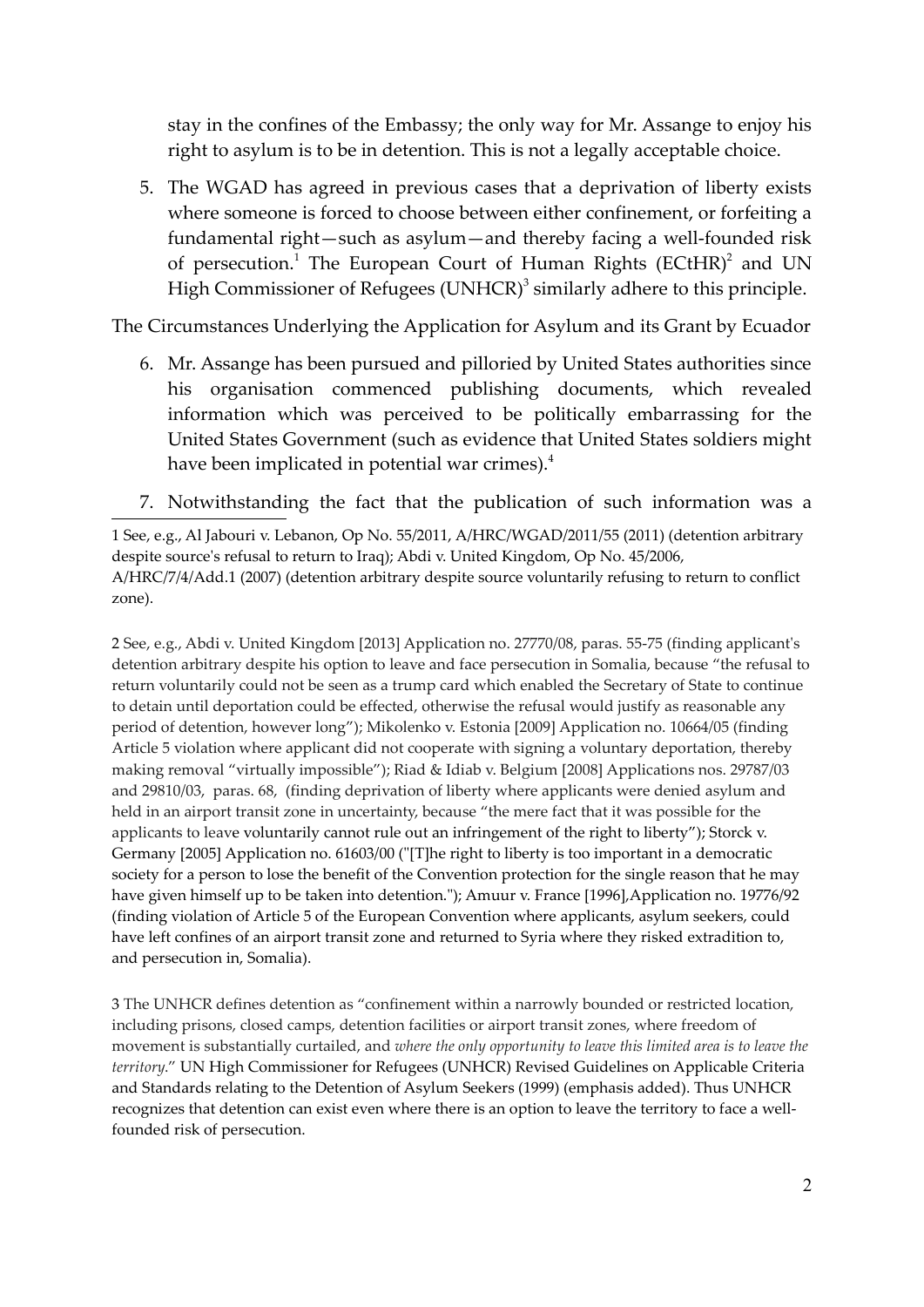protected act of free speech and political expression, the United States commenced investigating Mr. Assange and Wikileaks, and instigated a series of search and seizure and surveillance measures, which do not appear to be regulated by any meaningful due process in which Mr. Assange is able to assert his rights.<sup>5</sup>

- 8. The stated aim appears to have been to restrict Mr. Assange's movements by any means possible.<sup>6</sup> The investigation has been accompanied by a parallel public campaign of vilification, during which Mr. Assange has been identified as 'public enemy number one' by several prominent Americans, some of whom called for his assassination.<sup>7</sup>
- 9. The likely fate of Mr. Assange if he were to be extradited to the United States has been illustrated by the trial and detention of alleged WikiLeaks source Private First Class Bradley Manning (hereinafter referred to as Ms. Chelsea Manning), who was, as confirmed by the Special Rapporteur on Torture, subjected to inhuman and degrading treatment, and sentenced to 35 years imprisonment.<sup>8</sup>
- 10. These events were the catalyst and factual foundation for Mr. Assange's decision to apply for political asylum at the Embassy of Ecuador.
- 11. (In parallel, Sweden had issued a European Arrest Warrant against Mr. Assange for the purpose of obtaining his presence in Sweden for questioning in relation to an ongoing investigation. $^9\,$  Mr. Assange has never been charged

5 Annex 1, pp. 3-28, 33-37,42-46. Affidavit of Mr Michael Ratner, (Annex 2).

6 Annex 1, paras..

7 Annex 1, pp. 18-22, Annex 3 .

8 Significant attempts were made by the prosecutor in that trial to establish a connection between Ms. Manning and Mr. Assange; Mr. Assange's name was mentioned **[ ]** times in closing arguments alone. Annex 1, pp. 8-10.

9 Prosecutor Marianne Ny, press conference following Stockholm District Court judgment, 16 July 2014: "When it comes to the criminal investigation, it was conducted vigorously, mostly in the Autumn of 2010. A number of of measures have been taken afterwards, and very few steps remain to be done, but they are very significant steps and we simply cannot come any further at this point, and then the question that immediately arises is why not then go to the United Kingdom? The answer is the same one we have given on a number of occasions. There are a number of measures that remain to be done and they might give rise to more interrogations, with several people including Assange. Even if it were possibly to hold interrogations with him at the embassy - I do not know whether it is legally

<sup>4</sup> The complainant set out a detailed statement of facts, which was submitted as an affidavit in the legal proceedings in Sweden. This affidavit is attached to the application as Annex 1. Due to their size, the appendices to the affidavit have been sent to WGAD by mail. The crucial information is, however, set out in the affidavit itself.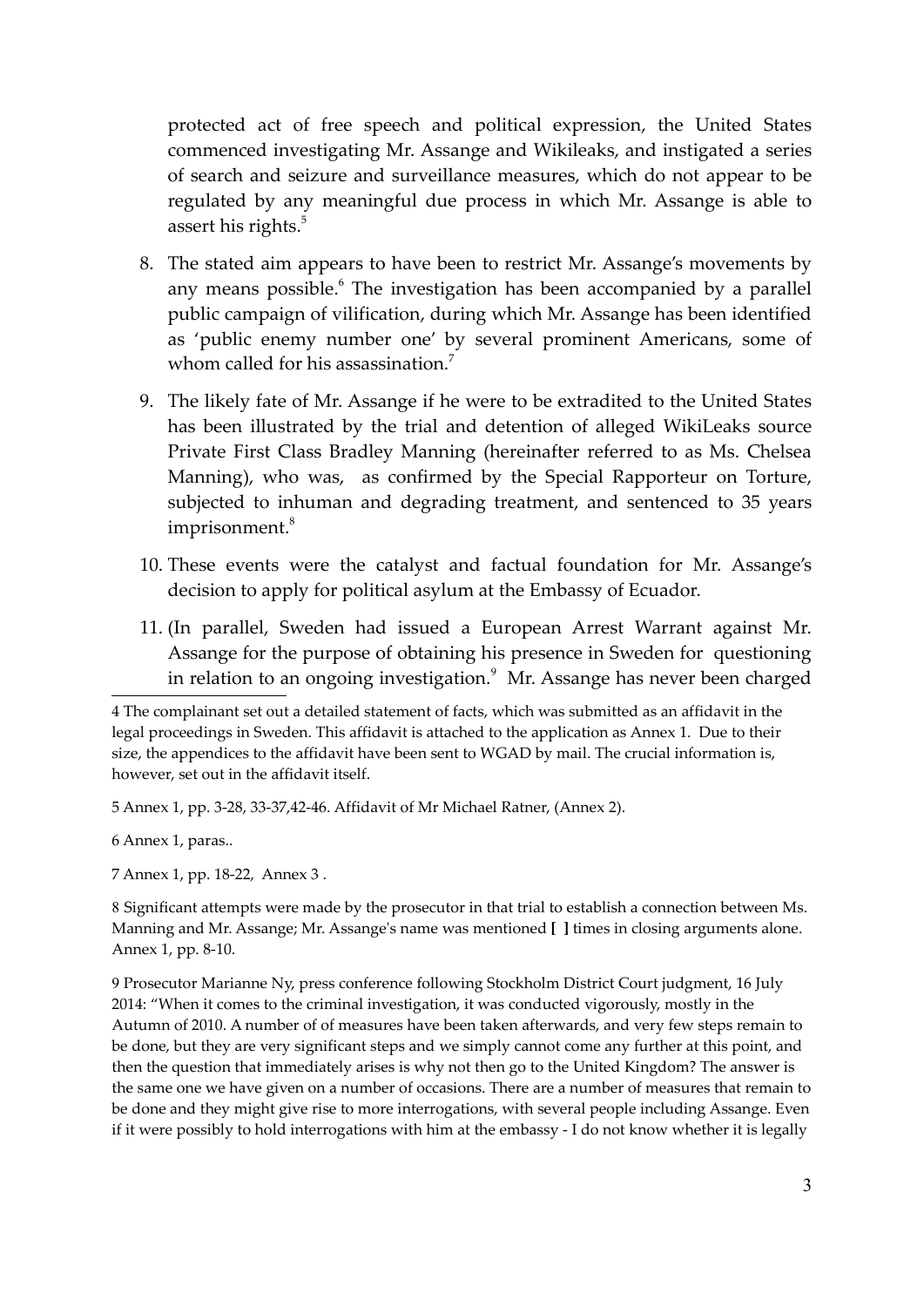in Sweden).

- 12. On 19 June 2012, Ecuador granted Mr. Assange political asylum due to his well-founded fear of persecution, and the probable legal and physical mistreatment he would face if extradited to the United States of America.<sup>10</sup> A key factor in this decision was the refusal of either the United Kingdom or Sweden to issue any assurances that Mr. Assange would not be extradited onwards to the United States of America from Sweden. Mr. Assange had exhausted his domestic remedies in the UK, there having been findings against him in the High Court and the Supreme Court on two separate issues of law. There have now been decisions on those issues which have radically changed the position so that the Mr. Assange, if his extradition was sought by Sweden today, would no longer face extradition.
- 13. In the circumstances pertaining in June 2012, Mr. Assange, fearing the potential of onward extradition to the United States, sought asylum to Ecuador, which in turn announced that it had granted asylum to him. The United Kingdom issued a statement to the effect that it would arrest him if he tried to leave the confines of the Ecuadorian Embassy for any purpose or under any conditions.<sup>11</sup> That position has not been revised, nor any further statement made concerning his extradition to Sweden although the UK has now revised its practices (and the UK Supreme Court revised the law) so as to accommodate and agree with the challenges raised by Mr. Assange to his extradition. Thus he continues in a position of his extradition having been ordered, which would have been by now achieved had asylum not been granted by Ecuador, and yet where he would be the last individual to be extradited on a basis now acknowledged to be wrong in both law and in principle, and in violation of promises given to parliament at the time of the

10 Declaración del Gobierno de la República del Ecuador sobre la solicitud de asilo de Julian Assange Comunicado No. 042, Ministry of Foreign Affairs, Trade and Integration of Ecuador, 2012, http://www.webcitation.org/69xdGRSLN. An English translation of this Declaration is attached as Annex 5.

11 William Hague, Foreign Secretary statement on Ecuadorian Government's decision to offer political asylum to Julian Assange, (16 Aug 2012), https://www.gov.uk/government/news/foreignsecretary-statement-on-ecuadorian-government-s-decision-to-offer-political-asylum-to-julian-assange. Annex 1, paras. 165-167.

possible -then the question still remains about how would a prosecution, if one were to be brought, be able to be held? How would we conclude this if we wish to prosecute and hold a trial when he has said that he absolutely refuses to come here? I cannot go into any further detail about the considerations I have made. But in short, these considerations have led to the conclusion that at present there are no reasons to try out this complicated process which would consist in repeated applications for legal assistance in criminal matters." Press conference transcription (translation from the Swedish), https://www.aftonbladet.se/nyheter/article19232981.ab (Annex 6).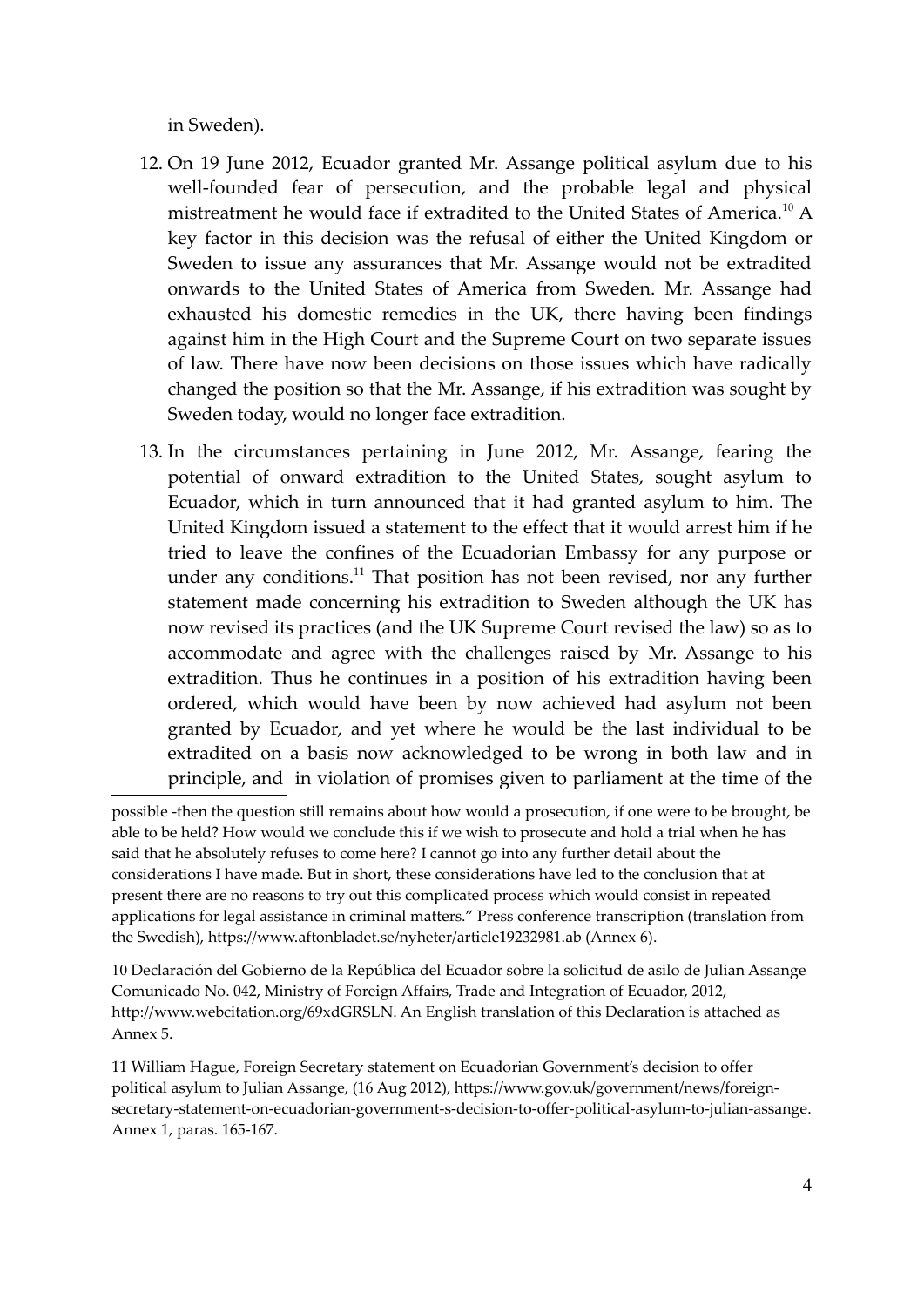introduction of the Extradition Act relating to European Arrest Warrants. Sweden issued a European Arrest Warrant against Mr. Assange for the purpose of obtaining his presence in Sweden for questioning in relation to a claimed investigation. The claimed "complainants" have clearly indicated that at no time did either intend a criminal complaint to be made. Their respective complaints, (internally contradictory on the facts, and in the case of one indicating that pressure had been applied by the police, and further criminal proceedings shut down by a senior prosecutor), were nevertheless revived by a third prosecutor, sought out by a lawyer intent upon advancing a particular objective on behalf of the complainant. Mr. Assange has been denied rights of a defendant, including access to potentially exculpatory evidence.<sup>12</sup> The case has remained formally at the 'preliminary investigation' phase and has been frozen since  $2010^{13}$ .

14. Mr. Assange made himself available to the Swedish authorities for questioning in the United Kingdom, and later at the Ecuadorian Embassy, or to be interviewed by video-link, but the Swedish Prosecutor has refused these requests and has failed to give a reasonable explanation as to why.<sup>14</sup> The prosecutor confirmed again recently that Ecuador's decision to grant asylum to Mr. Assange had no bearing on either her decision to rely on an arrest warrant to secure his presence for questioning. $^{15}$ 

# **The Changed basis of UK Law**

15. The Anti Social Behaviour, Crime and Policing Act 2014 now in force under Section 156 introduces a bar to extradition whereby an "accusation" will be insufficient to require extradition. Section 156 is clearly intended to (and will) change the way that UK courts approach the issues that arose in Mr. Assange's case in the High Court. Now a charge (rather than a preliminary accusation) will be required to facilitate extradition under a European Arrest Warrant. (A number of countries have long insisted upon this; the UK has now brought its legislation and practice into conformity with a number of other European countries. Mr. Assange is not charged, only accused, and

<sup>12</sup> Annex 1, paras. 96-99. See also Annex 4, p. 8. Annex 6

<sup>13</sup> Annex 6.

<sup>14</sup> Annex 6.

<sup>15</sup> Annexes 9 and 11. Annex 4, pp. 5-7.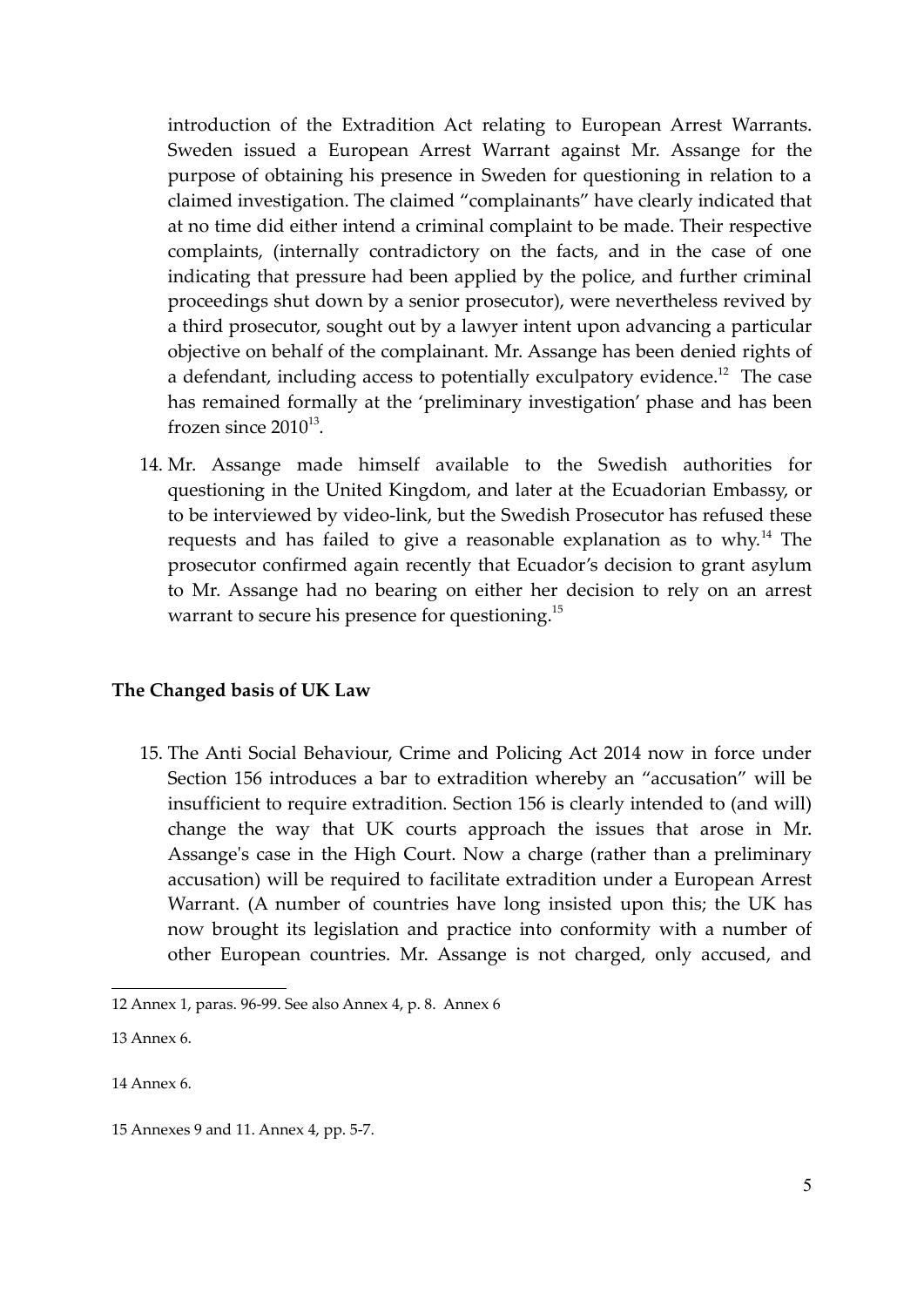could not now be extradited from the UK to Sweden.

16. The recent UK Supreme Court decision in *Bucnys v. Ministry of Justice Lithuania (and others)* decided that the "fifth reason" for refusal of the Mr. Assange's case in the challenge in the Supreme Court was wrongly decided. The court recognised that this fifth reason was, *"the only one that received any real endorsement even in the other majority judgments in the case."* Had the fifth reason not been factored into the decision in Mr. Assange's case, the result would have been different and by that route also, his extradition would now, if decided today, be decided differently. In that case the issue raised by Mr. Assange in the Supreme Court for the first time, had argued that the requesting judicial authority, could not be a prosecutor (as is the case in Sweden). Instead, the requesting authority must have the true hallmarks of a judicial authority, in particular independence from the executive.

### **Mr. Assange's continuing position**

- 17. Mr. Assange has now been detained in the Ecuadorian Embassy for 816 days, but has spent a total of 3 years, 9 months and 6 days under different forms of detention.<sup>16</sup> This exceeds the maximum permissable sentence which he would serve if he was indicted and convicted in Sweden, and has become progressively increasingly incompatible with the presumption of innocence. His situation is uncertain and could be prolonged indefinitely.
- 18. Notwithstanding the diplomatic immunities inherent in the position of the Ecuadorian Embassy, Mr Assange is subjected to extensive 24 hour close visual and aural surveillance from British police officers who are stationed within one to two meters of the Embassy doors and windows. The scale of this surveillance effort is such that the UK government has spent £7.3 million on the operation to date.<sup>17</sup> This corresponds to approximately 16 persons monitoring Mr. Assange at the embassy at all times.<sup>18</sup> The Ecuadorian authorities have also discovered a listening device which was planted in the Embassy.<sup>19</sup>

<sup>16 10</sup> days in isolation in London's Wandsworth prison (7-10 December 2010), 550 days under house arrest, and thereafter detained in the Embassy. Annex 4.

<sup>17</sup> *Policing Assange Embassy Has Cost £6.5m*, LBC, 19 June 2014, http://www.lbc.co.uk/cost-of-policingassange-embassy-rises-to-65m-92344.

<sup>18</sup> *UK Gov't Waste Explored*, http://govwaste.co.uk.

<sup>19</sup> Haroon Siddique and agencies, *Ecuador says London embassy bug hidden in socket*, The Guardian, 4 July 2013, http://www.theguardian.com/world/2013/jul/04/ecuador-names-embassy-bug-surveillance.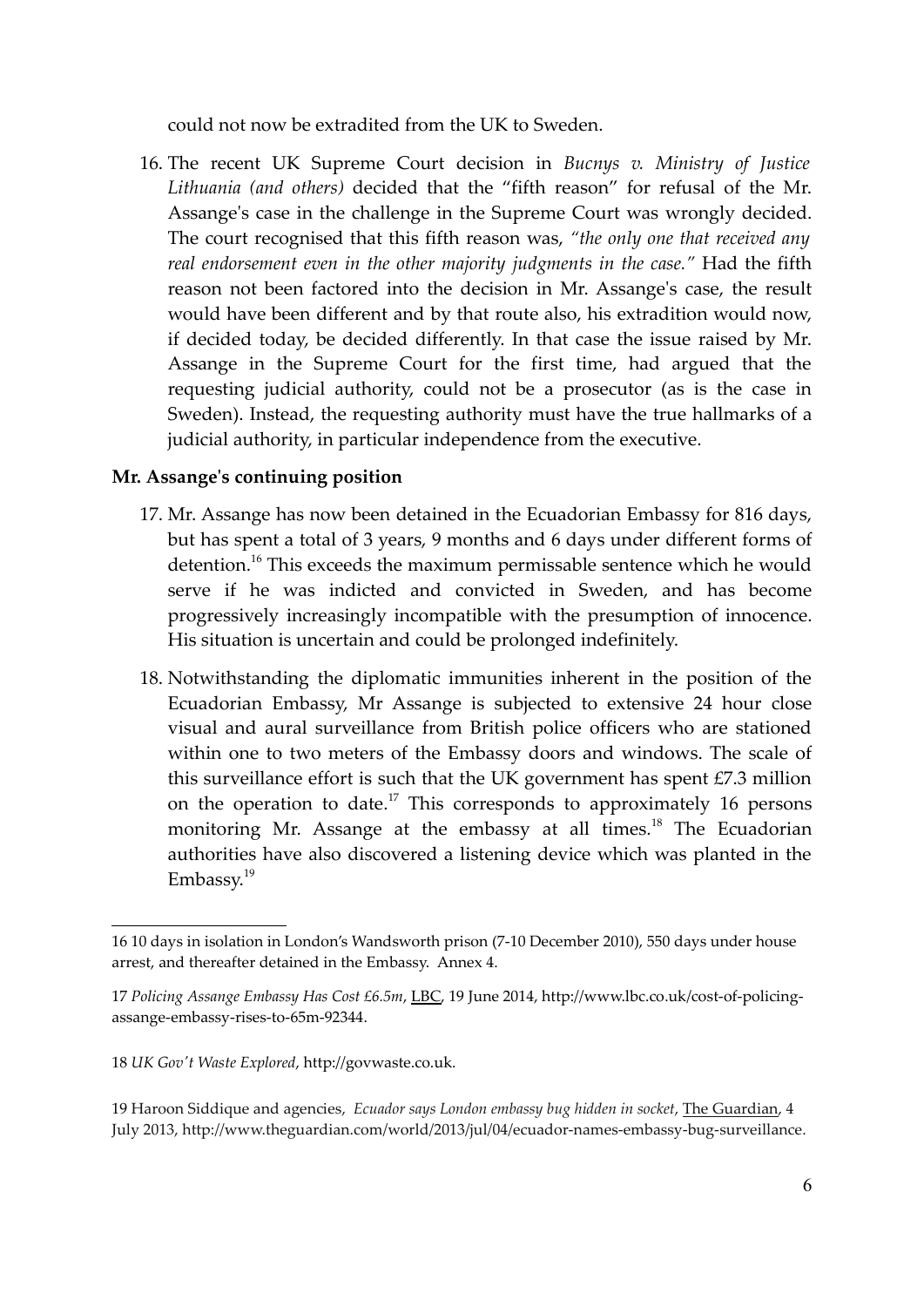- 19. Mr. Assange's detention and constant surveillance within the narrow confines allotted to him in the Ecuadorian Embassy have taken a significant toll on his physical and mental health. The Embassy self-evidently does not have the personnel or equipment to attend to him as and when, inevitably, a medical emergency will arise.
- 20. Mr. Assange therefore faces an impossible dilemma: if he continues to remain in the Ecuadorian Embassy, he risks irreparably damaging his health. If, however, he leaves at any juncture, he must – against his consent – renounce his fundamental right to asylum, and expose himself to the prospect of unfair proceedings and physical and mental mistreatment in the United States of America.
- 21. The British and Swedish authorities have evidenced no willingness to resolve this issue on a political level, or within the framework of their respective legal systems. Mr. Assange therefore turns to WGAD in order to obtain an urgent legal adjudication of this impasse.
- 22. This matter falls squarely within the jurisdiction of WGAD:
	- 1. Mr. Assange is detained against his will and his liberty has been severely restricted, against his volition. An individual cannot be compelled to renounce an inalienable right, nor can they be required to expose themselves to the risk of significant harm. Mr. Assange's exit from the Ecuadorian Embassy would require him to do exactly that: renounce his right to asylum and expose himself to the very persecution and risk of physical and mental mistreatment that his grant of asylum was intended to address.. His continued presence in the Embassy cannot, therefore, be characterised as 'volitional';
	- 2. Mr. Assange's detention is arbitrary, and falls under Categories I, II, III, and IV (as classified by  $WGAD$ ).<sup>20</sup> In particular, the context of his deprivation of liberty has arisen:
		- i. From the failure of Sweden by initiating a process against him to obtain his extradition, in the face of contradictory wishes expressed by "complainants", having not established a prima facie case, and refusing, unreasonably and disproportionately, to achieve a process of questioning of him, if desired, through the normal processes of mutual assistance. Further, by his offer of cooperation in facilitating a number of alternative methods short of

<sup>20</sup> Fact Sheet No. 26, The Working Group on Arbitrary Detention,

http://www.ohchr.org/Documents/Publications/FactSheet26en.pdf.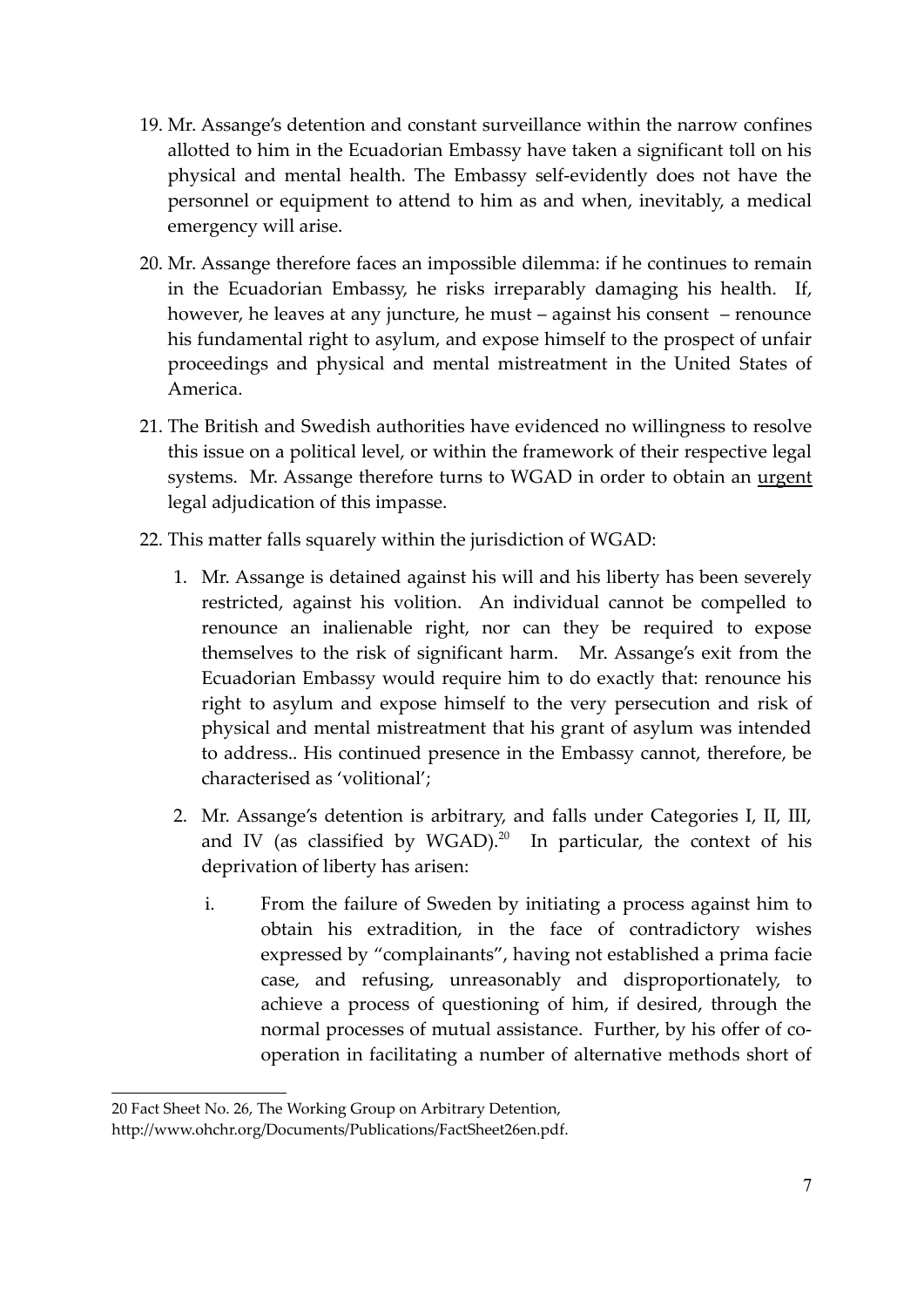being extradited to Sweden – where it is further stated as a matter of record, that he will then be imprisoned in Sweden on arrival and as a foreigner with no ties to Sweden, in custody until trial.

- ii. The failure of the UK to refuse to facilitate an extradition warrant where the accusation is self-evidently contradictory and unsafe, has not constituted a prima facie case, but moreover, where it is an accusation and not a charge, and has been issued by a prosecutor and not a judicial authority. The recognition of the UK that neither is a satisfactory basis for an extradition request to be complied with, has been stated as not applying retrospectively to Mr. Assange, but yet further, no attempts have been made in the light of these changed circumstances to resolve his case fairly, equitably, and in recognition that these are not only the current laws of the UK, but the principles upon which the UK intends to base its acceptance or progression of extradition requests for others but not for Mr. Assange, whose case raised both issues by which others have now benefited.
- iii. Mr. Assange is under constant surveillance and the conditions in which he of necessity remains do not adhere to the minimum rules for detainees.
- 23. This situation is comparable with and likely more egregious than previous cases, which have elicited findings of arbitrary deprivation of liberty. As set out infra, the WGAD found in Abdi v. United Kingdom, and the ECtHR agreed, that a deprivation of liberty exists where someone is forced to choose between either confinement, or forfeiting a fundamental right and risking persecution. The WGAD defends the rights of asylum-seekers, $^{21}$  upholds the principle of *non-refoulement*, <sup>22</sup> and eschews indefinite detention without judicial review. It has found arbitrary deprivations of liberty in situations of house arrest where individuals have had greater freedom of movement than Mr. Assange. And, the WGAD has found the house arrest and extensive surveillance of Chinese activist Chen Guangcheng to be arbitrary detention; in 2012 the United States provided Mr. Guangcheng with diplomatic asylum in the U.S. Embassy in China.

<sup>21 &</sup>quot;By resolution 1997/50, the Working Group was requested by the Commission to devote all necessary attention to reports concerning the situation of immigrants and asylum-seekers who are allegedly being held in prolonged administrative custody without the possibility of administrative or judicial remedy." Deliberation No. 5, E/CN.4/2000/4, 28 December 1999.

<sup>22</sup> E.g., Al Jabouri v. Lebanon, Op No. 55/2011, A/HRC/WGAD/2011/55 (2011).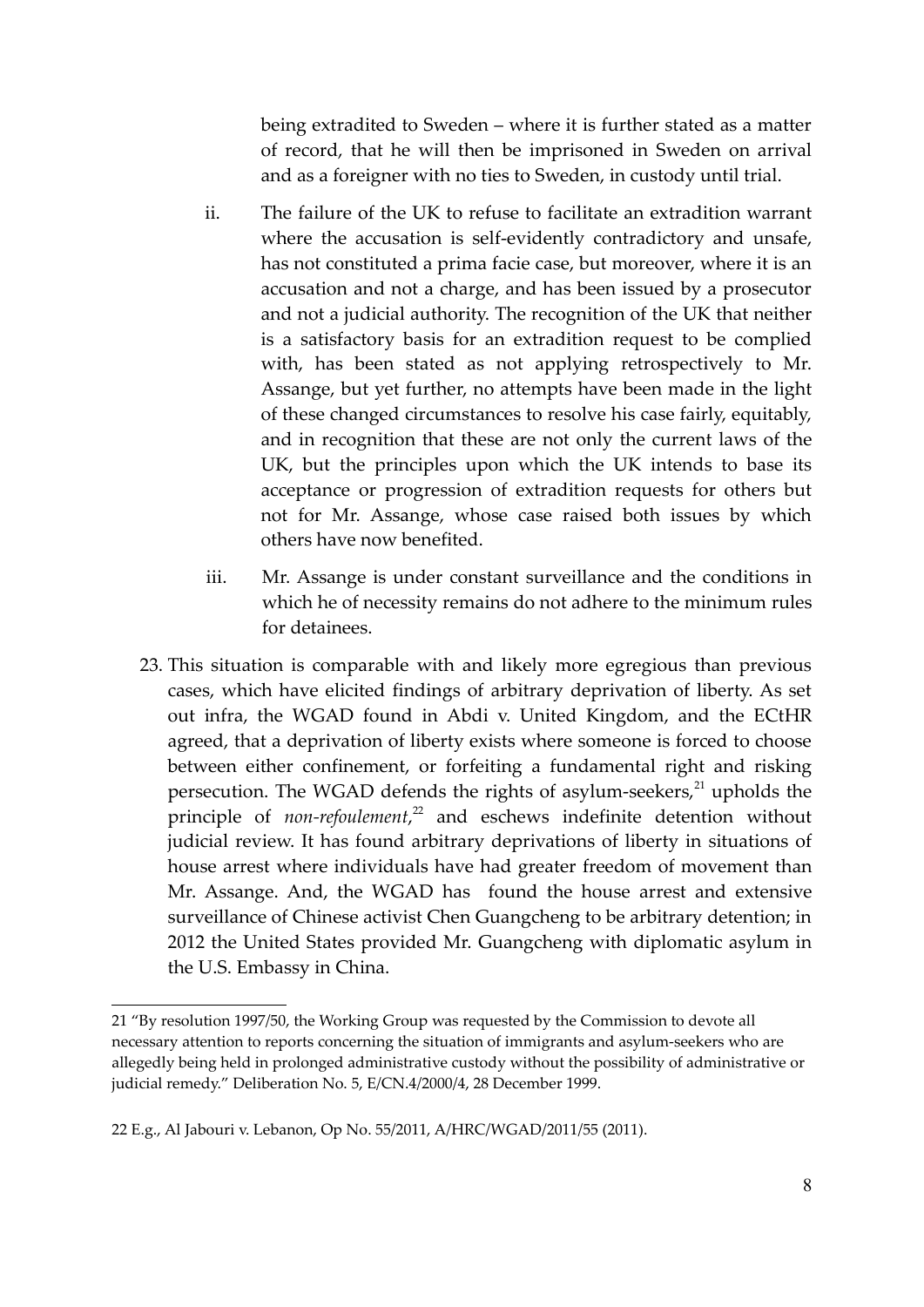- 24. Mr. Assange therefore requests the WGAD, on an urgent basis, to:
	- i. Issue a declaration that his current situation constitutes 'arbitrary detention';
	- ii. Require the United Kingdom authorities urgently to consider the effect of the changes in United Kingdom law and relevant legal precedent that, if previously implemented, would have resulted in the dismissal of the Order for his extradition;
	- iii. Require the authorities of the United Kingdom to give effect to Mr. Assange's right to asylum by allowing him safe passage to Ecuador;
	- iv. Require the Swedish authorities to ensure that any law enforcement actions taken by them are compatible with Mr. Assange's right to asylum; and
	- v. As urgent interim measures, require:
		- a. the United Kingdom authorities to give assurances that they will not arrest Mr. Assange if he leaves the Embassy for the purpose of receiving medical treatment, and that they will permit Mr. Assange to access open air and sunlight for the purpose of exercise, specifically, and at a minimum, in the roof space adjacent to the posterior part of the Embassy; and
		- b. the immediate removal of police surveillance, at the very least, the police posted inside the Embassy building,
- 25. Mr. Assange also respectfully invites the WGAD to visit the Embassy in order to assess both its propriety as a continued place of confinement (including the unavailability of medical facilities), and the level of surveillance to which Mr. Assange is subjected. However, in light of the urgency of this request, if such a visit would delay the ability of the WGAD to issue an expeditious resolution of the matter, Mr. Assange remains available to provide further evidence (for example, affidavits from medical professionals, and subject to the consent of Ecuador, videos or photographs of the amenities of the Embassy).

#### **SUBMISSIONS**

**I. Mr. Assange has been deprived of fundamental liberties against his will.**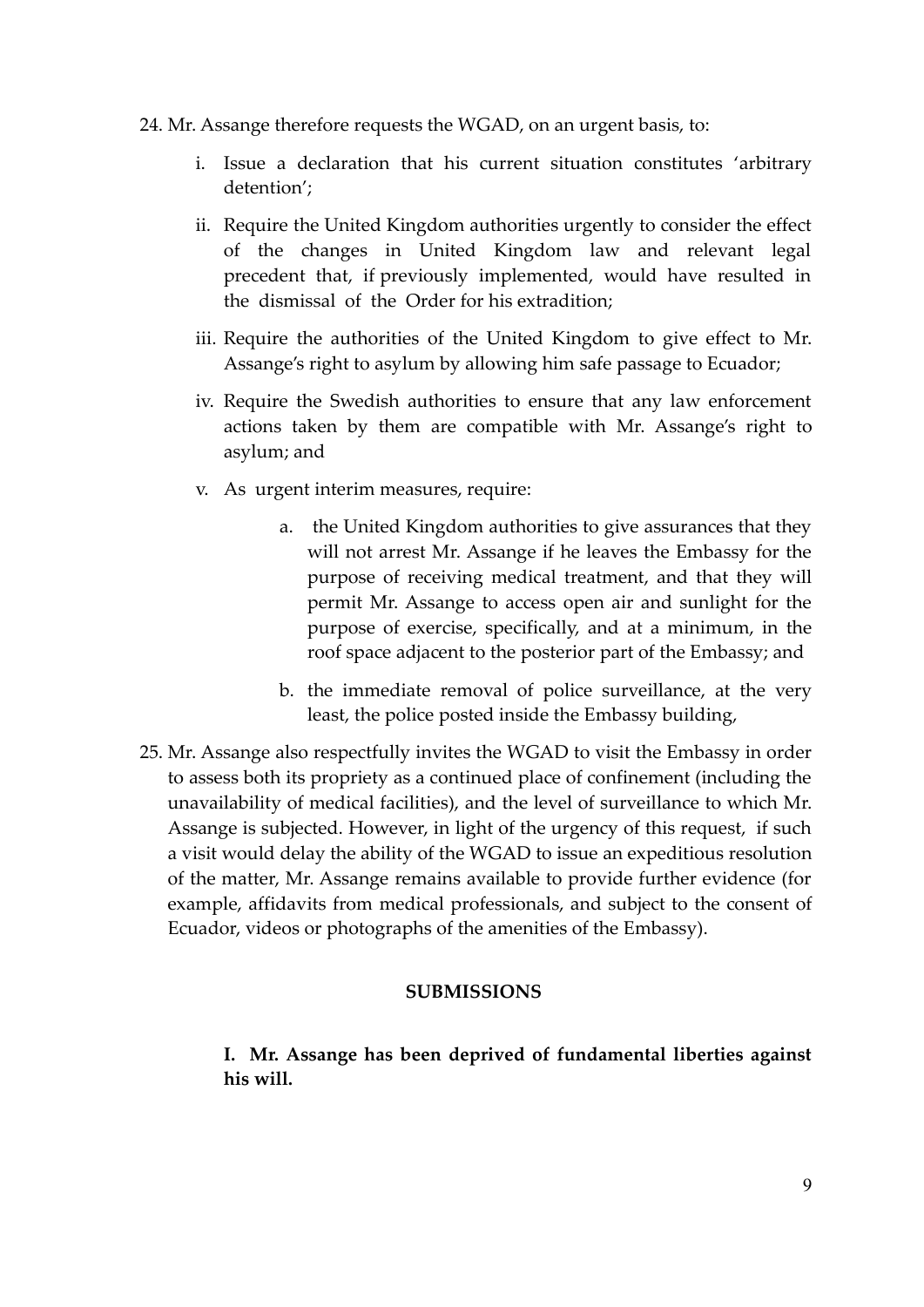- *A. Mr. Assange is Deprived of Liberty.*
- 26. The current physical and legal circumstances of Mr. Assange can only be characterised as detention, predicated on a continuous deprivation of almost all of Mr. Assange's liberties.
- 27. In assessing a deprivation of liberty, the WGAD focuses on effect, rather than form. In Resolution 1997/50, the Human Rights Commission eschewed terminological constraints as to what constitutes 'detention' when it entrusted WGAD with the task of

"investigating cases of deprivation of liberty imposed arbitrarily, provided that no final decision has been taken in such cases by domestic courts in conformity with domestic law, with the relevant international standards set forth in the Universal Declaration of Human Rights and with the relevant international instruments accepted by the States concerned."

- 28. Similarly, the ECtHR also underscored that the distinction between deprivation of liberty and restriction of liberty is one of intensity and degree.<sup>23</sup> In citing the Guzzardi case with approval, the UK House of Lords noted the particular emphasis on the level of supervision of Mr. Guzzardi, and the restrictions on his movements and contacts with other persons. $^{24}$
- 29. Mr. Assange has been deprived of the ability to exercise a range of fundamental physical and personal liberties. He has no access to any outside area, which is contrary to the requirement that all detained persons must have access to an outside area for at least one hour per day.<sup>25</sup> Mr. Assange has a usable living space of approximately  $30m^2$ . The Embassy is approximately  $200m^2$ .
- 30. The Embassy of Ecuador can be a place of detention; in its Deliberation 5 on the situation regarding immigrants and asylum-seekers, the WGAD concluded that relevant places of custody covered a broad range of spaces:

"House arrest under the conditions set forth in deliberation No. 1 of

<sup>23</sup> Guzzardi v. Italy [1980] Application no. 7367/76 para. 92; see also Amuur v. France [1996] Application no. 19776/92, para 42*.* 

<sup>24</sup> Lord Carswell, Secretary of State for the Home Department v. JJ [2008] 1 AC 385, para. 75.

<sup>25</sup> Article 21(1) of the Standard Minimum Rules for the Treatment of Prisoners, https://www.unodc.org/pdf/criminal\_justice/UN\_Standard\_Minimum\_Rules\_for\_the\_Treatment\_of\_P risoners.pdf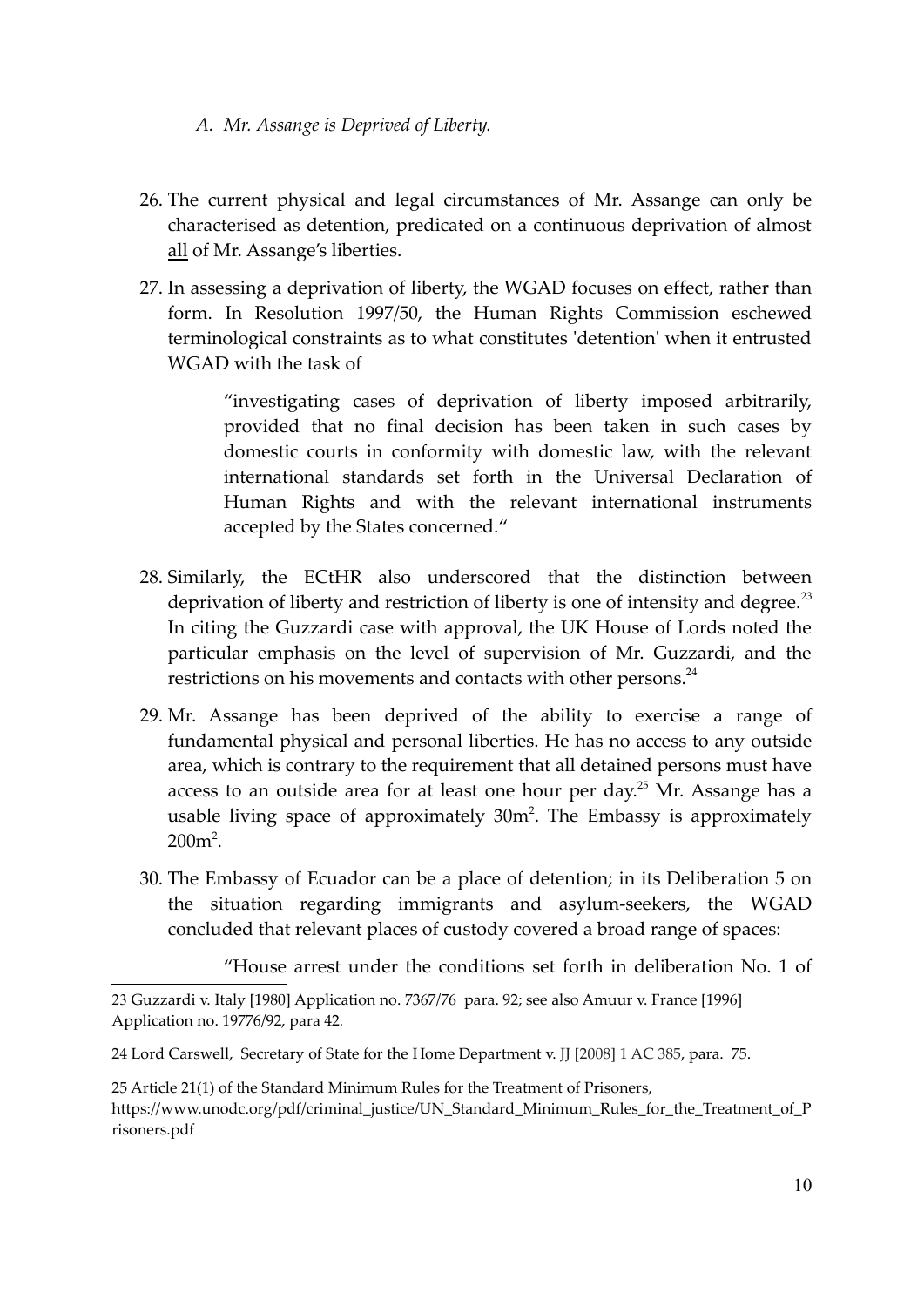the Working Group (E/CN.4/1993/24, para. 20) and confinement on board a ship, aircraft, road vehicle or train are assimilated with custody of immigrants and asylum seekers. The places of deprivation of liberty concerned by the present principles may be places of custody situated in border areas, on police premises, premises under the authority of a prison administration, ad hoc centres ("centres de rétention"), so called "international" or "transit" zones in ports or international airports, gathering centres or certain hospital premises (see E/CN.4/1998/44, paras. 28-41)."<sup>26</sup>

- 31. The Ecuadorian Embassy (through no fault of its own) is unable to provide Mr. Assange with the range of medical treatment required by the United Nations Body of Principles for Detention and Standard Minimum Rules for Prisoners.<sup>27</sup>
- 32. Due to the physical set up of the space allocated to him in the Embassy, he is also subjected to constant visual and aural surveillance by the British police who are stationed in the immediate proximity of the Embassy. There is no indication that any judicial warrant (either by Sweden or the United Kingdom) has been issued for such continuous and intrusive surveillance.
- 33. In many instances, the degree of the surveillance has intruded into Mr. Assange's right to privileged communications with his Counsel. British police officers are stationed inside the Embassy building, but out of its protected diplomatic space; as well as immediately outside the embassy, and are positioned to survey its interior through the street-facing windows. They are therefore able to overhear conversations conducted therein. Mr. Assange's visitors are also recorded by the police operation and are often questioned as to their identities upon ingress and egress from the embassy, regardless of their age or sex.
- 34. WGAD has found that "house arrest may be compared to deprivation of liberty provided that it is carried out in closed premises which the person is not allowed to leave."<sup>28</sup> Mr. Assange is certainly confined in a closed premises. Since he faces immediate arrest if he attempts to leave, it is no more accurate to claim that Mr. Assange is 'allowed to leave' then it would be accurate to claim that a prisoner is free to attempt to escape from prison.

<sup>26</sup> Deliberation No. 5, E/CN.4/2000/4, 28 December 1999.

<sup>27</sup> Principle 24 of the United Nations Body of Principles for the Protection of All Persons under Any Form of Detention or Imprisonment, http://www.un.org/documents/ga/res/43/a43r173.htm; Article 22 of the Standard Minimum Rules for the Treatment of Prisoners.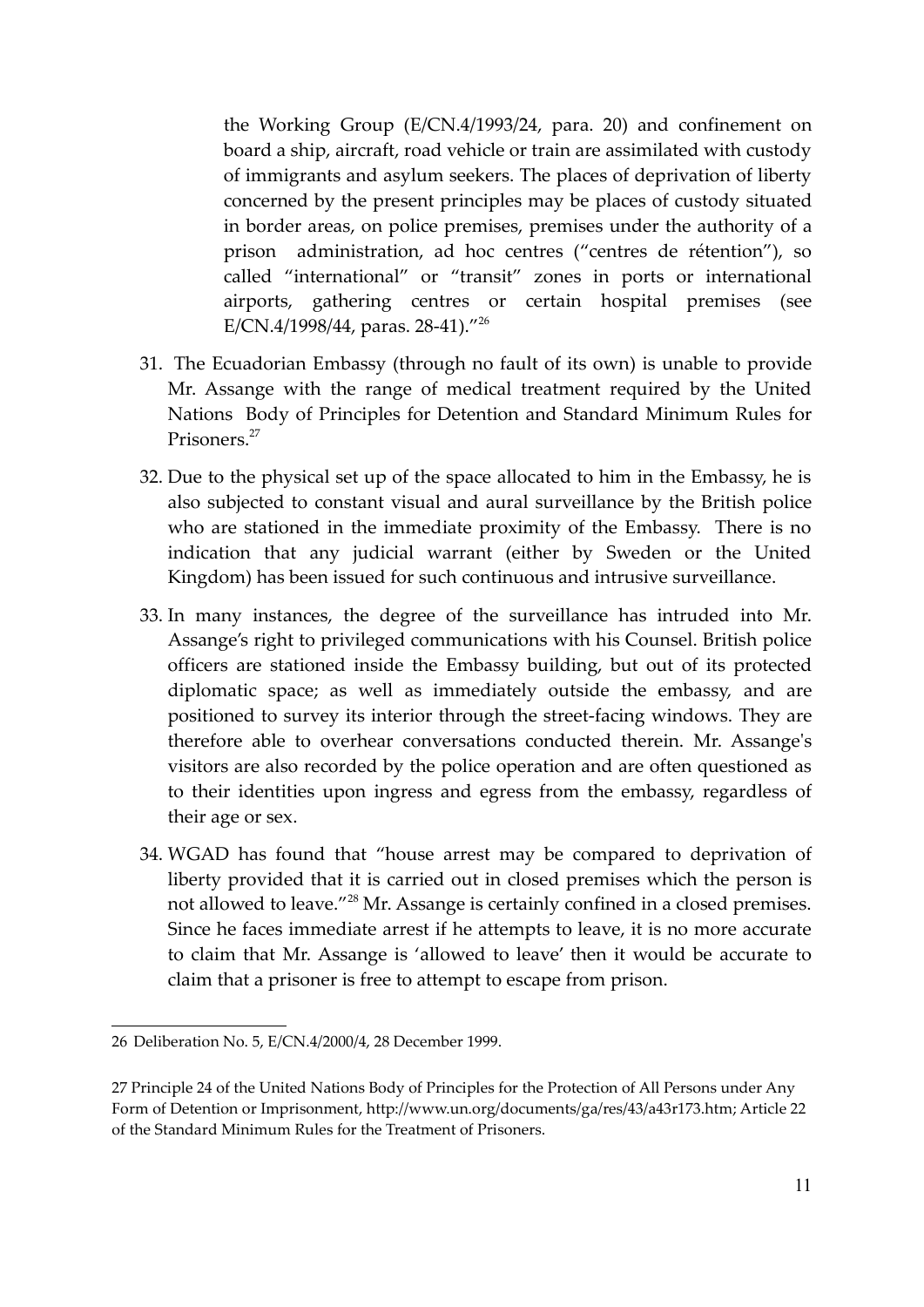### *B. The Deprivation of Liberty Does Not Have a Volitional Component*

- 35. It is internationally recognized—in numerous WGAD and EctHR cases, and by the UN High Commissioner for Refugees—that detention includes circumstances in which the only alternative to confinement is to renounce the possibility of claiming asylum. Mr. Assange's continued residence at the Ecuadorian Embassy cannot be described as 'volitional'. If he leaves its perimeters – even to obtain fresh air or emergency medical treatment – he will be arrested and extradited – without assurances – to Sweden, and thereby subjected to the very risk (*refoulement* to the United States), which the asylum was afforded to him as a protection against.<sup>29</sup>
- 36. This risk extends to a likely prospect that Mr. Assange would be subjected to prolonged incommunicado detention,which falls foul of the prohibition on cruel and inhumane treatment.<sup>30</sup>
- 37. Forcing an individual to be indefinitely deprived of liberty, as a condition for seeking or enjoying asylum, violates the very principle behind ICCPR Article 9's protection of *both* liberty *and* security of the person.<sup>31</sup> States are subjected to particularly intense scrutiny in relation to whether they have fulfilled their

29 The United Kingdom has confirmed that they would arrest Mr. Assange if he were to leave the Embassy for the purpose of receiving medical treatment. E. Addley, *Julian Assange has had his human rights violated, says Ecuador foreign minister*, The Guardian, 17 August 2014,

http://www.theguardian.com/media/2014/aug/17/julian-assange-human-rights-violated-ecuador; see FCO Note Verbale of October 2012 (Annex8), in which the Foreign Secretary indicated that Mr. Assange could be arrested if he were to seek medical treatment outside of the Embassy.

30 Jesselyn Radack, *How the US Military Tortured Bradley Mannin*g, The Daily Kos, 1 December 2012, http://www.dailykos.com/story/2012/12/01/1166253/-The-Torture-Techniques-Used-on-Bradley-Manning. The Military Judge seized of the case recognised that Ms. Manning had been subjected to mistreatment, as reflected in her ruling of 8 and 9 January 2013 that Ms. Manning's sentence should be reduced as compensation for such mistreatment. For transcripts of the ruling, see Alexa O'Brien, *US v Pfc. Manning | Court Ruling on defense Article 13 motion*, 9 January 2013,

http://www.alexaobrien.com/secondsight/wikileaks/bradley\_manning/appellate\_exhib/us\_v\_pfc\_man ning\_court\_ruling\_on\_defense\_article\_13\_motion.html.

<sup>28</sup> Report of the Working Group on Arbitrary Detention, E/CN.4/1993/24, 12 January 1993; see also Hossein Mossavi et al. v. Islamic Republic of Iran, Op No. 30/2012, U.N. Doc. A/HRC/WGAD/2012/30 (2012) ("In opinions No. 2/2002, No. 9/2004, No. 2/2007 and No. 12/2010, the Working Group declared house arrest as arbitrary detention, in particular when it lacked any of the safeguards of arrest and detention under the Universal Declaration of Human Rights and, for State parties, the International Covenant on Civil and Political Rights.").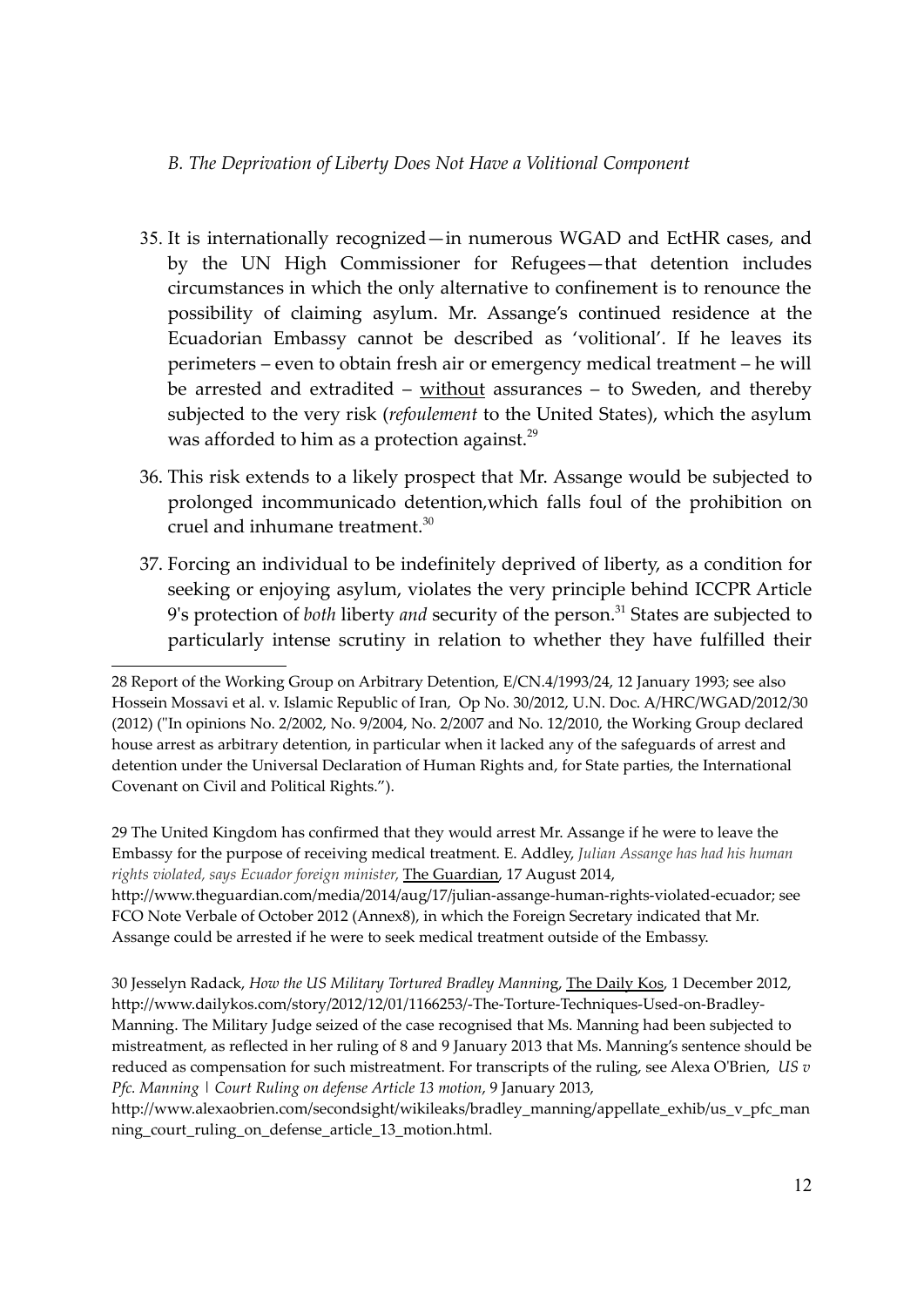obligation to secure both rights in relation to their treatment of human rights defenders, including journalists and publishers in this field, such as Mr. Assange. $32$ 

38. The UNHCR has long agreed with the principle that forcing one to choose between confinement or sacrificing a fundamental right to seek or enjoy asylum constitutes detention. It has long held that detention is:

> "confinement within a narrowly bounded or restricted location, including prisons, closed camps, detention facilities or airport transit zones, where freedom of movement is substantially curtailed, and *where the only opportunity to leave this limited area is to leave the territory*."<sup>33</sup>

- 39. In line with this principle, the WGAD has previously found deprivations of liberty in circumstances in which the only alternative to confinement is to renounce a right – such as the possibility of claiming asylum – and face a wellfounded risk of persecution. The WGAD considers whether asylum seekers have a real (as opposed to illusory) option to depart from confined areas, in which they must reside in whilst their applications are processed.
- 40. In terms of the asylum seeker scenarios, the key aspects, which transform such types of custody into an arbitrary deprivation of liberty, are the existence of guarantees for those persons held in custody, as well as the conditions of detention. These include the right to know the legal basis for the refusal to allow entry, the right to communicate with the outside world (including with

32 Op No. 62/2012 (Ethiopia), para. 39.

33 UN High Commissioner for Refugees (UNHCR) Revised Guidelines on Applicable Criteria and Standards relating to the Detention of Asylum Seekers (1999) (emphasis added). This definition has been consistently adopted by UNHCR. See, e.g., UNHCR Manual on Security of Persons of Concern, p. 175 (1st ed 2011), http://www.refworld.org/docid/4f6313032.html; UNHCR Manual on Refugee Protection and the European Convention on Human Rights 2-3 (Apr 2003, Updated Aug 2006), http://www.refworld.org/docid/3f4cd5c74.html. It has also been relied upon by domestic authorities. See for example, Attorney-General v. Refugee Council of New Zealand, Inc. [2003] 2 NZLR 577, New Zealand: Court of Appeal, 16 April 2003, http://www.refworld.org/docid/40cec4c84.html.

<sup>31</sup> Article 9 of the ICPPR protects both liberty and security of the person. These two rights cannot be opposed: a person cannot be required to sacrifice fundamental aspects of their security in order to exercise their right to liberty. To even present a person with such a choice would be contrary to States' positive duty to take necessary steps to ensure the security of particularly vulnerable persons, such as human rights defenders and journalists, 1560/2007, Marcellana and Gumanoy v. Philippines, para. 7.7; see Concluding observations Jamaica 2012, para. 15; Philippines 2003, para. 8; Guatemala 2001, para. 21., and to protect the right to liberty of person against deprivations by third parties. See Concluding observations Guatemala 1996, para. [232]; Yemen 2012, para. 24; Philippines 2012, para. 14.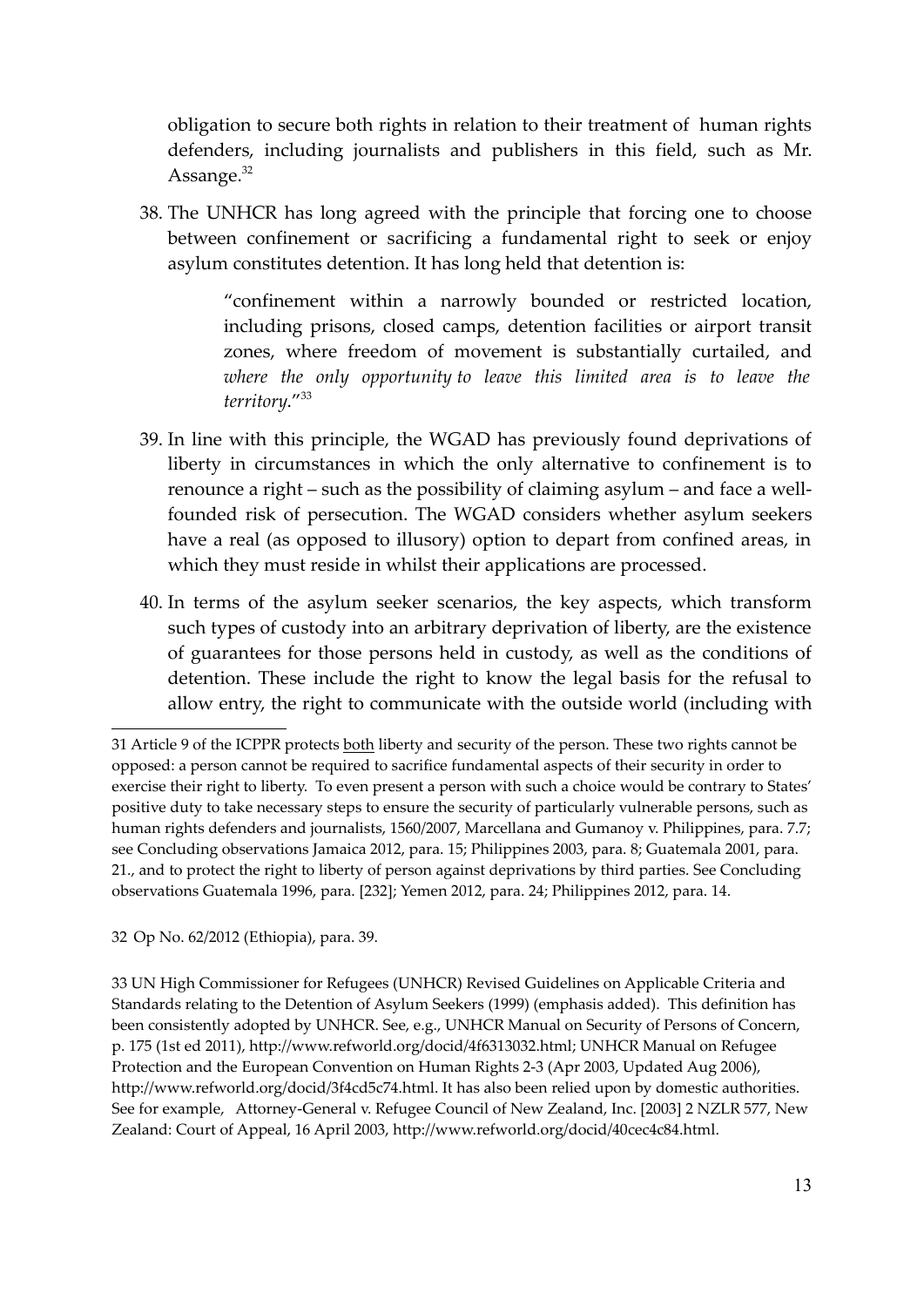lawyers, and family), the right to be brought before a judicial authority, the right to contest the legal basis of the confinement and to seek a remedy as concerns it, protection against excessive or lengthy confinement, and the right to be housed in a suitable environment.<sup>34</sup>

- 41. For instance, in the case of *Abdi v. United Kingdom*, <sup>35</sup> WGAD found that the United Kingdom had violated Article 9 in circumstances in which a Somali asylum seeker was kept in indefinite detention because of his refusal to sign a letter agreeing to return to Somalia. WGAD rejected the argument that Mr. Abdi's confinement was 'volitional' because of his refusal to sign such a letter and thereby consent to being returned to a 'conflict zone.' In WGAD's view, the case "raises in stark terms the question whether or not the State is entitled to detain an individual indefinitely if he refuses to return voluntarily to a conflict zone. In any event it is questionable whether a return to Somalia made under threat of indefinite detention could be said to be voluntary in any real sense." The WGAD found Abdi's detention to be arbitrary.
- 42. The ECtHR also confirmed that Mr. Abdi's situation amounted to arbitrary detention.<sup>36</sup> In terms of the volition aspect, the Court agreed that the option to leave and risk persecution is not a 'trump card' justifying the United Kingdom's Home Secretary to detain someone indefinitely.<sup>37</sup>
- 43. In *Al Jabouri v. Lebanon*, the WGAD instructed Lebanon to respect the principle of *non-refoulement*, even where the applicant "refused to voluntarily return to Iraq," because "no Contracting State may expel an asylum seeker or return a refugee to a territory where his or her life or freedom may be at risk."<sup>38</sup>
- 44. Similarly, in the case of *Amuur v. France*, the ECtHR rejected the argument of the French Government that because the asylum seekers were free to depart from a French airport transit zone, where they were held for twenty days, the restrictions on their liberty should not be qualified as an arbitrary deprivation

<sup>34</sup> Deliberation No. 5, E/CN.4/2000/4, 28 December 1999.

<sup>35</sup> Op No. 45/2006, A/HRC/7/4/Add.1 (2007), para 19.

<sup>36</sup> Abdi v. United Kingdom [2013] Application no. 27770/08, paras. 65-75.

<sup>37 &</sup>quot;If there were no outstanding legal challenges, the refusal to return voluntarily could not be seen as a trump card which enabled the Secretary of State to continue to detain until deportation could be effected, otherwise the refusal would justify as reasonable any period of detention, however long." *Ibid.* para. 73.

<sup>38</sup> Op No. 55/2011, U.N. Doc. A/HRC/WGAD/2011/55 (2011), para. 28.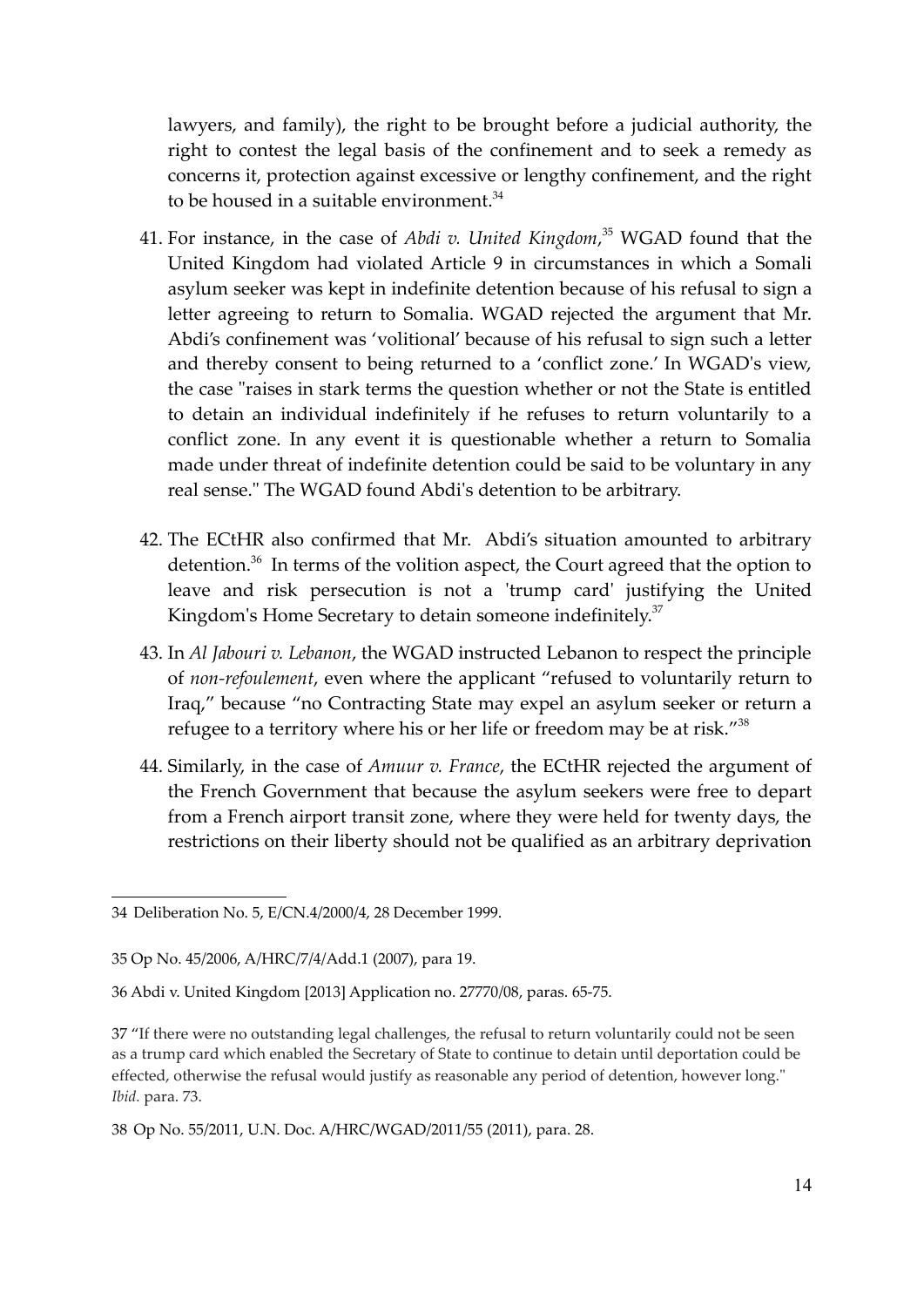of liberty for the purposes of Article 5 of the Convention.<sup>39</sup> The key factors in the Court's ruling were the prolonged nature of the applicants' confinement in the airport zone, $40$  the failure of the Government to facilitate the applicants' right to apply for asylum, $41$  and the existence of strict and constant police surveillance.<sup>42</sup>

- 45. In *Mikolenko v. Estonia*, the ECtHR found a violation of Article 5 where an applicant refused to cooperate with his deportation, making his expulsion "virtually impossible as for all practical purposes it required his co-operation, which he was not willing to give."<sup>43</sup> This was in view of the extraordinary length of the applicant's detention and the fact that the situation made removal impossible, and therefore the continued detention was not serving any purpose.<sup>44</sup>
- 46. Finally, the ECtHR also found a violation of Article 5 in the case of *Riad and Idiab v. Belgium* due to the lack of legal certainty or procedural safeguards in relation to the applicants' continued confinement in an airport transit zone for fifteen and eleven days, respectively, after their asylum requests had been rejected.<sup>45</sup> Despite the fact that the applicants refused on numerous occasions to board flights that had been booked for them, the Court dismissed Belgium's arguments that the applicants "had been free to move and, in particular, to leave Belgian territory."<sup>46</sup> The Court held that "the mere fact that it was possible for the applicants to leave voluntarily [could not] rule out an infringement of the right to liberty."<sup>47</sup> The Court noted in particular that the zone was an unsuitable place for residence, and lacked adequate social or humanitarian assistance.<sup>48</sup>

47. The grounds for finding an arbitrary deprivation of liberty are even more 39 Amuur v. France [1996] Application no. 19776/92.

43 Mikolenko v. Estonia [2009] Application no. 10664/05, paras. 65, 68.

44 The applicant was detained for three years and eleven months. *Ibid.* para. 64.

46 *Ibid.* para. 66.

47 *Ibid.* para 68.

<sup>40</sup> *Ibid.* para. 43.

<sup>41</sup> *Ibid.* para. 43.

<sup>42</sup> *Ibid.* para 45.

<sup>45</sup> Riad & Idiab v. Belgium [2008] Application nos. 29787/03 & 29810/03, paras. 64-80.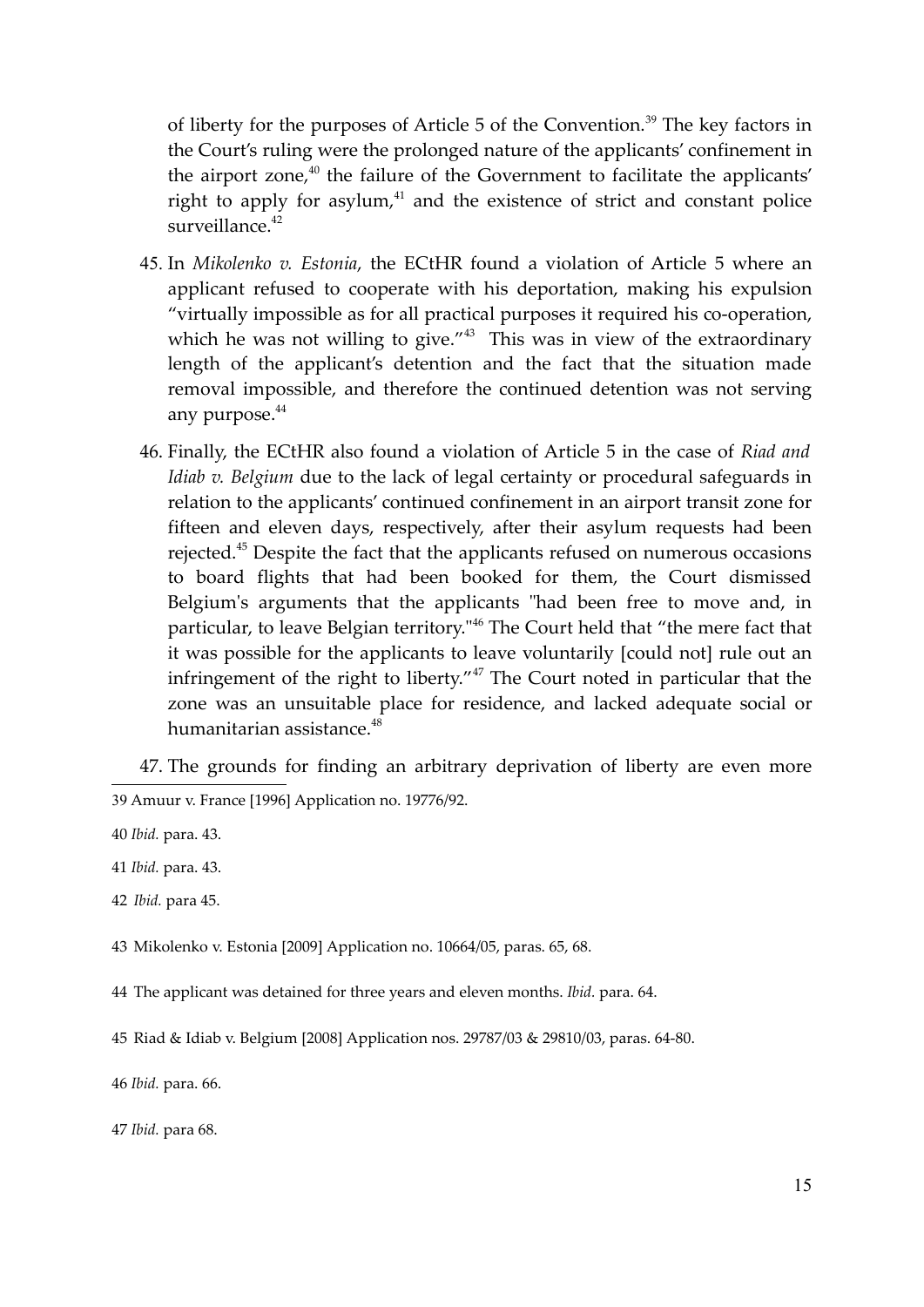pronounced in the case of Mr. Assange. Unlike Mr. Abdi or the applicants in the *Amuur* case, Mr. Assange has been formally granted asylum. It is therefore neither necessary nor appropriate as a matter of law for the WGAD to second-guess whether Mr. Assange will face a real risk of persecution or physical harm.<sup>49</sup> This must be presumed for the purposes of this application. It therefore follows that as in the case of Mr. Abdi, neither the United Kingdom nor Sweden are entitled to present Mr. Assange with the non-choice of remaining within the confines of the Ecuadorian Embassy, or subjecting himself to the risk of persecution and harm. As in the *Amuur* case, Mr. Assange cannot be expected to leave the Ecuadorian Embassy of his own volition as concrete and reliable assurances regarding *non-refoulement* have been refused.

- 48. The duration of Mr. Assange's confinement in the Ecuadorian Embassy greatly exceeds the length of confinement in the *Amuur* and *Riad* cases. The Ecuadorian Embassy also lacks the necessary facilities and humanitarian services for prolonged residence. Mr. Assange has also been subjected to severe and prolonged uncertainty regarding his status. His detention is indefinite, and therefore arbitrary.
- 49. In line with the *Amuur* case, the refusal of the British and Swedish authorities to acknowledge or give effect to the political asylum granted to Mr. Assange has frustrated both his right to asylum and his right to an effective remedy.

# **II. The deprivation of Mr. Assange's liberty is arbitrary and illegal.**

50. The WGAD has interpreted its mandate to extend to the following forms of arbitrary deprivation of liberty:

> (a) When it is clearly impossible to invoke any legal basis justifying the deprivation of liberty (as when a person is kept in detention after the completion of his sentence or despite an amnesty law applicable to him) (category I);

> (b) When the deprivation of liberty results from the exercise of the rights or freedoms guaranteed by articles 7, 13, 14, 18, 19, 20 and 21 of the Universal Declaration of Human Rights and, insofar as States parties are concerned, by articles 12, 18, 19, 21, 22, 25, 26 and 27 of the

<sup>48</sup> *Ibid.* para.77.

<sup>49</sup> This will be developed in Section II of this application.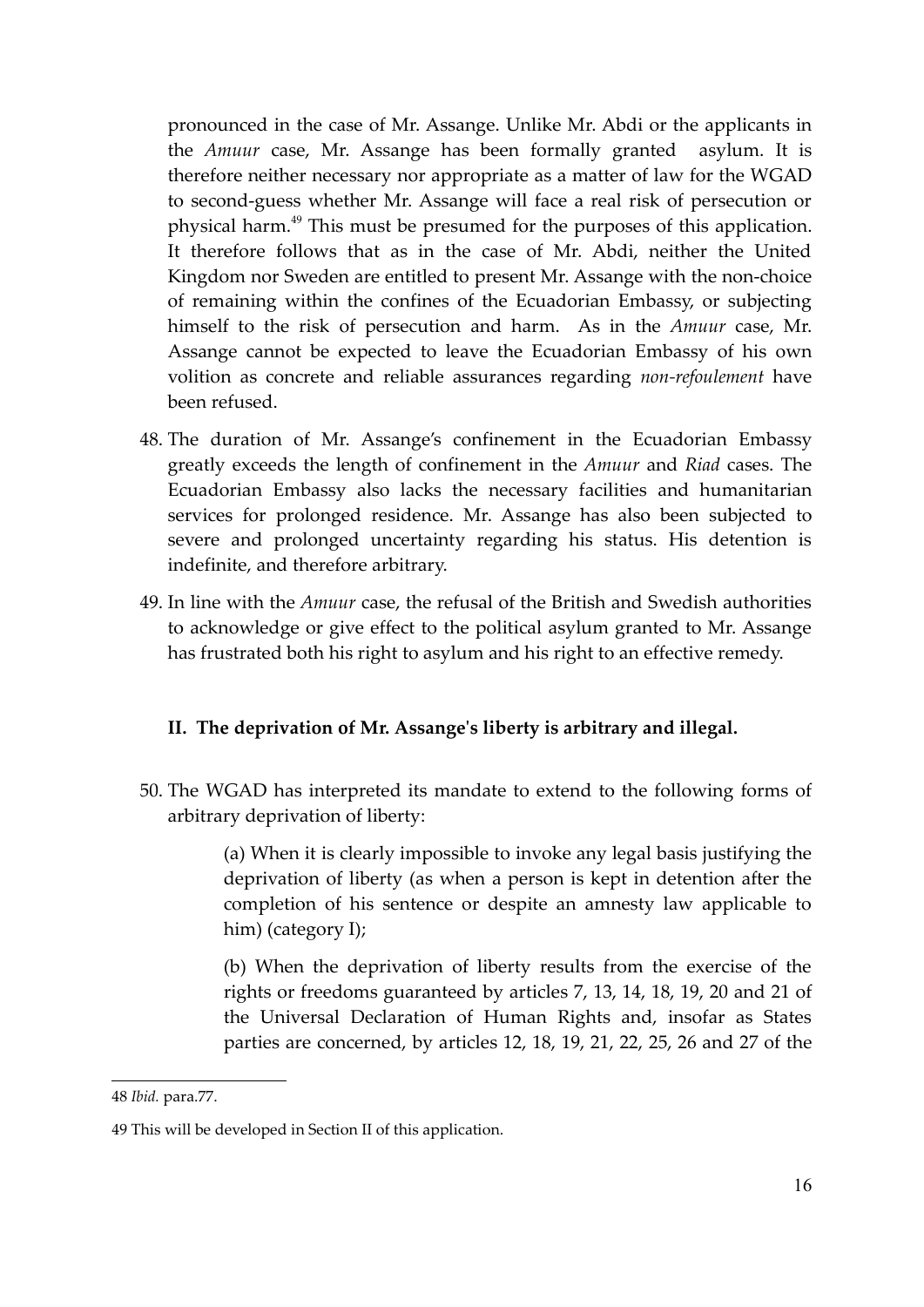International Covenant on Civil and Political Rights (category II);

(c) When the total or partial non observance of the international norms relating to the right to a fair trial, established in the Universal Declaration of Human Rights and in the relevant international instruments accepted by the States concerned, is of such gravity as to give the deprivation of liberty an arbitrary character (category III);

(d) When asylum seekers, immigrants or refugees are subjected to prolonged administrative custody without the possibility of administrative or judicial review or remedy (category IV); and

(e) When the deprivation of liberty constitutes a violation of international law for reasons of discrimination based on birth; national, ethnic or social origin; language; religion; economic condition; political or other opinion; gender; sexual orientation; or disability or other status, and which aims towards or can result in ignoring the equality of human rights (category V).<sup>50</sup>

- 51. In the present case, the arbitrary nature of Mr. Assange's confinement in the Ecuadorian Embassy is grounded in the following factors:
	- a.i. The failure of the United Kingdom authorities to give effect to the changes in its own law, both in the Supreme Court decision and in legislation, either to provide Mr. Assange with an assurance regarding *non-refoulement*, or safe passage to Ecuador (Categories II and IV);
	- a.ii. The disproportionate nature of the actions taken by the Swedish prosecutor, including the insistence upon the issuing of a European Arrest Warrant rather than pursuing questions with Mr. Assange in the United Kingdom as provided for my mutual assistance protocols (Categories I and III);
	- a.iii. The indefinite nature of this detention, and the absence of an effective form of judicial review or remedy concerning the prolonged confinement and the extremely intrusive surveillance, to which Mr. Assange has been subjected (Categories I, III and IV) ; and
	- a.iv. The absence of minimum conditions accepted for prolonged detention of this nature (such as medical treatment and access to outside areas) (Category III).

<sup>50</sup> Fact Sheet No. 26, The Working Group on Arbitrary Detention,

http://www.ohchr.org/Documents/Publications/FactSheet26en.pdf.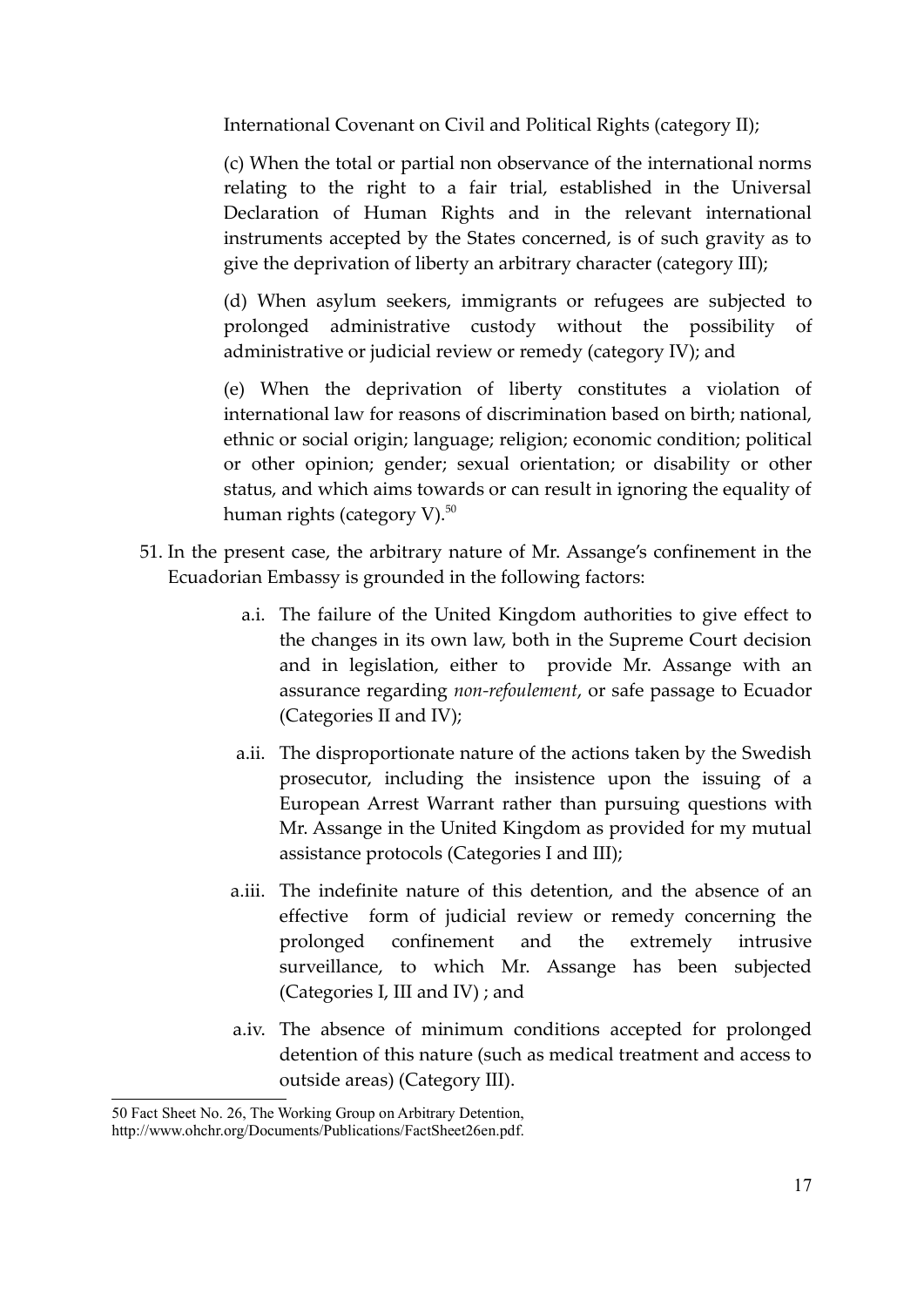Each will be addressed in turn.

# *i. British and Swedish authorities refuse to either provide Mr. Assange with an assurance regarding non-refoulement, or safe passage to Ecuador.*

- 52. Mr. Assange has been deprived of his liberty by virtue of his attempt to exercise his fundamental and inalienable right to seek asylum from political persecution and physical harm.
- 53. After the Ecuadorian authorities announced that they had granted political asylum to Mr. Assange, the Foreign Secretary of the United Kingdom, Mr. William Hague, issued the following statement:

"We will not allow Mr Assange safe passage out of the UK, nor is there any legal basis for us to do so. The UK does not accept the principle of diplomatic asylum. It is far from a universally accepted concept: the United Kingdom is not a party to any legal instruments which require us to recognise the grant of diplomatic asylum by a foreign embassy in this country."<sup>51</sup>

54. This statement is wrong for two reasons. First, even if the UK does not recognise diplomatic asylum, it cannot escape its obligation to recognise the asylum granted to Mr. Assange as a protection against *refoulement* and the risk of cruel and inhumane treatment.<sup>52</sup> To the extent there are exceptions, they do not apply. Second, the UK is wrong to not recognize Mr. Assange's asylum, because customary international law requires it to do so. These arguments will be explored in detail.

*A. The United Kingdom and Sweden are obliged by applicable law and Convention obligations to recognise the asylum granted to Mr. Assange, and no exceptions apply*

55. Article 14 of the UDHR sets out that "Everyone has the right to seek and to enjoy in other countries asylum from persecution."

<sup>51</sup> William Hague, Foreign Secretary statement on Ecuadorian Government's decision to offer political asylum to Julian Assange, (16 Aug 2012), https://www.gov.uk/government/news/foreignsecretary-statement-on-ecuadorian-government-s-decision-to-offer-political-asylum-to-julian-assange.

<sup>52</sup> See Annex 16 – Guy Goodwin Gill legal opinion the Matter of the Application of the 1951 Convention and 1967 Protocol relating to the Status of Refugees.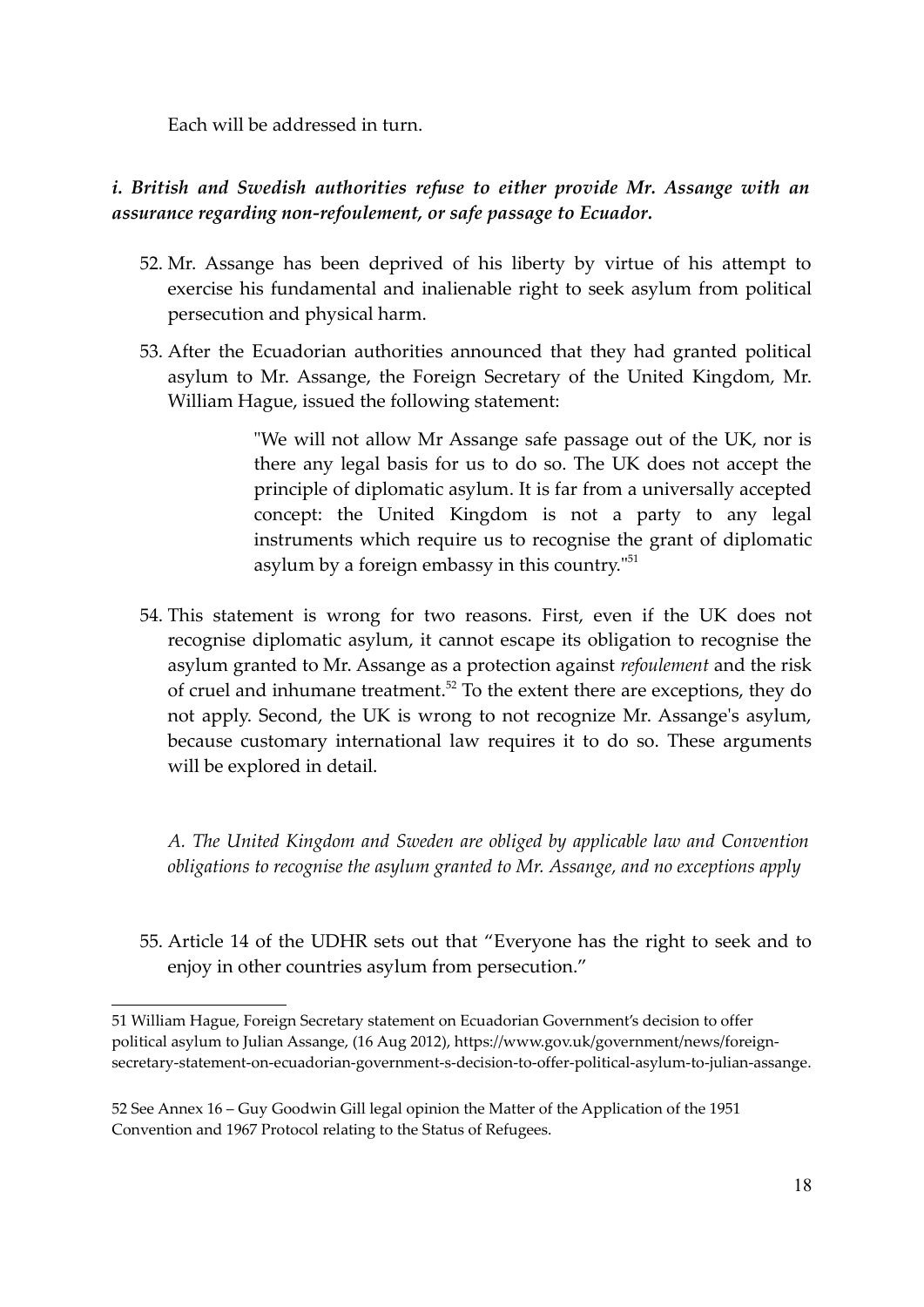- 56. The mandate of the WGAD recognises the binding nature of the right to asylum, set out in Article 14 of the UDHR, through its explicit recognition that a violation of this right can give rise to a claim for arbitrary detention (Category II). The establishment of a further category of arbitrary detention pertaining to asylum seekers (Category IV) must also be considered to be reflective of the WGAD's recognition of the binding nature of States' obligation to firstly, consider and ensure an effective remedy for asylum seekers, and secondly, ensure that the mechanisms for considering such applications do not consign the applicants to prolonged or arbitrary deprivation of their liberty.<sup>53</sup>
- 57. The most important aspect concerning Mr. Assange's right to asylum is that he faces a real risk of cruel and inhumane treatment. The Special Rapporteur on Torture has found that at a minimum, Mr. Assange's alleged source, Ms. Manning, was subjected to cruel and inhuman treatment.<sup>54</sup> He also expressed the opinion that Ms. Manning had been subjected a prolonged period of isolated confinement with a view to coercing her "into 'cooperation' with the authorities, allegedly for the purpose of persuading [her] to implicate others."<sup>55</sup>
- 58. The only reasonable inference from this is that Ms. Manning was subjected to such mistreatment in order to obtain evidence against Mr. Assange.

<sup>53</sup> Human Rights Committee Resolution 1997/50; See also Deliberation No. 5 on situation regarding immigrants and asylum-seekers,

<sup>54 &</sup>quot;I conclude that the 11 months under conditions of solitary confinement (regardless of the name given to his regime by the prison authorities) constitutes at a minimum cruel, inhuman and degrading treatment in violation of article 16 of the convention against torture. If the effects in regards to pain and suffering inflicted on Manning were more severe, they could constitute torture." E. Pilkington, *Bradley Manning's treatment was cruel and inhuman, UN torture chief rules*, The Guardian, 12 March 2012, http://www.theguardian.com/world/2012/mar/12/bradley-manning-cruel-inhumantreatment-un; see also Report of the Special Rapporteur on torture and other cruel, inhuman or degrading treatment or punishment, Juan E. Méndez, Addendum, 29 February 2012, A/HRC/19/61/Add.4, http://image.guardian.co.uk/sys-

files/Guardian/documents/2012/03/12/A\_HRC\_19\_61\_Add.4\_EFSonly-2.pdf?guni=Article:in%20body %20link.

<sup>55</sup> E. Pilkington, *Bradley Manning's treatment was cruel and inhuman, UN torture chief rules*, The Guardian, 12 March 2012, Mr. Assange's central role in the Manning proceedings is also exemplified by the fact that "[i]n the course of making that argument, the government's prosecutors keep mentioning Assange's name. Over and over. So far in the trial, he has been referenced 22 times." Matt Sledge, *Julian Assange Emerges As Central Figure In Bradley Manning Trial*, Huffington Post, 19 June 2013, http://www.huffingtonpost.com/2013/06/19/julian-assange-bradley-manningtrial\_n\_3462502.html.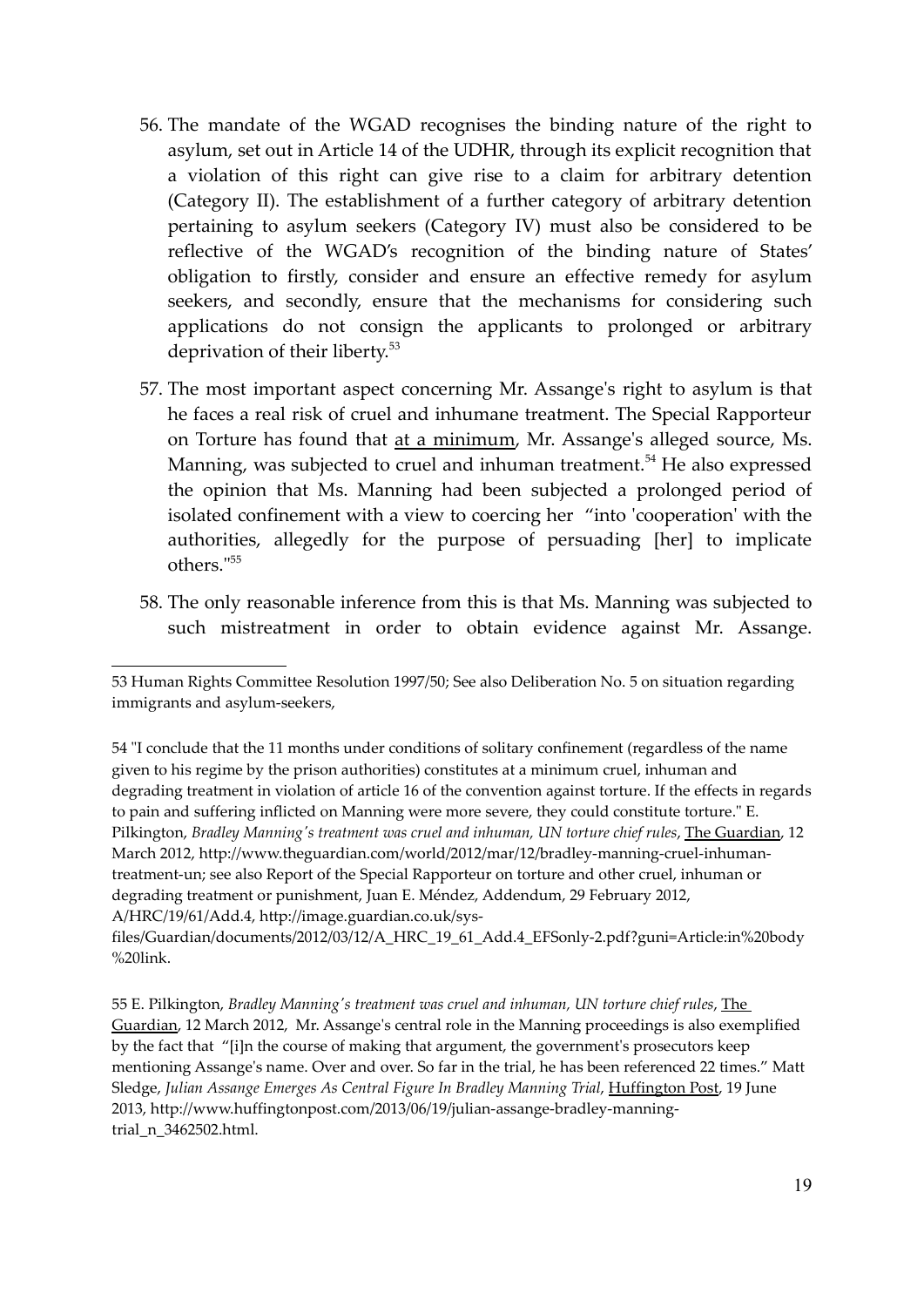Accordingly, apart from the fact that the mistreatment meted out to Ms Manning acts as a litmus test concerning the fate of Mr. Assange if he were to be extradited to the United State, it can already be concluded that any proceedings in the United States would be tainted through the use of information extracted through such measures. These aspects, both cumulatively and independently, give rise to an *erga omnes* duty on all States to take necessary measures to protect Mr. Assange from such a fate.<sup>56</sup> Asylum – as a protection against *refoulement* – is one such measure. Conversely, nonrecognition of Mr. Assange's asylum, undermines his protection against cruel and inhumane treatment, and is thus incompatible with the United Kingdom's and Sweden's respective obligations under the Convention against Torture.

59. As confirmed in official correspondence from the authorities of Ecuador, in granting Mr. Assange asylum,

> "The Government of Ecuador found Mr. Assange had a well-founded fear of being persecuted for reasons of his political opinions in the form of his WikiLeaks work. It was also found that there is a real risk of retaliation by the country or countries related to the information published by Mr. Assange, and that this retaliation may endanger Mr. Assange's safety, liberty, and even his life. It was also found that Mr. Assange's circumstances made him unable and/or unwilling to avail himself of the protection of Australia, the country of his nationality. [...] In his announcement of the asylum decision, Ecuador's Minister of Foreign Affairs, Chancellor Ricardo Patiño, explained that the principles applicable to the asylum case of Mr. Assange, mainly the principle of *non-refoulement*, are enshrined in the set of instruments, standards, mechanisms and procedures provided for the corpus of international law including the Convention on the Status of Refugees 1951 and its 1967 Protocol. The government of Ecuador notes that the Charter of Fundamental Rights of the European Union, in its article 18, recognizes the right to asylum."<sup>57</sup>

<sup>56</sup> As observed by the Special Rapporteur on Torture, the obligation to take measures to prevent torture (and cruel and inhumane treatment " transcends the items enumerated specifically in the Convention. [against Torture]." The customary *non-refoulement* rule is one such measure, but "the *non-refoulement* obligation is a specific manifestation of a more general principle that States must ensure that their actions do not lead to a risk of torture anywhere in the world. There is a clear negative obligation not to contribute to a risk of torture." Report of the Special Rapporteur on Torture on the Exclusionary Rule A/HRC/25/60 , 10 April 2014, paras 44-46.

<sup>57</sup> Letter to Julian Assange's Swedish lawyers from the Embassy of Ecuador to Sweden, 15 July 2014, Annex 13.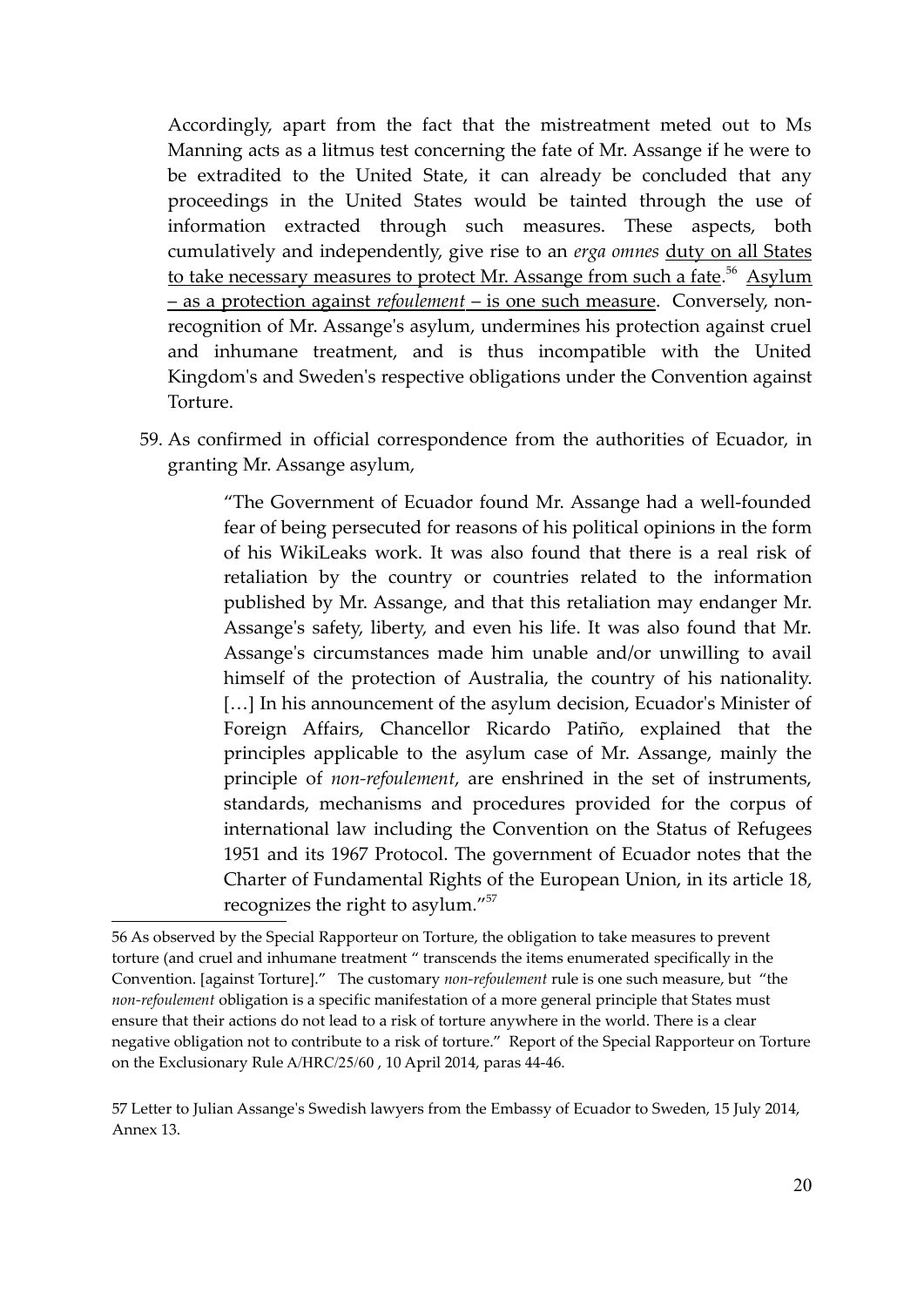- 60. Ecuador's decision to grant asylum to Mr. Assange was clearly motivated by the risk he faced of political persecution and physical harm, and issued within the framework of the protection against *refoulement*, as set out in Article 14 of the UDHR, and numerous other conventions to which Ecuador is a party (which are detailed in its asylum decision), including the 1951 Convention, to which the United Kingdom and Sweden are contracting parties.<sup>58</sup>
- 61. If a Contracting State undermines the objective of the grant of asylum by extraditing a refugee, who has been granted asylum by another State, to the State which was the source of the risk which formed the basis for the asylum, "the protecting or asylum State may justifiably object to the potential *refoulement* of "its" refugee. In such a case, the refusal to accept the latter's determination of status, followed by extradition of the refugee, constitutes a putative wrong to the protecting State." <sup>59</sup>
- 62. Article 33(1) of the 1951 Convention further prohibits any Contracting States from expelling or returning a refugee (irrespective as to which State granted the refugee status) to a territory where his life or freedom could be threatened on account of political opinion *inter alia*. The broad wording of the article protects refugees from expulsion to any territory which constitutes such a risk.<sup>60</sup> The fact that a refugee has been granted asylum due to a risk linked to State A, protects the refugee from expulsion to State B if he would also face a similar risk to life or freedom there.
- 63. The terms of the 1951 Convention also do not specify or require that asylum applicants must be physically present in the State where asylum is requested.<sup>61</sup>
- 64. The prohibition on expulsion to any territories where the refugee could face a prohibited risk also applies to expulsion from Embassies.<sup>62</sup> The Human Rights Committee also accepted that the expulsion of a dual Iraqi-US national from the Romanian Embassy in Baghdad to the US authorities could have engaged Romania's responsibilities if it had been foreseeable at the time of the

<sup>58</sup> The United Kingdom ratified it on 11 March 1954 (without reservations), and Sweden ratified it on 26 October 1954 (without reservations).

<sup>59</sup> G. S. Goodwin-Gill & J. McAdam, *The Refugee in International Law*, Oxford: Oxford University Press, 3rd ed., 2007, 554 (internal footnotes omitted).

<sup>60</sup> W. Kalin, M. Caroni, L. Heim, 'Article 33, para.1', in A. Zimmerman, ed., *The 1951 Convention relating to the Status of Refugees and its 1967 Protocol: A Commentary* (Oxford University Press 2011) pp. 1327-95, 1380-81.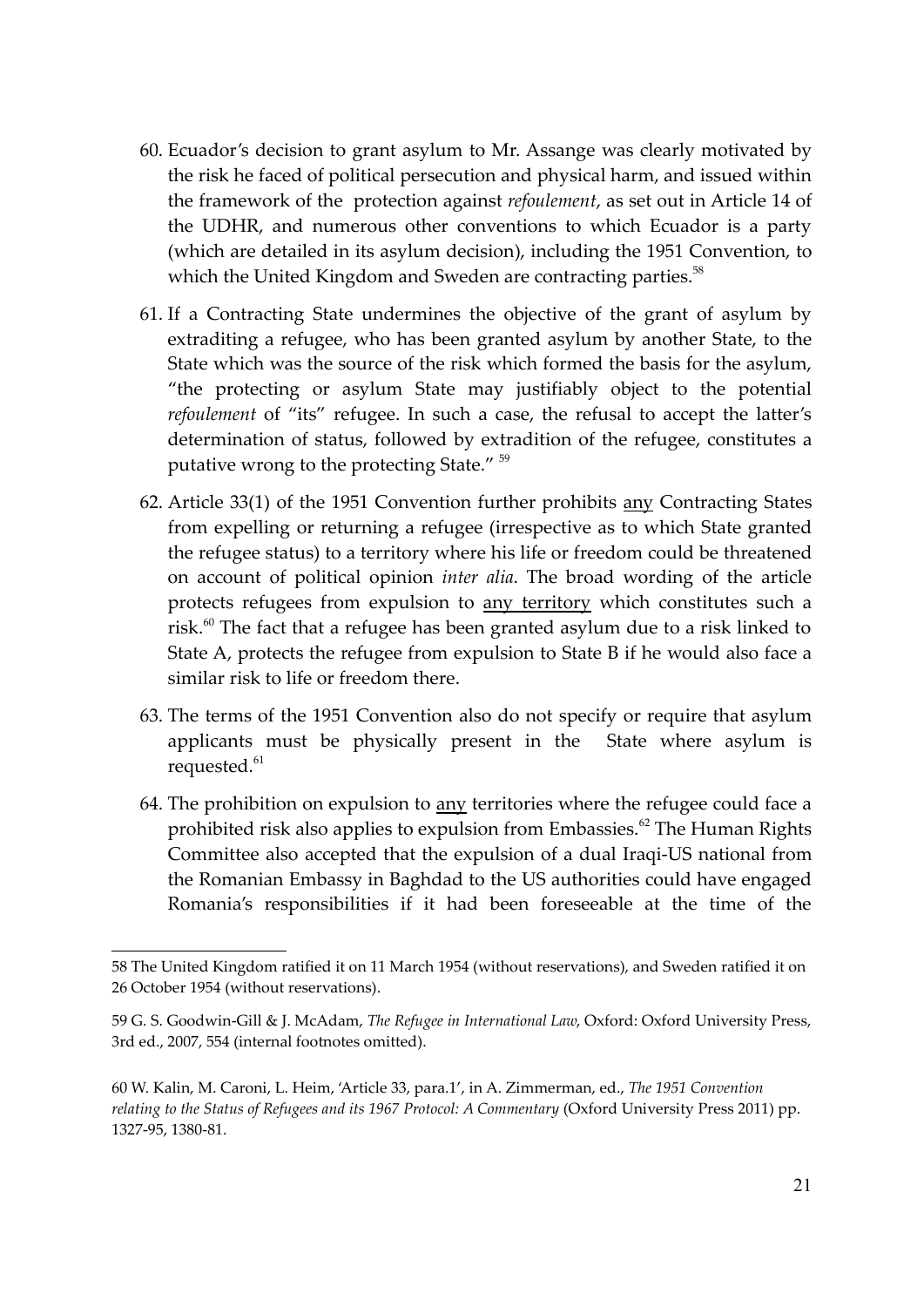expulsion that there was a risk that the person's rights would be violated. $63$ This case suggests that far from breaching international law by refusing to expel a person wanted by the territorial State, the Embassy authorities would in fact violate international law if they were to expel the person notwithstanding the existence of a real risk of harm or violation of the person's rights.

#### **No Exceptions Apply to the Obligation to Recognize Mr. Assange's Asylum.**

65. In a 1978 statement, UNHCR Executive Committee formally concluded that

"the very purpose of the 1951 Convention and the 1967 Protocol implies that refugee status determined by one Contracting State will be recognized also by other Contracting States […] refugee status as determined in one Contracting State should only be called into question by another Contracting State when it appears that the person

62 According to a commentary by Lauterpacht and Bethleham, "The relevant issue will be whether it is a place where the person concerned will be at risk. This also has wider significance as it suggests that the principle of *non-refoulement* will apply also in circumstances in which the refugee or asylum seeker is within their country of origin but is nevertheless under the protection of another Contracting State. This may arise, for example, in circumstances in which a refugee or asylum seeker takes refuge in the diplomatic mission of another State or comes under the protection of the armed forces of another State engaged in a peacekeeping or other role in the country of origin. In principle, in such circumstances, the protecting State will be subject to the prohibition on *refoulement* to territory where the person concerned would be at risk." E. Lauterpacht and D. Bethlehem, *The Scope and Content of the Principle of Non-refoulement*, in E. Feller, V. Türk, F. Nicholson (eds.), Refugee Protection in International Law (Cambridge: Cambridge University Press, 2003) at para 114.

63 Mohammad Munaf v. Romania, CCPR/C/96/D/1539/2006, UN Human Rights Committee (HRC), 21 August 2009.

<sup>61</sup> As observed by Zimmerman and Mahler, "Article 1A para. 2 only requires that the person seeking refugee status must be 'outside the country of his nationality.' A person possessing a nationality and seeking protection must therefore not necessarily be present in a foreign country in order to fall within the scope *ratione personae* of Art. 1A, para. 2. Rather, refugee status may be acquired, e.g., in the High Seas, in the coastal waters of another State, or on land territory which does not form part of any given State."A. Zimmerman and C. Mahler, ' Article 1A, para. 2', in A. Zimmerman ed. *The 1951* Convention relating to the Status of Refugees and its 1967 Protocol: A Commentary (Oxford University Press, 2011), pp. 281-465, 441-3. Given that any territorial limitation concerning the procedure for applying for asylum would have significant implications for the operation and efficacy of the 1951 Convention, if the drafters of the Convention had required or intended such a limitation, it should have been included *expressis verbis.* State practice in relation to the implementation of the 1951 Convention also demonstrates that there is no legal requirement that asylum seekers must be physically present in the State from which asylum is sought. See C. Hein, M. de Donato, *Exploring Avenues for Protected Entry in Europe*, Italian Council for Refugees, 2012, pp.52-60; G. Noll, J. Fagerland, *Safe Avenues to Asylum? The Actual and Potential Role of EU Diplomatic Representations in Processing Asylum Requests*, Danish Center for Human Rights, UNHCR, 2002, pp. 34 (Denmark), 42 (France), 57 (Spain), 80 (Canada), 89, 94 (United States of America).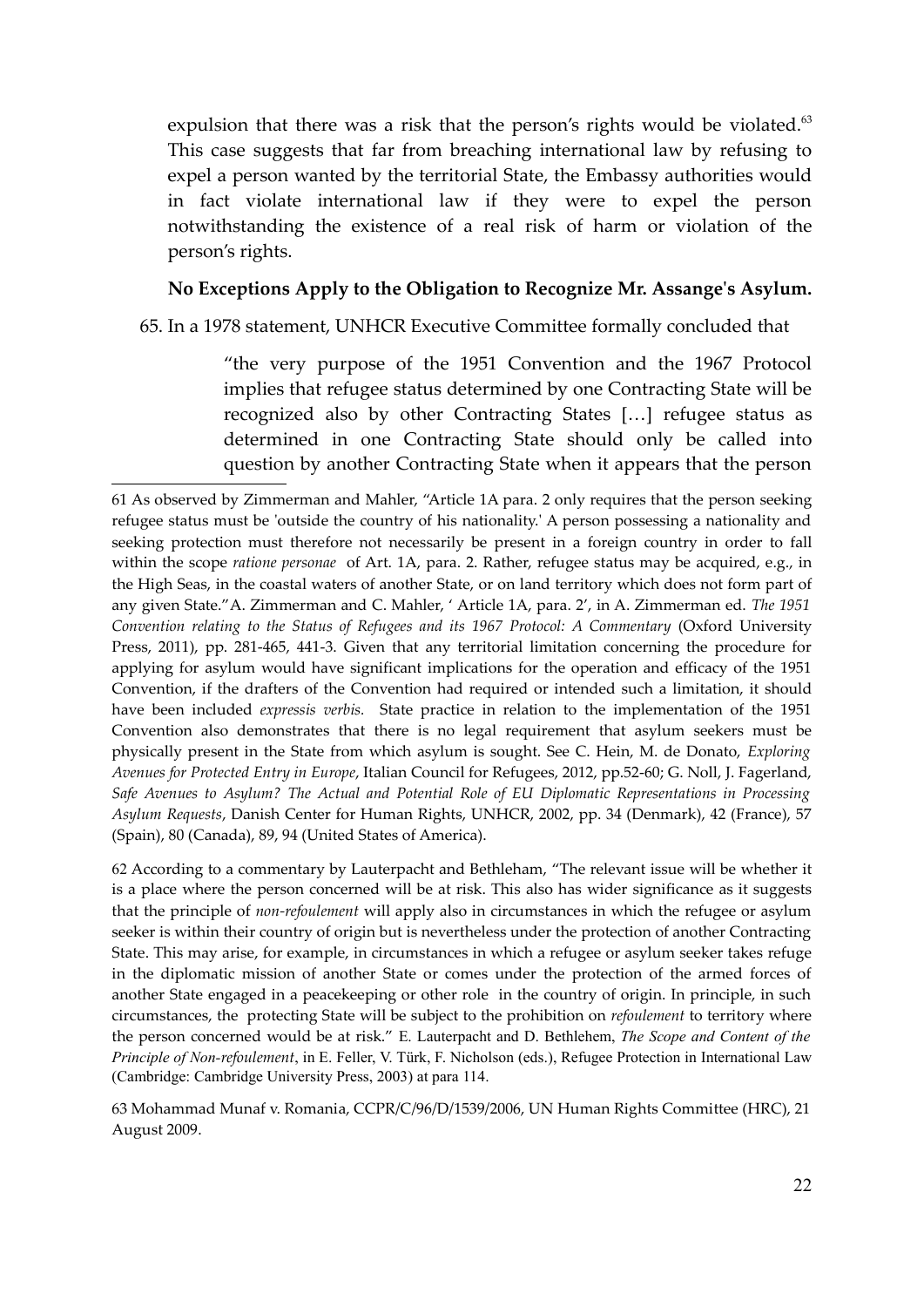manifestly does not fulfil the requirements of the Convention".<sup>64</sup>

- 66. Both the United Kingdom and Sweden are contracting parties to the 1951 Convention.<sup>65</sup> Neither the United Kingdom nor Sweden have claimed that Ecuador committed a 'manifest' error in granting asylum to Mr. Assange, nor would there be any evidentiary basis for them to do so.
- 67. Apart from the 1951 Convention, Article 18 of the Charter of Fundamental Rights in the European Union also provides that all members of the European Union must guarantee the right to asylum "with due respect for the rules of the Geneva Convention of 28 July 1951 and the Protocol of 31 January 1967 relating to the status of refugees and in accordance with the Treaty establishing the European Community."<sup>66</sup>
- 68. Article 14, paragraph two of the UDHR sets out a narrow<sup>67</sup> exception to the right to asylum, which may not be invoked for "the case of prosecutions genuinely arising from non-political crimes or from acts contrary to the purposes and principles of the United Nations."
- 69. Mr. Assange falls outside of the scope of any reasonable interpretation of this exception. Over the last four years, he has been the subject of a highly politicised United States national security investigation "unprecedented in scale and nature."<sup>68</sup> The United States investigation arises out of Mr. Assange's publishing activities which are protected under the United States First Amendment, article 19 of the UDHR, article 19 of the ICCPR, and article 10 of

65 The United Kingdom ratified it on 11 March 1954 (without reservations), and Sweden ratified it on 26 October 1954 (without reservations).

66 (2000/C 364/01), http://www.europarl.europa.eu/charter/pdf/text\_en.pdf.

67 The Permanent Court of International Justice observed in Nationality Decrees: "an exception does not … lend itself to an extensive interpretation." *Nationality Decrees Issued in Tunisia and Morocco (French Zone)* (Advisory Opinion) (1923) PCIJ Series B No 4, 25. The European and Inter-American Human Rights Courts have also confirmed that exceptions must be narrowly interpreted: they should not be permitted to swallow the rule, or render the protection of guaranteed rights illusory. See *Klass v Germany* App. No. 5029/71, ECHR (1978) Series A, No. 28, at 21, para. 42, in which the ECHR ruled that exceptions to Convention rights must be narrowly interpreted. Similarly, Judge Cançado-Trindade stating in his Concurring Opinion in *Caesar v Trinidad v Tobago* concluded that 'permissible restrictions (limitations and derogations) to the exercise of guaranteed rights [of human rights conventions] are to be restrictively interpreted' (IACtHR (Ser. C), No. 123 (2005) para. 7).

68 The investigation comprises the FBI and at least 10 other US agencies. Annex 1, para 2, 19, 66-71 and Annex 2.

<sup>64</sup> UNHCR Executive Committee, Conclusion no. 12 (XXIX), 1978 Report of the 29<sup>th</sup> Session: UN doc. A/AC.96/559, para. 68.2.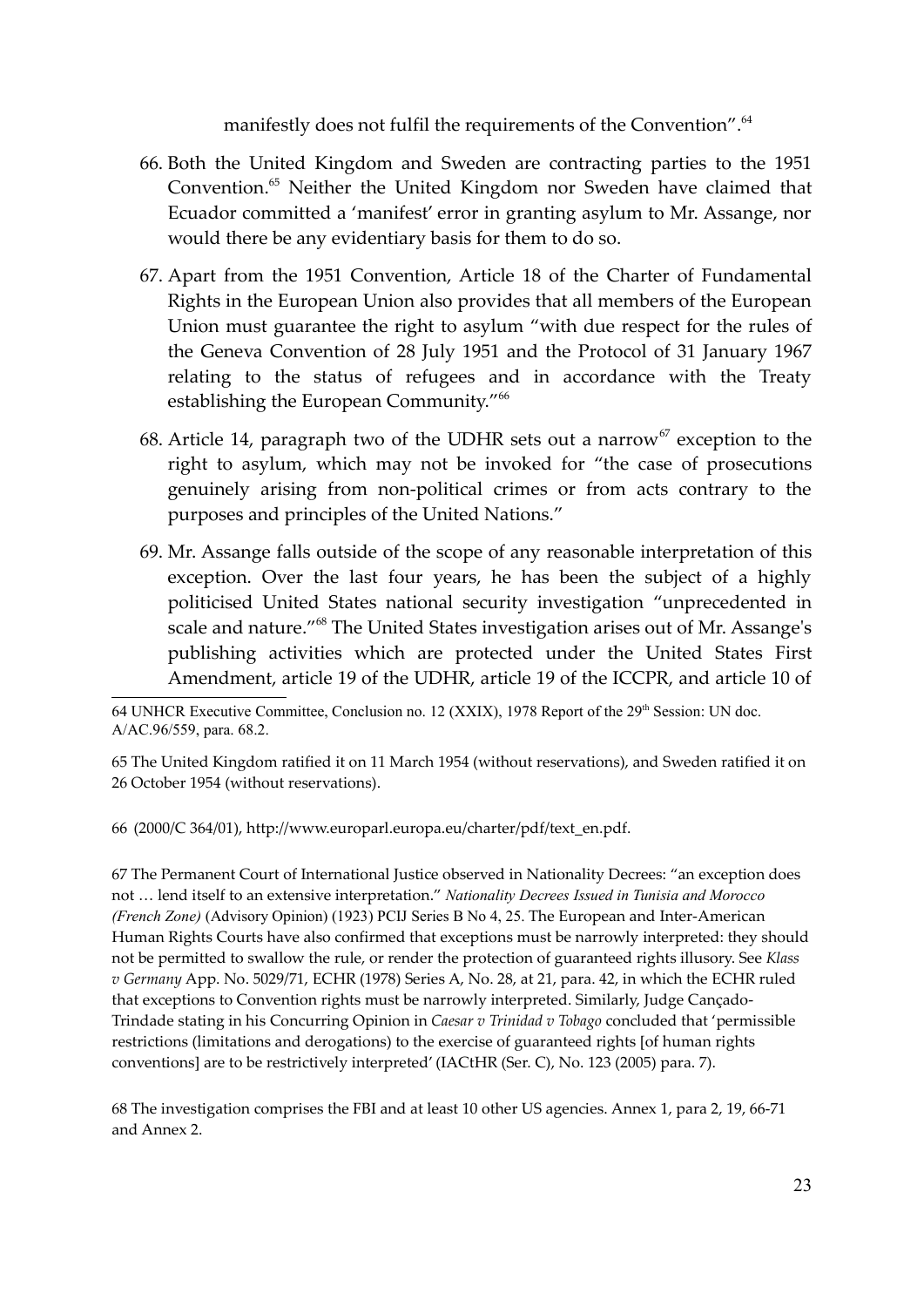the ECHR. On 19 June 2014, 54 organisations, including Human Rights Watch, the American Civil Liberties Union (ACLU), and Article 19, signed an open letter to US Attorney General Eric Holder demanding that he drop the ongoing investigation against Mr. Assange.<sup>69</sup> The intervening Swedish arrest warrant has been issued for the purpose of questioning Mr. Assange in order to determine whether the preliminary investigation in Sweden will lead to an indictment.<sup>70</sup>

- 70. When Mr Assange entered the Ecuadorian Embassy, the Embassy released a statement that Mr. Assange's presence in the Embassy should "in no way be interpreted as the Government of Ecuador interfering in the judicial processes of either the United Kingdom or Sweden."<sup>71</sup> The Ecuadorian authorities granted asylum to Mr. Assange after two months of detailed consideration of his case, and after all attempts to secure diplomatic assurances concerning *refoulement* failed.<sup>72</sup>
- 71. Mr. Assange has also repeatedly attempted to ensure that the exercise of his fundamental right of asylum does not hinder the Swedish preliminary investigation, for example, by making himself available to be interviewed in the Ecuadorian Embassy or *via* video-link, by submitting a written statement, or by seeking assurances that he will not be *refouled* to the United States. There is therefore absolutely no basis for finding that it has been "invoked" in the sense implied by Article 14(2) of the UDHR. For the same reasons, the exceptions to the 1951 Convention are also inapplicable.

#### **Mr. Assange Faces a Serious Risk of** *Refoulement* **to the United States.**

72. Article 19(2) further provides that "No one may be removed, expelled or extradited to a State where there is a serious risk that he or she would be subjected to the death penalty, torture or other inhuman or degrading treatment or punishment."

71 19 June 2012, http://www.ecuadorembassyuk.org.uk/news/statement-on-julian-assange. The statement is cited in: http://repository.law.umich.edu/cgi/viewcontent.cgi?article=1059&context=mjil

72 See Declaración del Gobierno de la República del Ecuador sobre la solicitud de asilo de Julian Assange Comunicado No. 042, Ministry of Foreign Affairs, Trade and Integration of Ecuador, 2012. http://www.webcitation.org/69xdGRSLN, http://www.webcitation.org/69xdGRSLN. English translation in Annex 5.

<sup>69</sup> Annex 14

<sup>70</sup> The Prosecutor stated in an interview on 5 December 2010, that "We have only heard one side [of the story], not Julian Assange's version about what happened. It's far too early to determine whether he will be charged." See Annex 6.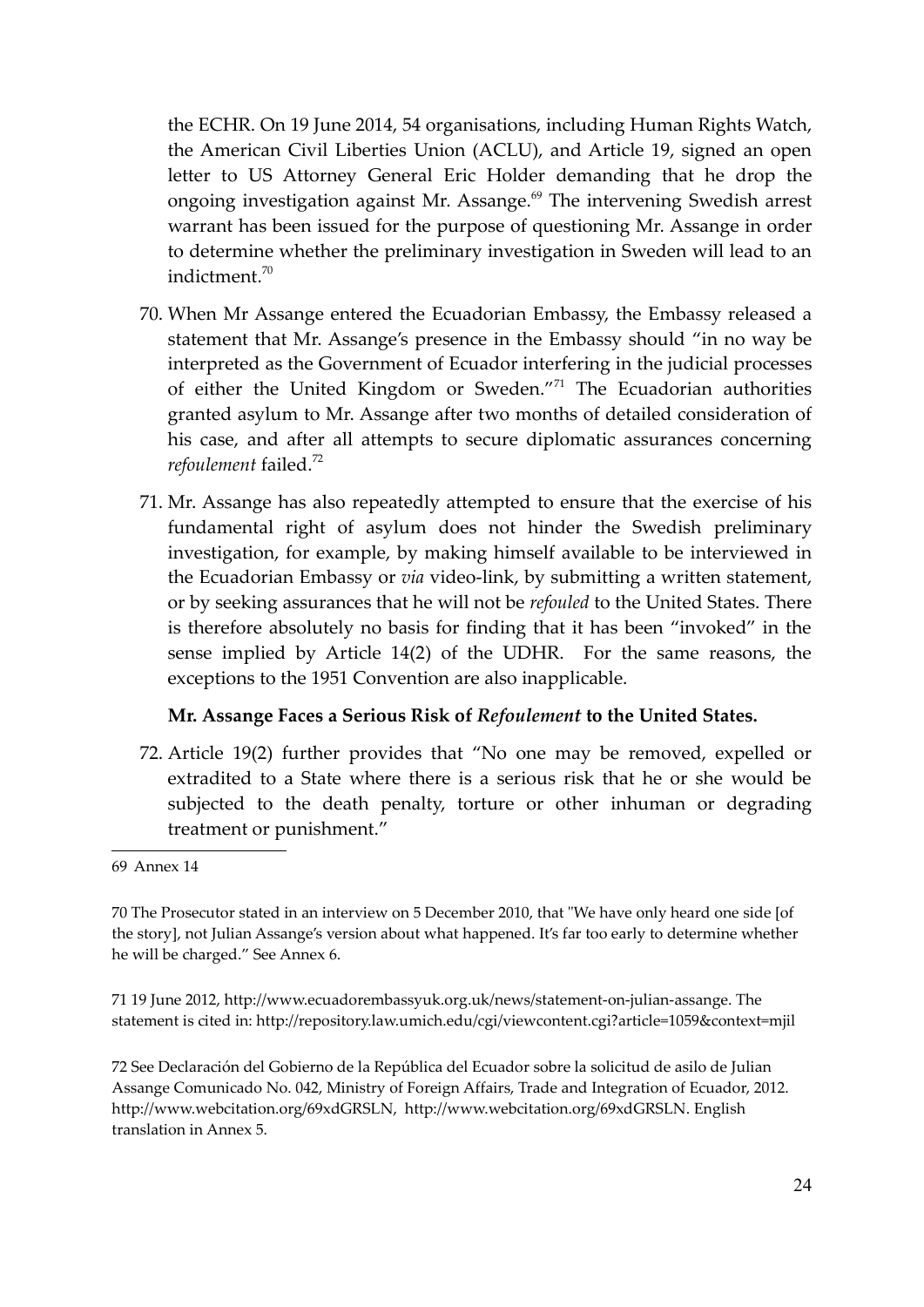- 73. Provisions such as these were relied upon by Ecuador as part of the basis for its decision to grant asylum to Mr. Assange.<sup>73</sup> Since both the United Kingdom and Sweden are members of the European Union, it would be unlawful and thus arbitrary for them to disregard these obligations.
- 74. The hypothetical possibility that diplomatic assurances might be obtained in the future (i.e. after the asylum seeker is expelled) has been rejected by the ECtHR as unacceptable. In *Amuur v. France*, the Court ruled that the fact that France had obtained diplomatic assurances from Syria prohibiting onward extradition to Somalia after asylum seekers had already been expelled from French territory, did not satisfy France's positive duty to protect the asylum seekers from harm:<sup>74</sup> the Court emphasised that the possibility of departure "becomes theoretical if no other country offering protection comparable to the protection they expect to find in the country where they are seeking asylum is inclined or prepared to take them in."<sup>75</sup>
- 75. Although the UK Foreign Secretary averred to Ecuador in October 2012 that the United Kingdom would work towards producing a legal text to secure Mr. Assange's human rights protections, $76$  no such assurances or legal texts have been produced or finalised. In June 2013, the United Kingdom abandoned plans to form a legal commission in order to formulate such a legal text.<sup>77</sup> Its withdrawal from this process coincided with reports concerning the assistance provided by Mr. Assange to Edward Snowden in relation to the attempt by the latter to exercise his right to claim asylum.
- 76. Notably, Sweden has recently been found by the Committee against Torture to have contravened its obligation to take adequate steps to protect persons in its territory from the risk of torture, or cruel and inhumane treatment. In that particular case, Sweden allowed Mr. Agiza to be secretly apprehended and handed over to the CIA at Bromma airport in Sweden, where he was shackled and forcibly administered sedatives by suppository before being flown to his

74 *A*muur v. France [1996] Application no. 19776/92, paras. 11 and 48.

75 *Ibid.* para. 48.

76 FCO *Note Verbale* October 2012, Annex 8.

77 The Foreign Minister of Ecuador stated in October 2013 (reported on 22 October 2013) that UK had pulled out of the plan to form a legal commission to resolve the matter. http://www.eluniverso.com/noticias/2013/10/22/nota/1619641/londres-desiste-crear-comision-resolvercaso-assange-dice-patino.

<sup>73</sup> Letter from the ambassador of Ecuador to Sweden to Per E. Samuelson and Thomas Olsson, (15 July 2014) Annex 13.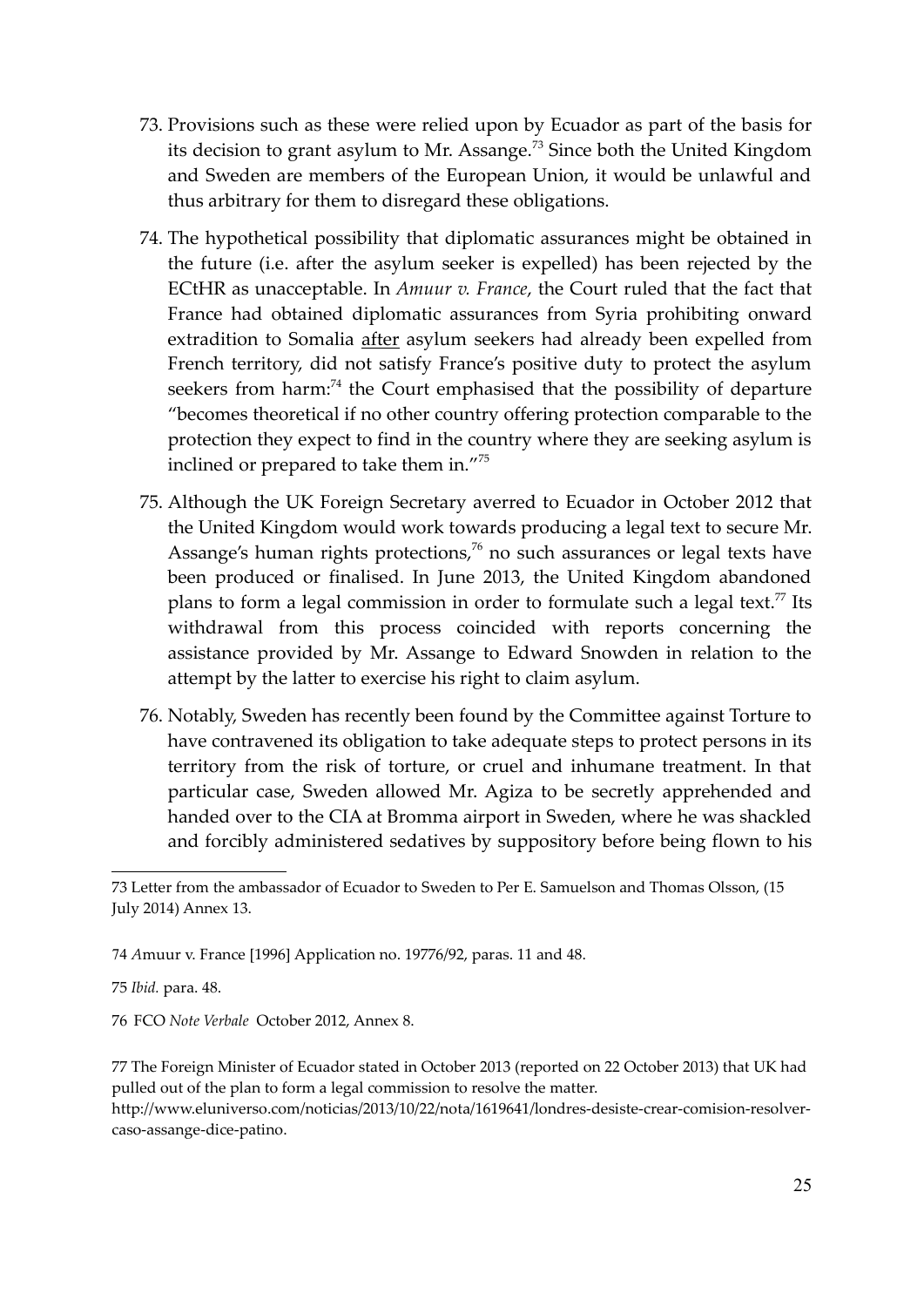country of origin, Egypt, and subsequently imprisoned and tortured.<sup>78</sup> The Committee also concluded that the mere provision of diplomatic assurances was an insufficient measure to protect the applicant due to the absence of any binding mechanism for their enforcement.

- 77. The Human Rights Committee also found that in the *Alzery* case that Sweden had violated Article 2 and 7 of the ICCPR by allowing Mr. Alzery to be rendered by the CIA to Egypt (where he was subjected to ill-treatment), and failing to conduct an effective criminal investigation in relation to the actions of the Swedish authorities who had allowed the rendition to occur.<sup>79</sup>
- 78. The fact that these instances were not isolated cases is further underscored by reports that the Swedish Secret police recently facilitated the rendition of two of its nationals from a secret US-run prison in Djibouti to the United States.<sup>80</sup>
- 79. These cases evidence the fact that Swedish authorities are both highly susceptible to pressure from the United States of America, and willing to ignore their obligations under human rights treaties and conventions in order to maintain their relations with the United States. This is particularly the case with anything Wikileaks-related: for instance, a senior Swedish intelligence advisors expressed in state media the position that Sweden's close intelligence cooperation with the United States would be jeopardised by Mr. Assange's activities in Sweden.<sup>81</sup>

80. The United Kingdom has also demonstrated its willingness to assist the

78 Agiza v. Sweden (Communication No. 233/2003, U.N. Doc. CAT/C/34/D/233/2003 (2005).

79 Alzery v. Sweden, Human Rights Committee, No. 1416/2005, at para. 11.7 (Oct. 25, 2006), para. 11.7.

80 *Renditions continue under Obama, despite due-process concerns*, Washington Post, 1 January 2013, http://www.washingtonpost.com/world/national-security/renditions-continue-under-obama-despitedue-process-concerns/2013/01/01/4e593aa0-5102-11e2-984e-f1de82a7c98a\_story.html; "SÄPO helped US prosecute Swedes" http://www.svd.se/nyheter/utrikes/sapo-hjalpte-usa-atalasvenskar\_8205708.svd. Of further relevance is the case of Kassir, which wa summarised in a letter from Mr. Assange's UK solicitor Gareth Peirce to the Australian Foreign Minister Paul Rudd. Kassir was a Swedish national who successfully challenged a US extradition request in the Swedish courts on the grounds that the Swedish extradition treaty excludes Swedish nationals from extradition to the US. Kassir was freed from prison.Kassir was also a Lebanese national, and was subsequently arrested in Prague airport while in transit to Lebanon, and extradited to the US. According to Swedish press reports, the Swedish special police, SAPO, appeared to have cooperated in this manoeuvre: link: http://dn.se/nyheter/sverige/jag-alskar-bin-ladin); see Letter to Minister Kevin Rudd 15 September 2011 http://www.scribd.com/doc/72747954/Letter-Gareth-Peirce-to-Minister-Rudd.

81 *Piratpartiets samarbete med Wikileaks: 'Risk för sämre relation till USA'*, SVT, 18 August 2010, http://www.svt.se/nyheter/sverige/piratpartiets-samarbete-med-wikileaks-risk-for-samre-relation-tillusa (Archive: https://archive.today/hHc1e) See also Annex 1 at para 90.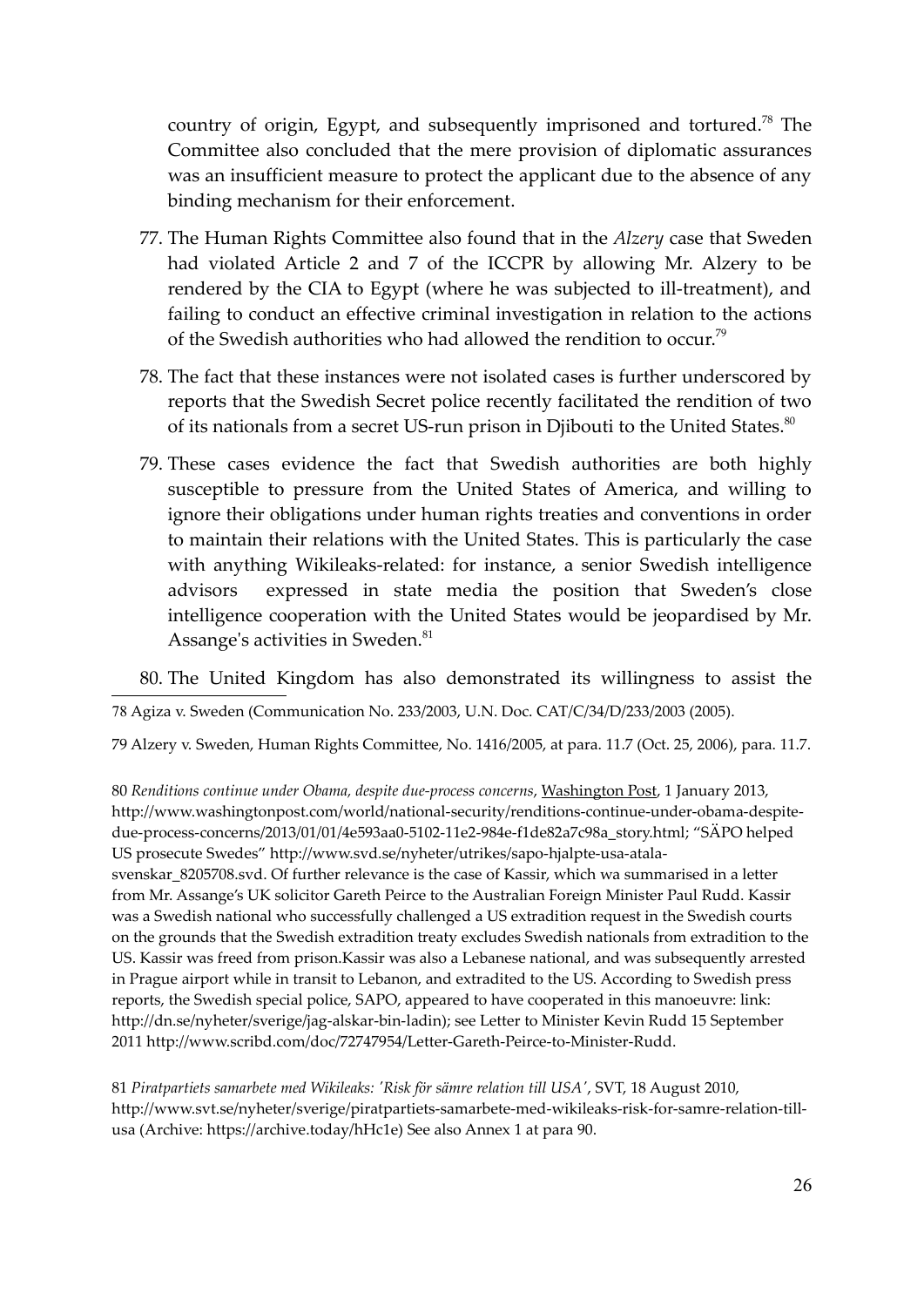United States of America in relation to its CIA extraordinary renditions program, which contravenes the United Kingdom's human rights obligations.<sup>82</sup>

81. The United Kingdom and Sweden have an obligation to ensure Mr. Assange's asylum and *non*-*refoulement*, or at the very least to consider it as a relevant factor when determining the necessity and proportionality of the continued execution of Sweden's arrest warrant.<sup>83</sup> Both Sweden and the United Kingdom have therefore violated their duty to provide concrete assurances that Mr. Assange will never face proceedings where he could be subjected to inhuman or degrading treatment or punishment.<sup>84</sup>

*The right to asylum (and the related protection against refoulement) is recognised under customary international law.*

82. States must prioritize claims of asylum over bilateral extradition obligations.<sup>85</sup>

- 83. Significantly, the International Criminal Court (ICC) has recently referred to the right to political asylum (and its related protection against *refoulement*) as having attained the status of *jus cogens*. The ICC found that although it was obliged, by virtue of the terms of Article 93(7) of the ICC Statute, to return three detained witnesses to the Democratic Republic of the Congo (DRC) to stand trial there, it could not fulfil this obligation if to do so would frustrate the right of the detained witnesses to claim asylum from the DRC in territory of The Netherlands.<sup>86</sup>
- 84. The ICC Appeals Chamber ruled that it was obliged to release witnesses from the ICC detention unit onto Dutch territory, in order to give effect to the

83 In a letter to the Ecuadorian authorities, the Foreign Secretary of the United Kingdom confirmed that the "Government of Ecuador's purported decision to grant diplomatic asylum to Mr. Assange can have no impact on the decision of the UK Courts, and there is no basis for the Courts to re-examine the case." FCO *Note Verbale* October 2012, Annex 8. See also findings of the Swedish District Court, Annex 9.

84 In a press conference on 16 July 2014, the Swedish prosecutor stated "I am not aware of any investigations in the United States". Annex 6. See also Annex 1 and Annex 2.

85 Article 53 of the Vienna Convention on the Law of Treaties requires States to prioritise their duty to fulfil and repect *jus cogens* obligations over bilateral or multilateral treaty obligations.

<sup>82</sup> *Globalizing Torture – CIA Secret Detention and Extraordinary Rendition*, Open Society Foundation (2013), pp. 113-117 (UK section),

http://www.opensocietyfoundations.org/sites/default/files/globalizing-torture-20120205.pdf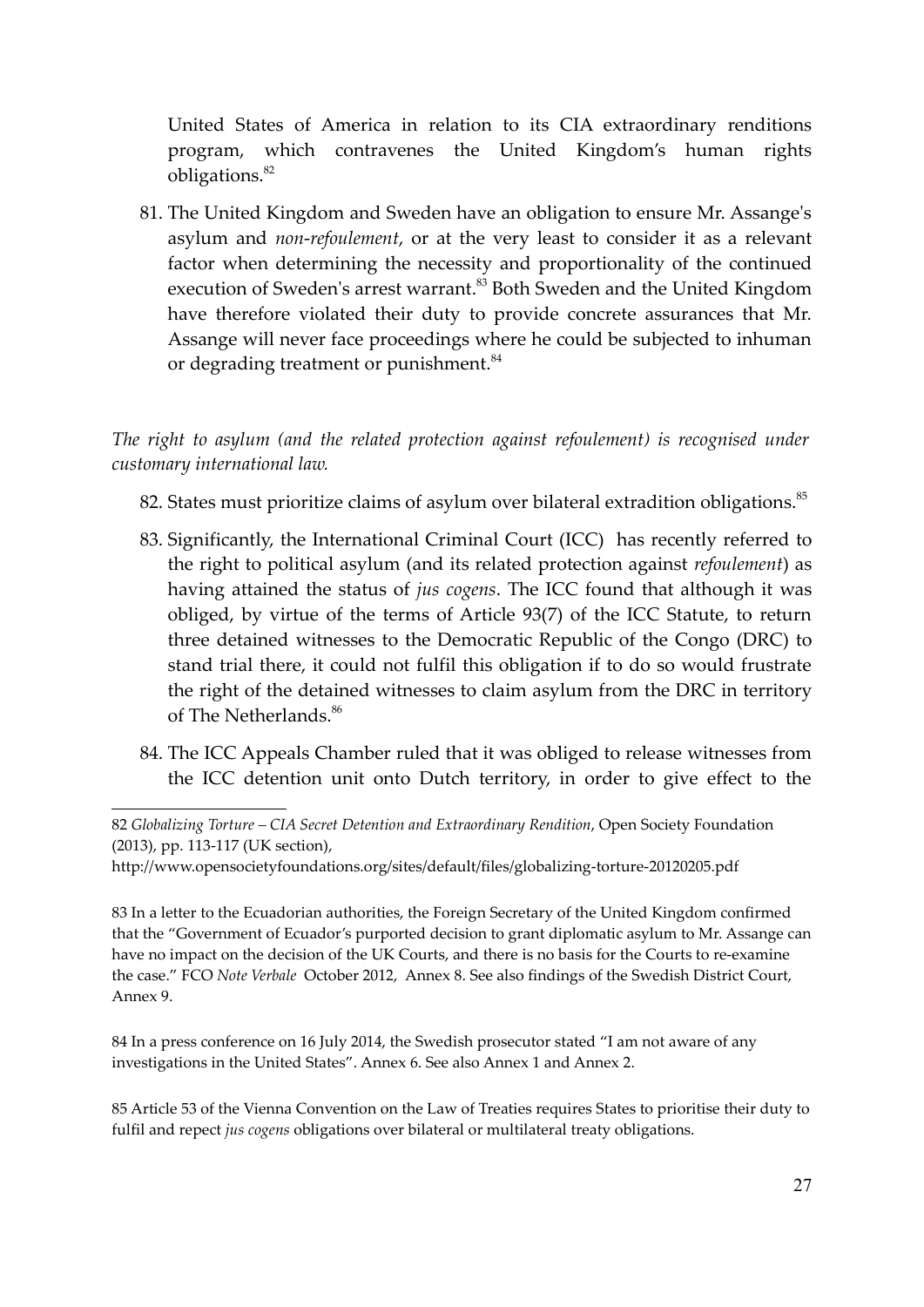witnesses' right to claim asylum in The Netherlands.<sup>87</sup> Since the claim was pending before the Netherlands, the ICC had no competence or legal authority to continue to detain them in the ICC detention unit, or to take measures that could interfere with the ability of the Dutch authorities to give effect the witness's right to an effective remedy as concerns their asylum claims.<sup>88</sup>

85. In the same manner that the ICC found that it would be illegal and arbitrary for it to continue to detain the witnesses in the ICC detention unit or to frustrate the ability of the witnesses to enjoy an effective remedy should their application be successful, it is illegal and arbitrary for the United Kingdom to obstruct the right of Mr. Assange to enjoy an effective remedy as concerns his asylum application addressed to Ecuador (i.e. through safe passage to Ecuador).

### **Diplomatic Asylum Under Customary International Law**

- 86. Although diplomatic asylum is not the only basis for asylum asserted by Ecuador, states have a right under customary international law rule, to grant diplomatic asylum, and this right is universal. Whenever states had been asked to grant to an individual diplomatic asylum, they have done so, in a way that evidenced their belief in an existing customary norm. This is not only the general practice of States, but also a general practice accepted as law, as set out in Article 38(1)(b) of the Statute of the International Court of Justice.<sup>89</sup>
- 87. Numerous states have promoted the institution of diplomatic asylum, including Australia, Austria, Belgium, Canada, France, Jamaica, Norway

88 Paras. 24-29. The legal basis for these conclusions was article 21(3) of the ICC Statute, which requires the ICC to apply its legal framework in a manner which is consistent with "internationally recognised human rights". Its decision must therefore be considered to be reflective of the international customary law position on this point.

89 Statute of the International Court of Justice, 26 June 1945, 1 UNTS 993.

<sup>86</sup> *Prosecutor v. Katanga,* 'Decision on the application for the interim release of detained Witnesses DRC- D02-P-0236, DRC-D02-P-028 and DRC-D02-P-0350', 11 October 2013, ICC-01/04-01/07-3405 tENG, http://www.icc-cpi.int/iccdocs/doc/doc1679507.pdf, at para 30, citing "footnotes 35 and 36 of the Advisory Opinion of the UN High Commissioner for Refugees, cited at footnote 18 of the 9 June 201 Decision; see also Jean Alain, "The Jus Cogens nature of non-refoulement", 13(4) International Journal of Refugee Law (202), pp. 53-58."

<sup>87</sup> Order on the implementation of the cooperation agreement between the Court and the Democratic Republic of the Congo concluded pursuant article 93 (7) of the Statute, ICC-01/04-02/12-158, 20 January 2014, para. 24., para. http://www.icc-cpi.int/iccdocs/doc/doc1714058.pdf.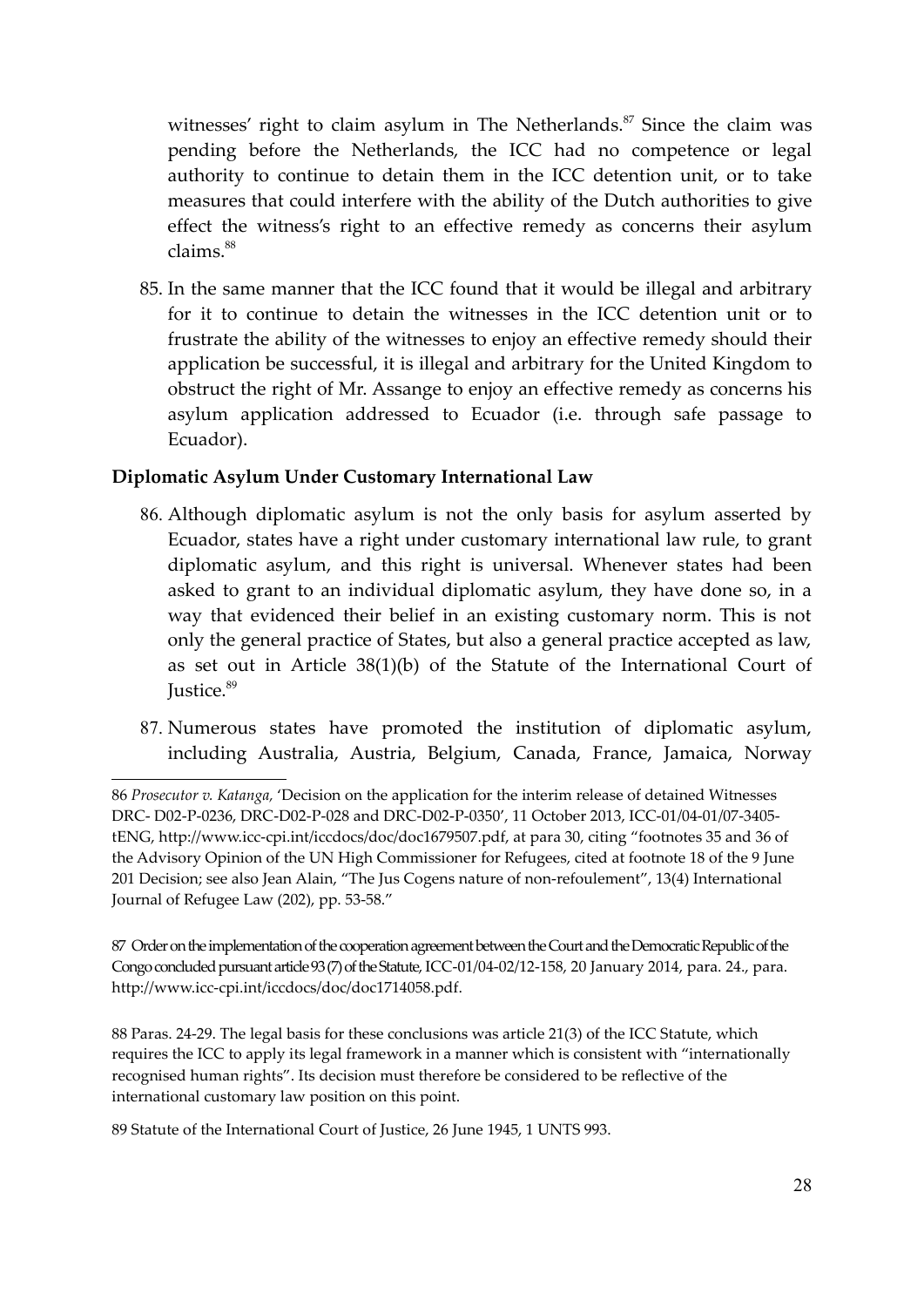Spain, Sweden, and the United States.<sup>90</sup> The United Kingdom has frequently granted diplomatic asylum on humanitarian grounds; famously, it was prepared to grant diplomatic asylum to a large number of persons in its Embassy in Tehran under the Shah.<sup>91</sup>

- 88. There is a rich history of states granting diplomatic asylum throughout the twentieth century. During the Spanish Civil War, fourteen embassies and legations granted asylum in embassies and legations in Spain; eight of these were Latin American, the rest European. $92$  In August 1989, West Germany granted diplomatic asylum to numerous East Germans; several states granted diplomatic asylum to various Albanians in 1990. In China in 2002, several foreign embassies granted diplomatic asylum to North Korean defectors and ultimately secured their safe passage. The United States Embassy in Budapest granted diplomatic asylum to Cardinal Mindszenty in the period of 1956 until 1971, when a resolution was brokered by the Pope. In many of these cases the asylees were afforded safe conduct out of the embassy and out of the country.<sup>93</sup>
- 89. Reports and resolutions drawn up by bodies such as the International Law Association (ILA) and the *Institut de Droit International* point in the same direction as the general practice of states summarized above.<sup>94</sup>
- 90. The general practice of states in relation to the granting of refuge or asylum, in embassies or legations, is based on a *humanitarian* directive that has entered into general practice accepted as law.<sup>95</sup>
- 91. In order to be effective, this rule contains the duty of the territorial state to grant safe conduct. As Jamaica observed in 1975, the regime of diplomatic

92 The other countries included Belgium, Norway, the Netherlands, Poland, Romania, and Turkey. UN General Assembly, *Question of Diplomatic Asylum: Report of the Secretary-General*, 22 September 1975, A/101 39 (Part II) [148].

93 Specifically, the Western German case, the Albanian case, the South Korean case, and the US case granting diplomatic asylum to Chen Guancheng. For citations see generally Annex 15.

94 Annex 15, para. 6.

<sup>90</sup> Annex 15, paras. 3-4.

<sup>91</sup> P Sykes, *The Biography of Sir Mortimer Durand* (Cassel & Co, 1926) 233; I Roberts, *Satow's Diplomatic Practice* (6th edn, Oxford University Press, 2009) at [8.26].

<sup>95</sup> For a detailed analysis of the relevant humanitarian standards, see Annex 15, para. 7.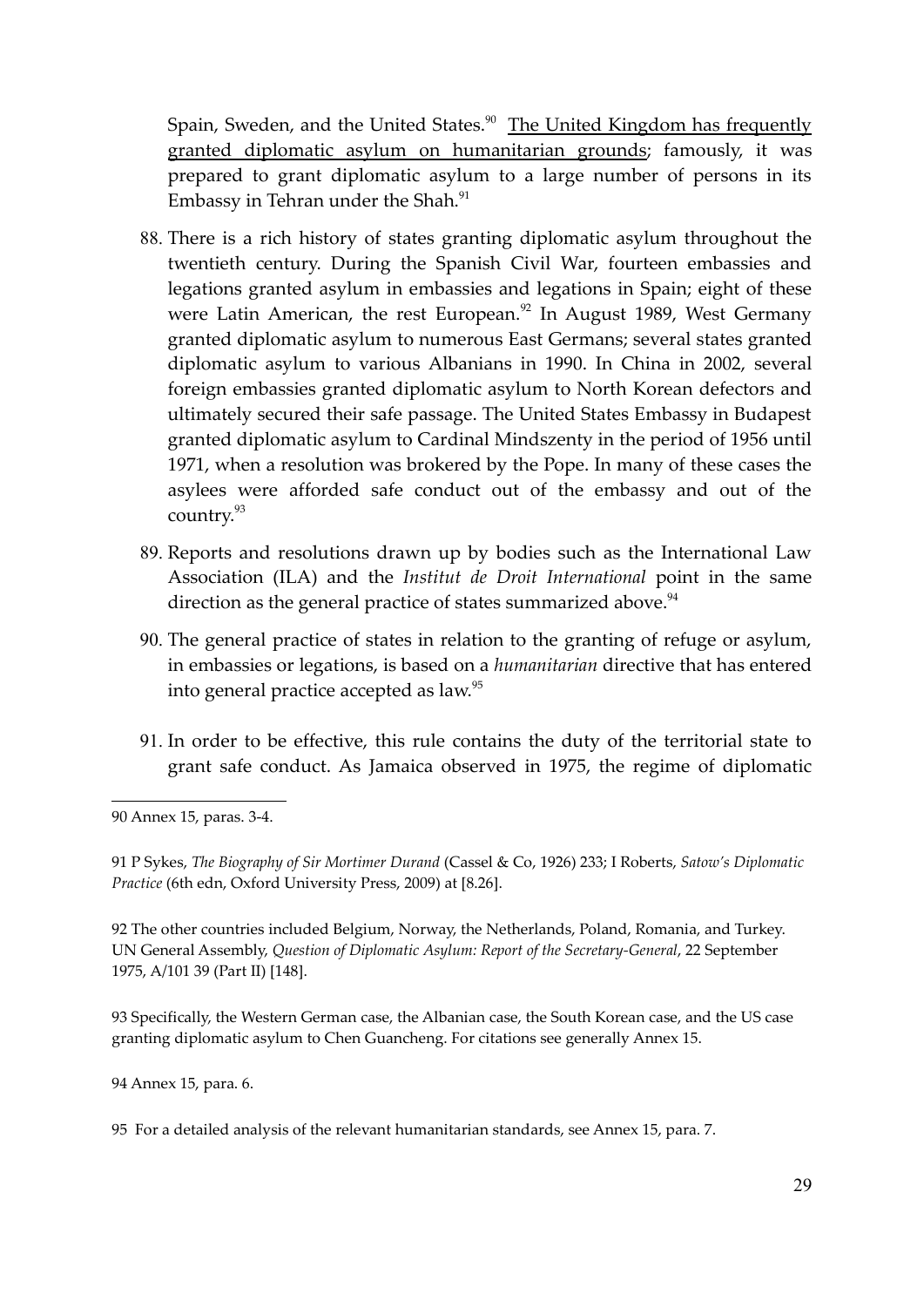asylum "will be ineffective without the corresponding obligation of territorial states to grant safe-conduct of the asylees out of the country."<sup>96</sup>

- 92. Further, the rule of customary international law has been given expression in the Organization of American States (OAS) Treaty on Asylum and Political Refuge of 1939,<sup>97</sup> which has been ratified by 15 OAS states.<sup>98</sup> The 1954 Caracas Convention on Diplomatic Asylum, $99$  which also codifies the right to grant diplomatic asylum, as well as the duty of the territorial state to guarantee to safe conduct, has been ratified by 14 OAS states.<sup>100</sup>
- 93. The Caracas Convention gives expression to this rule of logic and of general international law in Article XII: 'Once asylum has been granted, the state granting asylum may request that the asylee be allowed to depart for foreign territory, and the territorial state is under obligation to grant immediately, except in case of force majeure, the necessary guarantees, referred to in Article V, as well as the corresponding safe-conduct.'
- 94. Finally, the International Court of Justice in *Asylum*<sup>101</sup> recognized that asylum protects the political offender against any measures of a manifestly extra-legal character which a government might take or attempt to take against its political opponents'.<sup>102</sup> Nonetheless, Peru and many other Latin-American states subsequently became parties to the Treaty on Asylum and Political Refuge of 1939, which broadens the ambit of the right of states to grant diplomatic asylum, as compared to the 1933 Montevideo Convention.

98 Chile, Colombia, Costa Rica, Cuba, Dominican Republic, Ecuador, Guatemala, Haiti, Honduras, Mexico, Nicaragua, Panama, Paraguay, and Peru.

99 Convention on Diplomatic Asylum, Caracas, 28 March 1954 (in force, 29 December 1954), OEA Treaty Series 18.

100 Argentina, Brazil, Costa Rica, Dominican Republic, Ecuador, El Salvador, Guatemala, Haiti, Mexico, Panama, Paraguay, Peru, Uruguay, and Venezuela.

<sup>96</sup> UN Doc A/101039 (1975) (Part I), 'Jamaica'.

<sup>97</sup> Treaty on Asylum and Political Refuge, Montevideo, 4 August 1939 (in force, 29 September 1954), OEA/Ser.X/1 Treaty Series 34; (1943) 37 AJIL Supplement 99–103

<sup>101</sup> *Colombian-Peruvian Asylum Case* (Colombia v. *Peru), Judgment, ICJ Reports 1950*, pp. 271–78. For a discussion of why the *Asylum* case does not limit the customary international law rule, see Annex 15, para. 9.

<sup>102</sup> *Ibid.* pp. 284.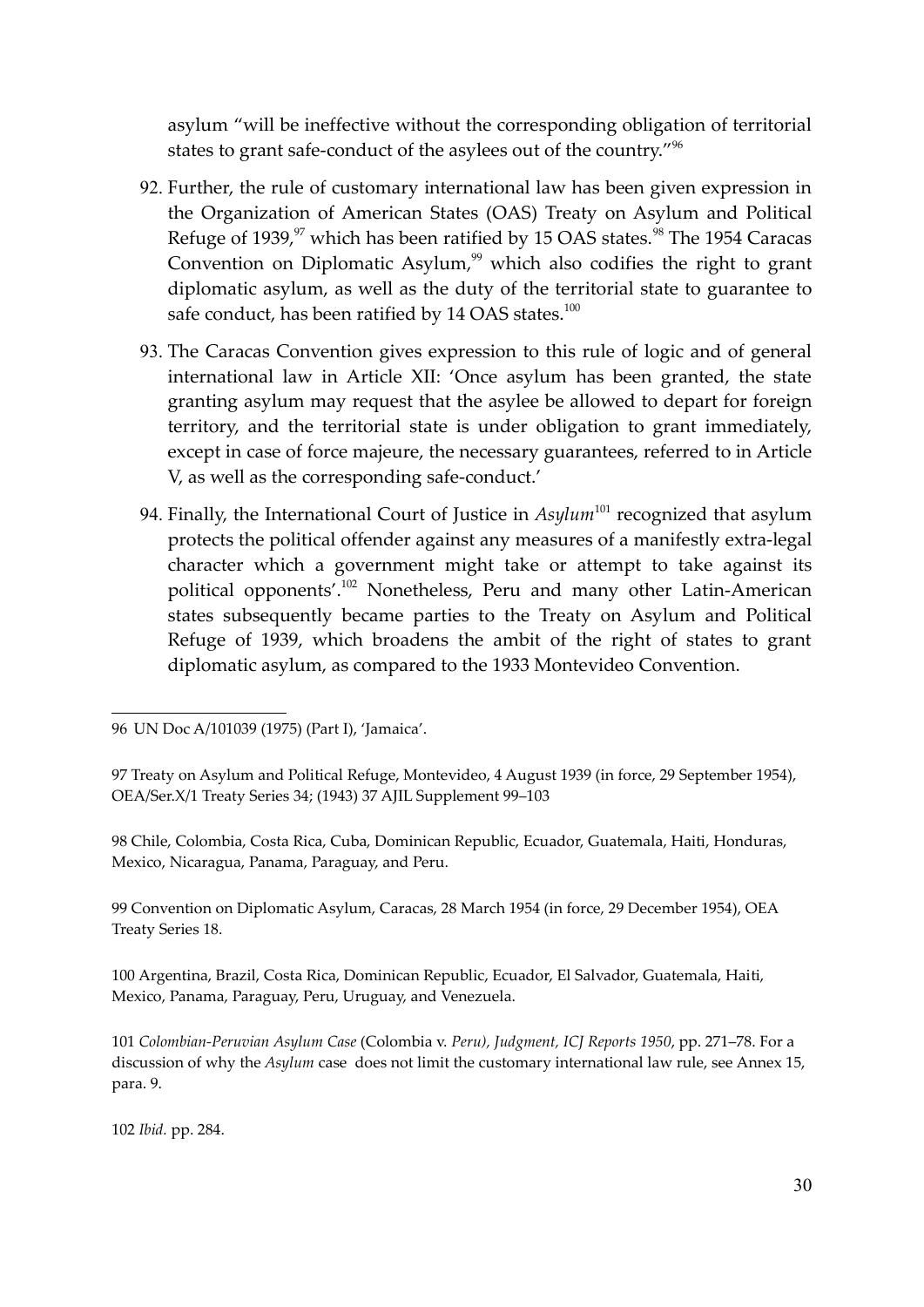- 95. Even if, as a matter of substance, the United Kingdom and Sweden consider that they are not obliged to recognise or give effect to the asylum afforded to Mr. Assange, as a matter of process, they were still obliged to ensure that their disagreement did not effect of depriving Mr. Assange of his liberty in an arbitrary and protracted manner. At the very least, they were obliged to take steps to ensure that their disagreement with Mr. Assange's right to this remedy did not prejudice the following rights:
	- a.i. His presumption of innocence;
	- a.ii. His right not to be detained for an unreasonable length of time;
	- a.iii. His right to defend himself;
	- a.iv. His right to receive appropriate medical treatment;
	- a.v. His right to be housed in an appropriate a premises;
	- a.vi. His right to receive legal advice without being monitored (or without the fear of being monitored);
	- a.vii. His right to appropriate facilities to receive family visits; and
	- a.viii. His right to fresh air, sunlight and outside exercise.

# **ii. The disproportionate nature of the Swedish prosecutor's refusal to interview Mr. Assange outside of Sweden.**

- 96. For over two years, the Prosecutor has refused to consider alternative mechanisms, which would allow Mr. Assange to be interviewed in a manner, which was compatible with his right to asylum. For example, the Prosecutor has rejected requests:
	- a.i. to interview him *via* video link;
	- a.ii. to interview him in the premises of the Embassy of Ecuador;
	- a.iii. to receive his written statement; or
	- a.iv. to secure assurances from the Swedish authorities regarding *non-refoulement* to the United States of America, should Mr. Assange travel to Sweden for the interview.
- 97. Even if the decision to issue an arrest warrant against Mr. Assange was in accordance with Swedish law at the time it was issued, the lawful character if this decision, has been vitiated by the disproportionate and grave nature of its consequences.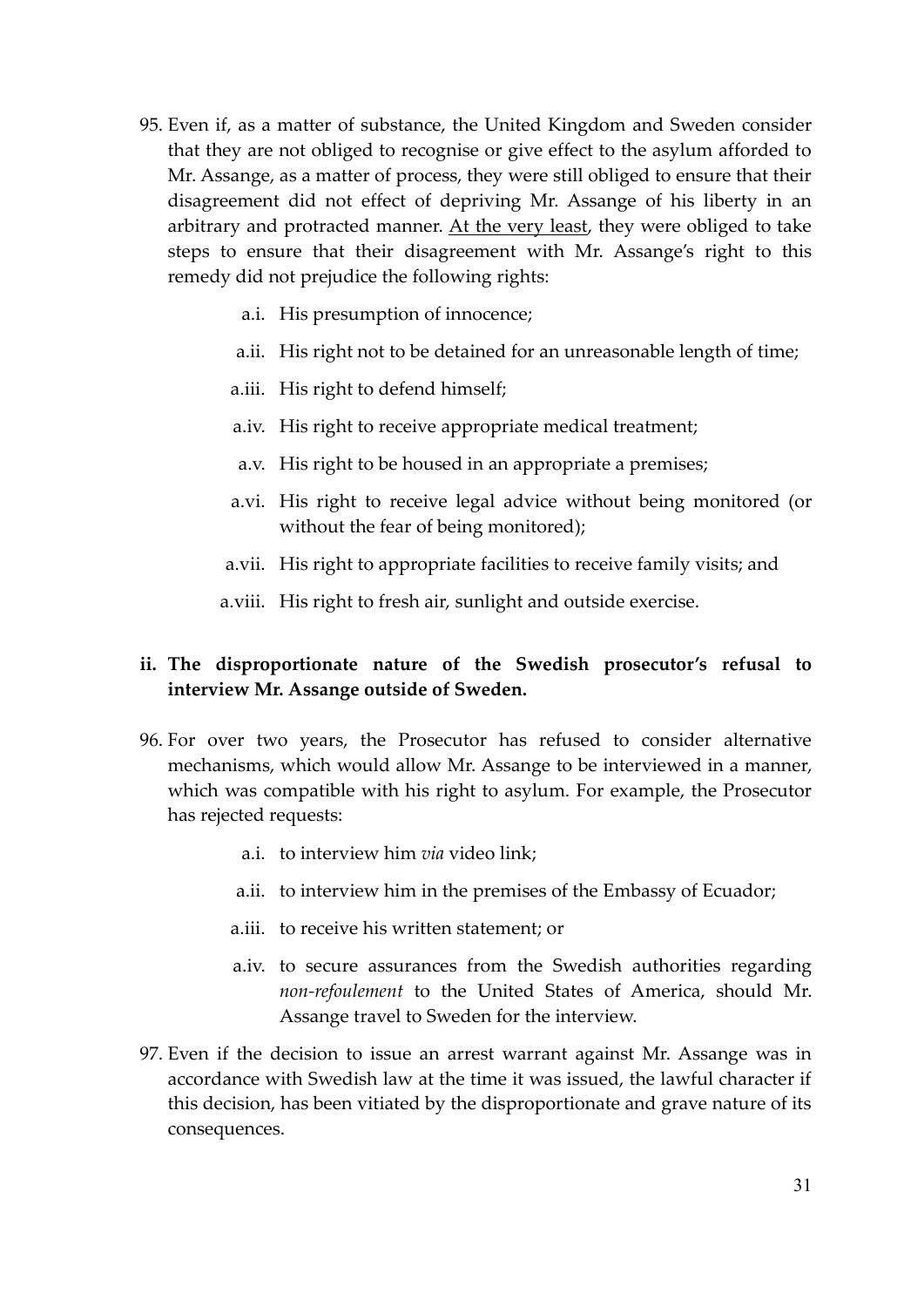98. In a press conference delivered on 16 July 2014, and in response to the question why Mr. Assange had not been charged, the prosecutor replied:

> "The Swedish Code of Procedure places obstacles. The Procedural Code requires that we give the suspect a chance to give his version. The Procedural Code requires that the specific accusations are shared with the defendant at an interrogation. The Procedural Code further requires that we give the suspect access to the entire case file before we are able to lay charges. The suspect should have the ability to ask for additional investigative measures. Once all these steps have been taken, it is possible to indict. "<sup>103</sup>

None of the prospective steps detailed by the prosecutor have been taken.

99. The principle of proportionality is a fundamental principle of international law, which applies to the protection of human rights, particularly in the area of deprivation of liberty. For example, remand in custody on criminal charges must be reasonable and necessary in all the circumstances.<sup>104</sup> The WGAD has also referred to principle of proportionality as a principle of international law which influences the right not to be arbitrarily detained. In communications 55/2011 and 4/2011 the WGAD held that:

> "the principle of proportionality always requires that detention be used only as a last resort, and that when it is used, strict legal limitations and effective judicial guarantees must be in place."<sup>105</sup>

- 100. Mr. Assange has made himself fully available to be interviewed by the Swedish Prosecutor in a range of ways. The Prosecutor has refused to explore any of these options.<sup>106</sup> The arrest warrant should be considered to be a last resort when the Prosecutor has not explored any other possible options.
- 101. In this regard, even if the Prosecutor had concerns regarding the efficacy of such alternative options, the principle of proportionality dictates that the Prosecutor should first examine in practice whether the alternative methods are indeed inadequate. In a press conference on 16 July 2014, the

106 Annex 11.

<sup>103</sup> See Annex 6

<sup>104</sup> See, e.g., 305/1988, Van Alphen v. The Netherlands, para. 5.8; 1369/2005, Kulov v. Kyrgyzstan, para. 8.3.

<sup>105</sup> Al Jabouri v. Lebanon, Op No. 55/2011 (2011), para 21; Yambala v. Switzerland, Op No. 4/2011 (2010), para. 18.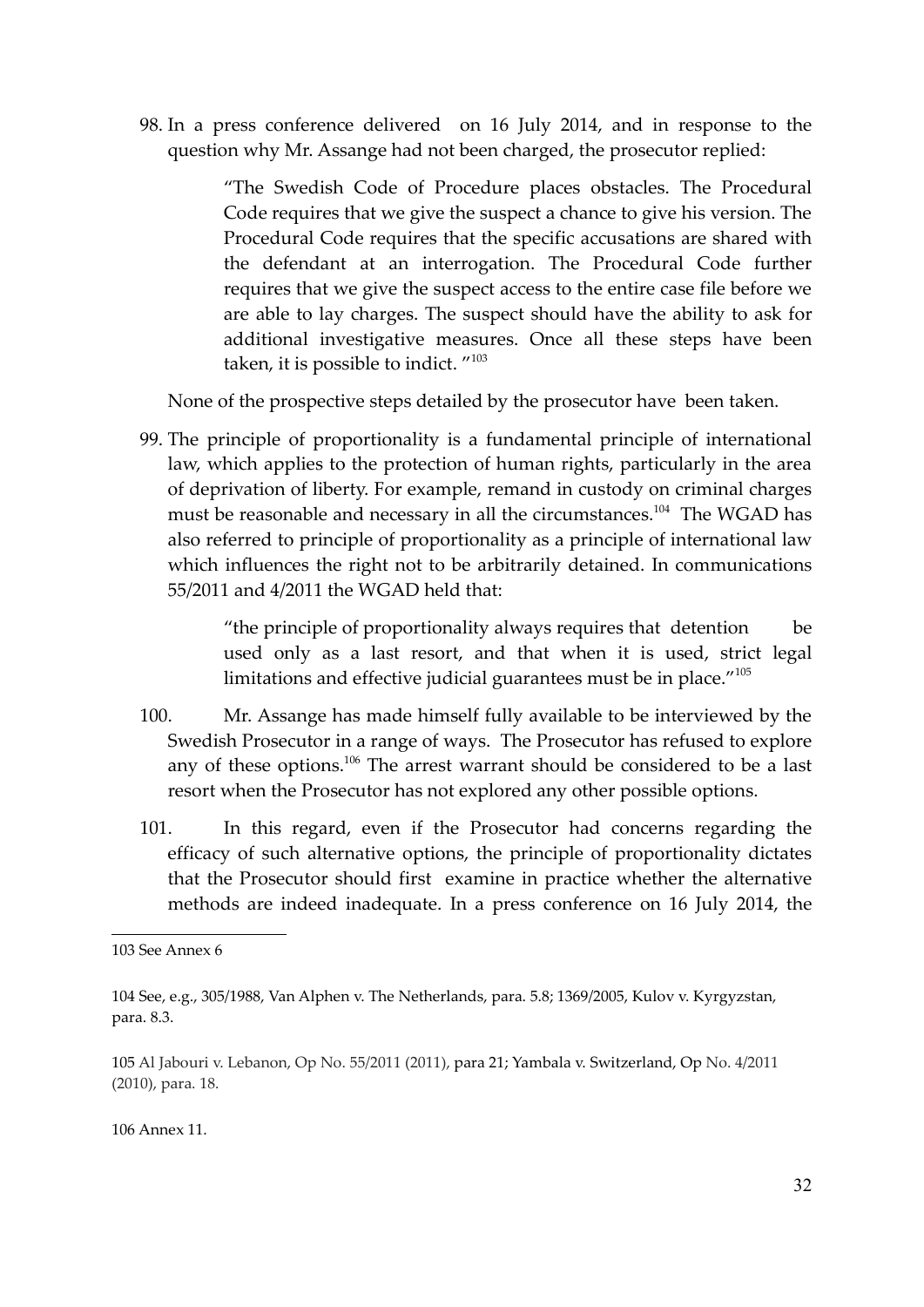Swedish prosecutor said:

"Even if it were possibly to hold interrogations with [Mr. Assange] at the embassy- I do not know whether it is legally possible -then the question still remains about how would a prosecution, if one were to be brought, be able to be held? How would we conclude this if we wish to prosecute and hold a trial when he has said that he absolutely refuses to come here?

I cannot go into any further detail about the considerations I have made. But in short, these considerations have led to the conclusion that at present there are no reasons to try out this complicated process which would consist in repeated applications for legal assistance in criminal matters. "<sup>107</sup>

It is grossly disproportionate and unreasonable that the Prosecutor simply dismissed these possibilities on the grounds of entirely hypothetical concerns that might never have eventuated.<sup>108</sup>

102. Chapter 23, §4 of the Swedish Code of Judicial Procedure, the primary instrument governing the rights of accused during preliminary investigation, provide that,

> "The investigation should be conducted so that no person is unnecessarily exposed to suspicion, or put to unnecessary cost or inconvenience. The preliminary investigation shall be conducted as expeditiously as possible. When there is no longer reason for pursuing the investigation, it shall be discontinued."

- 103. A review of Swedish practice, prepared by 16 prominent legal NGOs for submission to the United Nations Human Rights Council, demonstrates that Swedish Prosecutors routinely interview persons outside of Swedish territory, pursuant to international agreements which allow and facilitate such a process.<sup>109</sup> Suspects in both less serious and more serious preliminary investigations have been interviewed in Germany, the United Kingdom, Serbia, and even in the Swedish Consulate in the United States of America.<sup>110</sup>
- 104. The disproportionality of the Prosecutor's decision is also aggravated

108 Annex 11.

109 'Joint Submission for the  $21<sup>st</sup>$  Session of the Universal Periodic Review of the Kingdom of Sweden', paras 31 and 32, http://justice4assange.com/IMG/pdf/NGOs\_UPR\_Sweden\_English\_.pdf.

<sup>107</sup> Annex 6.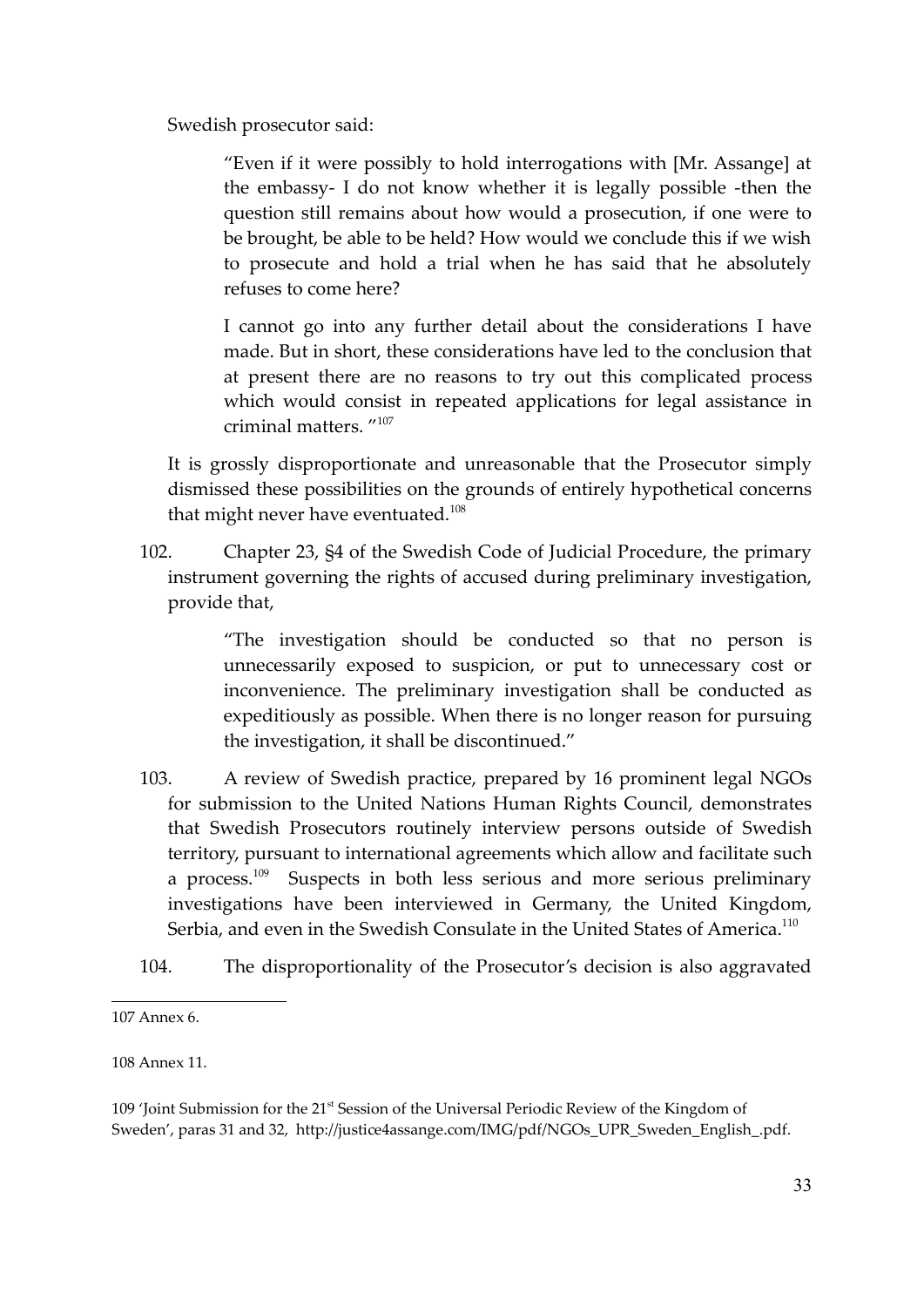by her failure to take into consideration Mr. Assange's fundamental right to asylum, $111$  especially in the context of the refusal of the Swedish authorities to provide assurances regarding *non-refoulement*. The Prosecutor has alternative mechanisms to secure information from Mr. Assange. If Mr. Assange leaves the confines of the Embassy, he forfeits his most effective and potentially only protection against *refoulemen*t to United States of America. Any hypothetical investigative inconveniences regarding the interview of Mr. Assange by video link or in the Embassy pale into insignificance when compared to the grave risk that *refoulement* poses to Mr. Assange's physical and mental integrity.

- 105. Since the preliminary investigation has not progressed since 2010, it has not been completed in violation of Mr. Assange's right to a speedy resolution of the allegations against him (as per Article 14(1) of the ICCPR). The existence of a confidential preliminary investigation against Mr. Assange was unlawfully disclosed to the media by the Swedish Prosecution Authority within hours of its commencement, in August  $2010^{112}$ . Since that time, Mr. Assange has had no means to dispel this long shadow of suspicion. Whereas the "complainants" have been interviewed several times, Mr. Assange has been deprived of the ability to be heard, and to clear his name. The Prosecutor's refusal to interview him in the Ecuadorian Embassy is therefore contrary to the presumption of innocence and the right to fair proceedings as it prolongs the suspicion against Mr. Assange whilst simultaneously depriving him of the means to contest it.
- 106. By virtue of the fact that Mr. Assange has been denied the opportunity to provide a statement (which is a fundamental aspect of the *audi alteram partem* principle) and access to exculpatory evidence, Mr. Assange has also been denied the opportunity to defend himself against the allegations. This is contrary to Principle 11(1) of the Body of Principles for the Protection of All Persons under Any Form of Detention or Imprisonment. 113
- 107. The Prosecutor is also fully aware that the practical consequence of

111 Annex 11. See also Annex 9.

112 Resulting in more than 1.2 million Internet references to Mr. Assange's name and the word "rape", compared to 1.8 million with Mr. Assange's name alone, according to Google search (as of 12 September 2014).

113 See Report of the Working Group on Arbitrary Detention: compilation of national, regional and international laws, regulations and practices on the right to challenge the lawfulness of detention before court, 30 June 2014, para. 11.

<sup>110</sup> Joint Submission for the 21<sup>st</sup> Session of the Universal Periodic Review of the Kingdom of Sweden', para. 32.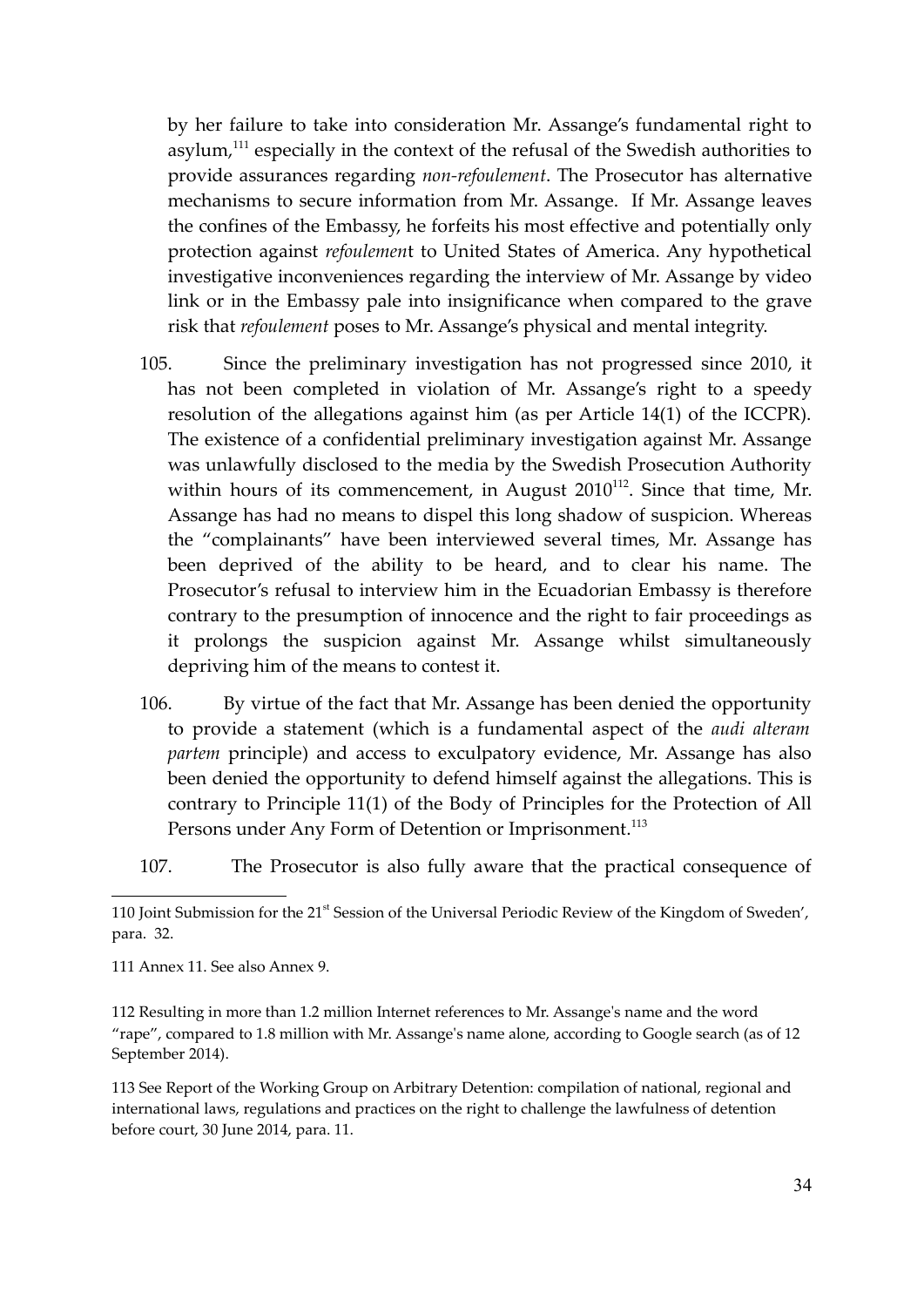this decision is that Mr. Assange is compelled to remain in the confinement of the Ecuadorian Embassy. The Guidelines on the Applicable Criteria and Standards relating to the Detention of Asylum Seekers and Alternatives to Detention, of 2012, stipulate that where asylum seekers are detained, the authorities must "justify it according the principles of necessity, reasonableness and proportionality, showing that less intrusive means of achieving the same objectives have been considered in the individual case".<sup>114</sup> The Prosecutor has failed to comply with this requirement.

- 108. This failure to consider alternative remedies has has therefore consigned Mr. Assange to a lengthy pre-trial detention, which greatly exceeds any acceptable length for an uncharged person. Mr. Assange has been confined in the Embassy for over two years (approximately 27 months). The maximum sentence which Mr. Assange would face if convicted in Sweden is four years,<sup>115</sup> and under European rules on sentencing, he would be released after two-thirds had been served (after 2 2/3 years or 32 months). Even without including the 10 days in prison and the 550 days under house arrest, Mr. Assange has been detained for 84.37% of the maximum time which he would serve if charged, sentenced, and convicted. Including his detention prior to entering the embassy brings the figure to well over 100%.
- 109. The duration of such detention is *ipso facto* incompatible with the presumption of innocence.<sup>116</sup> Even though the arrest warrant was issued for the purpose of questioning in order to determine whether the matter will proceed to a formal investigation, the fact that he has now been confined for almost four years due to these allegations will necessary affect and influence

<sup>114</sup> Para. 47.v, cited in Report of the Working Group on Arbitrary Detention: compilation of national, regional and international laws, regulations and practices on the right to challenge the lawfulness of detention before court, 30 June 2014, para. 38.

<sup>115</sup> Chapter 6 Section 1 of the Swedish Penal Code,

http://www.government.se/content/1/c6/04/74/55/ef2d4c50.pdf: "If, in view of the circumstances associated with the crime, a crime provided for in the first or second paragraph is considered less aggravated, a sentence to imprisonment for at most four years shall be imposed for rape. "

<sup>116</sup> The United Nations Human Rights Committee has found that "The holding in detention of accused persons pending trial for a maximum duration of a third of the possible sentence facing them, irrespective of the risk that they may fail to appear for trial is incompatible with the presumption of innocence and the right to be tried within a reasonable time or to be released on bail." Ecuador, ICCPR, A/53/40 vol. I (1998) 43 at para. 286. See also Body of Principles for the Protection of All Persons under Any Form of Detention or Imprisonment 36; Adopted by General Assembly resolution 43/173 of 9 December 1988 ("A detained person suspected of or charged with a criminal offence shall be presumed innocent and shall be treated as such until proved guilty according to law in a public trial at which he has had all the guarantees necessary for his defence.").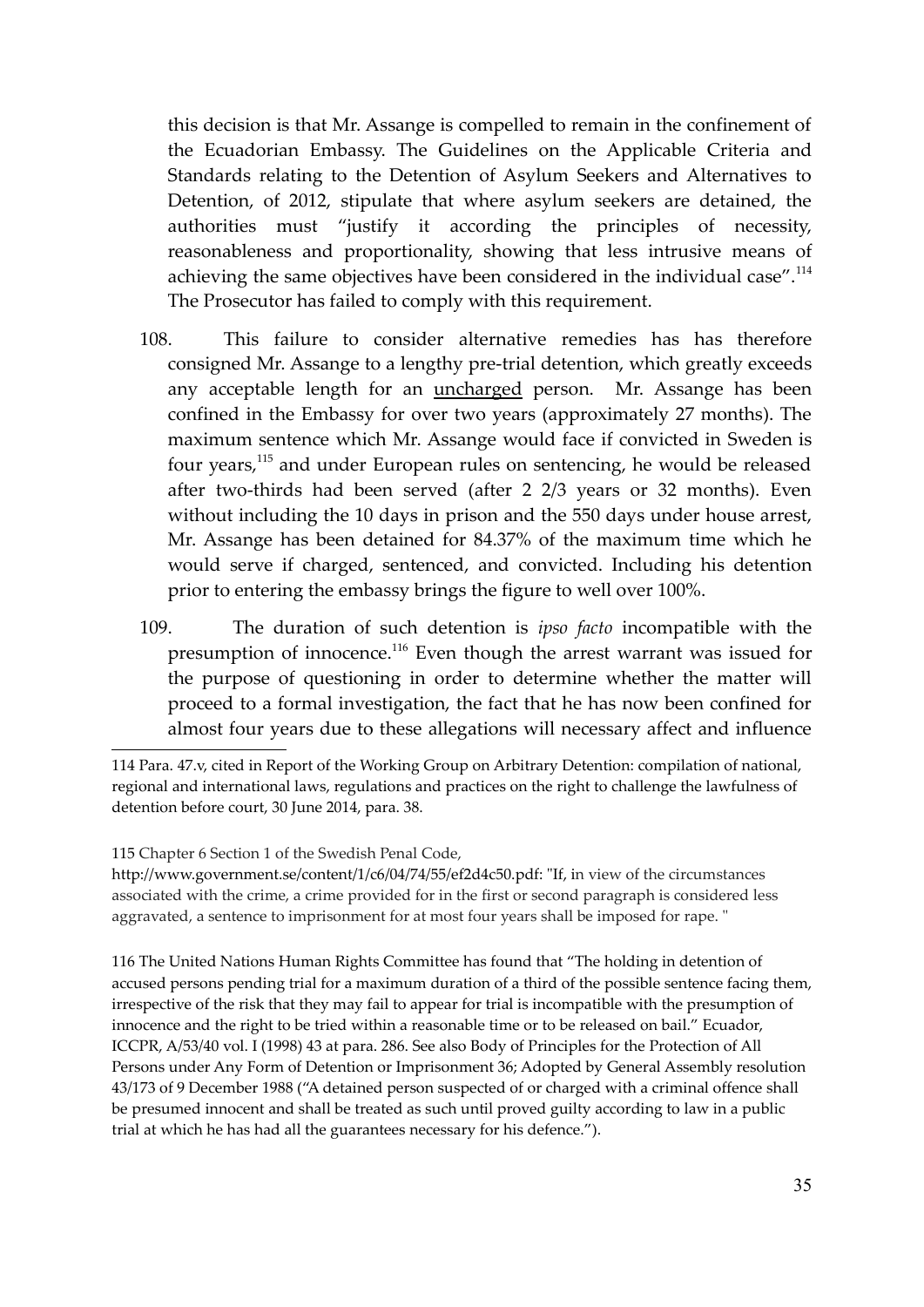the appearance of impartiality of Swedish decision-makers.

- 110. Since both the Swedish Prosecutor and the Stockholm District Court have refused to consider Mr. Assange's confinement under either house arrest or in the Embassy as a form of detention, $117$  he has been denied the right to contest the continued necessity and proportionality of the arrest warrant in light of the length of this detention (i.e. his confinement in the Ecuadorian Embassy).
- 111. This constitutes a violation of the principle that detainees must have the right to contest the continued necessity of their detention on a regular basis in a court of law. This right applies to all situations of deprivation of liberty. $118$
- 112. In turn, the Courts, Prosecutor and domestic authorities must take measures to protect the detainee against an unreasonable length of pre-trial detention (and asylum seekers from prolonged periods of confinement).<sup>119</sup> Whether it is reasonable and necessary to continue to insist that a person be detained pursuant to an arrest warrant will necessarily change with the effluxion of time, during which the person has been detained. $^{120}$
- 113. Mr. Assange is effectively serving a sentence for a crime for which he has not even been charged. The Swedish authorities have nonetheless refused to acknowledge that this confinement should be taken into consideration for the purposes of calculating sentence if Mr. Assange were to be convicted of any crime.<sup>121</sup> His continued confinement therefore exposes him to a likely violation of *nemo debet bis vexari pro una et eadem causa*; if convicted in Sweden, he will be forced to serve a further sentence in relation to conduct for which he has already been detained.<sup>122</sup> This is contrary to Article 14(7) of the

119 Mansour Ahani v. Canada, Communication No. 1051/2002, U.N. Doc. CCPR/C/80/D/1051/2002 (2004), para. 10.2.

120 Mansour Ahani v. Canada, Communication No. 1051/2002, U.N. Doc. CCPR/C/80/D/1051/2002 (2004, para. 10.2.

121 Annexes 9 and 11.

122 In the Prosecutor v. Blaskic, ICTY President Cassese observed that "it is widely specified in

<sup>117</sup> Annexes 9 and 11.

<sup>118</sup> See Report of the Working Group on Arbitrary Detention: compilation of national, regional and international laws, regulations and practices on the right to challenge the lawfulness of detention before court, 30 June 2014, para. 15.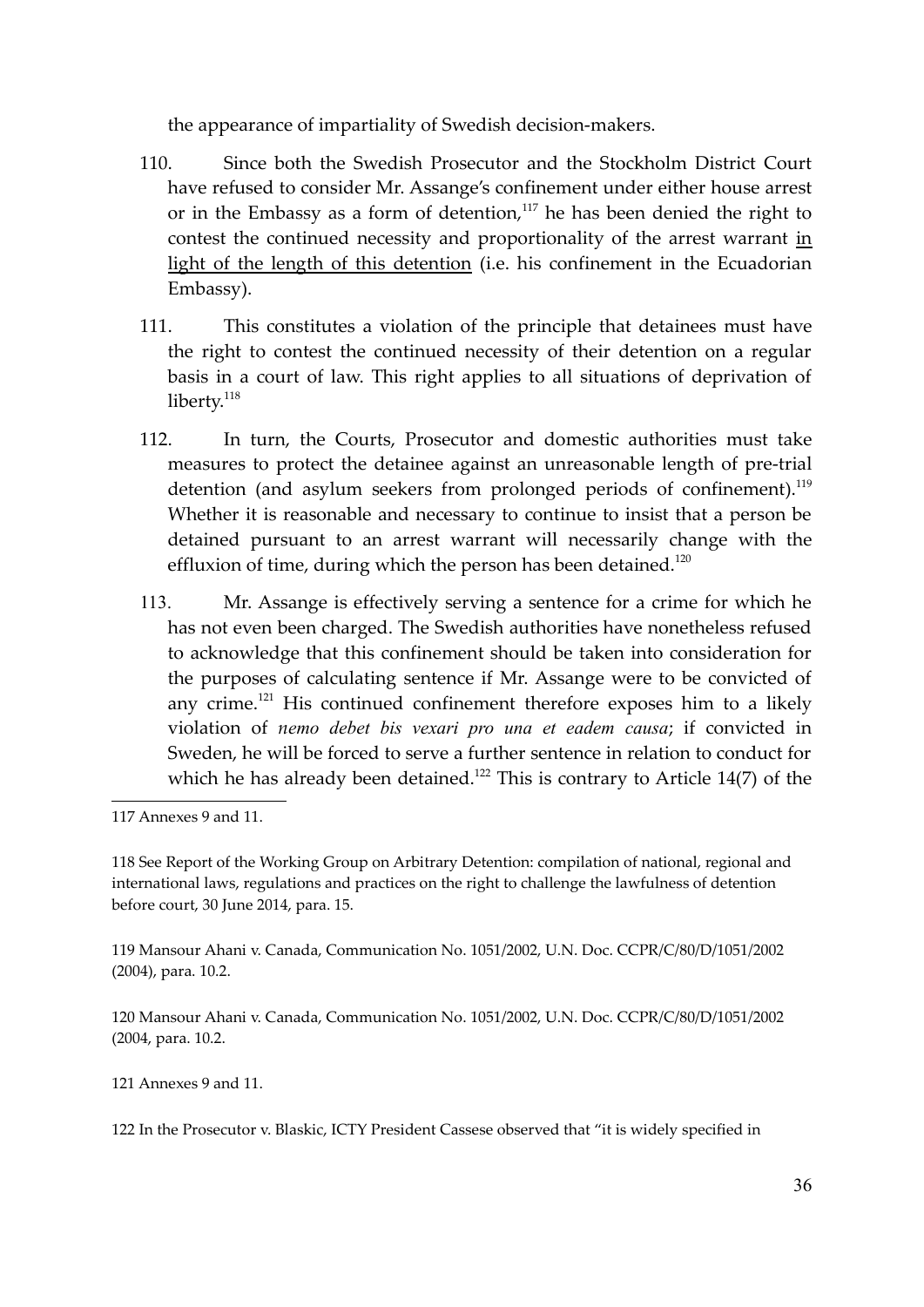ICCPR. His continued confinement in the Embassy beyond the period of 32 months (which will be February 2015) would also give rise to a category I form of arbitrary detention.

**iii. The absence of any form of judicial review or remedy concerning the prolonged confinement and the extremely intrusive surveillance, to which Mr. Assange has been subjected.**

- 114. Athough the United Kingdom indicated in 2012 that it would establish a working group to regulate Mr. Assange's situation, it has failed to do so, thus depriving Mr Assange and the Ecuadorian authorities of a mechanism through which they could attempt to resolve or mitigate violations of Mr. Assange's rights.<sup>123</sup> Both the United Kingdom and Sweden have refused to recognise Mr. Assange's confinement as a form of detention, and as such he has had no means to seek judicial review as concerns the length and necessity of such confinement in the Embassy.<sup>124</sup>
- 115. As set out above and in Annex 1, Mr. Assange has been continuously subjected to highly invasive surveillance for the last four years. Mr. Assange has never been disclosed the legal basis for these particular surveillance measures,<sup>125</sup> and in fact has little ability to do so as the United States national security investigation against him is still underway.

123 E. Addley, *Julian Assange has had his human rights violated, says Ecuador foreign minister*, The Guardian, 17 August 2014, http://www.theguardian.com/media/2014/aug/17/julian-assange-humanrights-violated-ecuador.

124 Annexes 9 and 11, As confirmed in the above-cited Blaskic decision, international practice requires that all forms of house arrest must be subject to judicial review:Decision on Motion of the Defence Filed Pursuant to Rule 64 of the Rules of Procedure and Evidence, 3 April 1996, para. 18 http://www.icty.org/x/cases/blaskic/tdec/en/960403.pdf.

125 Annex 1, Annex 2. The legal procedures governing a monitoring regime must be publicly accessible: Liberty v. United Kingdom, Application no. 58243/00, Judgment, 1 July 2008, paras 60-69 The power to monitor communications or persons cannot be open-ended or unfettered, but must be regulated by appropriate safeguards: Weber and Saravia v. Germany, 54934/00, Admissibility decision of 29 June 2006.

national legislation and held by courts that house arrest is a form or class of detention, for all purposes including the right to impugn the legality of detention and the right to have the period spent under house arrest to be taken into account for determining the penalty". Decision on Motion of the Defence Filed Pursuant to Rule 64 of the Rules of Procedure and Evidence, 3 April 1996, para. 18 http://www.icty.org/x/cases/blaskic/tdec/en/960403.pdf.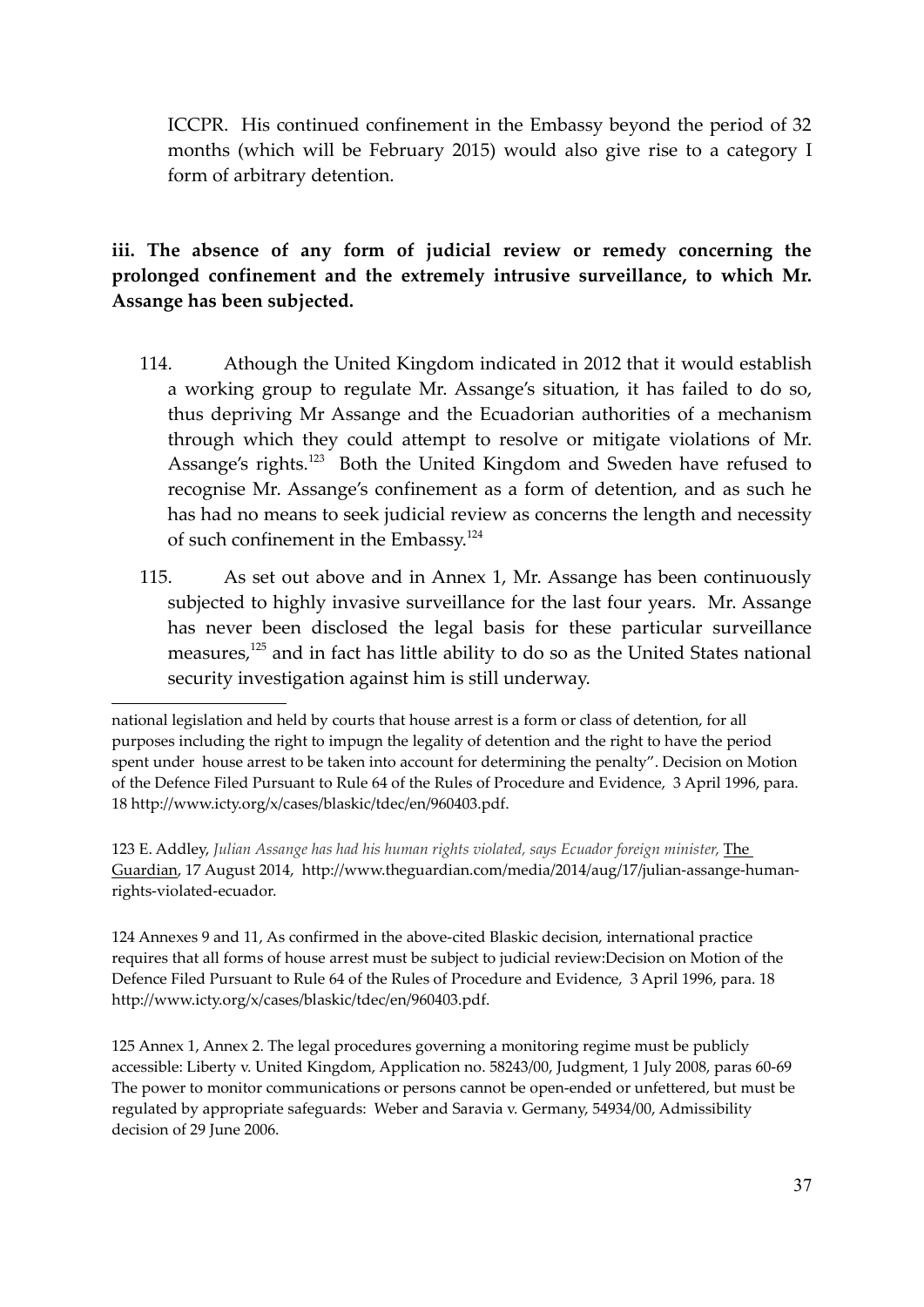- 116. He has thus been deprived of the ability to contest their necessity or proportionality. These intrusions must be considered in light of the context of Mr. Assange's work as a publisher, and the impact that they have had on his freedom of speech and the freedom of the press.<sup>126</sup>
- 117. The cost of policing the embassy has been estimated at  $\text{\textsterling}7.3$  million to date (£9,000/day).<sup>127</sup> A Freedom of Information Act request submitted in April 2014, which requested a breakdown of the cost of policing the embassy, was rejected on "national security" grounds *inter alia*. <sup>128</sup> This expenditure and the related surveillance measures clearly exceed the range of measures, which are either necessary or proportionate as concerns the simple execution of an arrest warrant.
- 118. Such "round the clock" surveillance is a gross deprivation of privacy (and thus personal liberty), and, over a prolonged period, can constitute inhumane treatment due to its psychological effects. <sup>129</sup> The intrusive nature of this surveillance has also undermined his right to receive legal advice in a confidential setting. As noted above, listening devices have been discovered in the premises of the Embassy. As found by the ECtHR, the right to effective representation will be rendered illusory in circumstances in which the defendant could be monitored irrespective as to whether the defendant is monitored in each instance.<sup>130</sup>
- 119. It must also be emphasised that the current surveillance regime is part of an ongoing campaign of surveillance, and deprivation of liberty, which commenced in 2010. This campaign has targeted Mr. Assange's right to free speech and political belief, free movement, privacy, and privileged legal communications.<sup>131</sup>
- 120. Most importantly, by vilifying him as an enemy of the state and a "high

126 Letter from Press NGOs to AG Holder, Annex 14.

127 The cost estimate is based on this article: http://www.lbc.co.uk/cost-of-policing-assange-embassyrises-to-65m-92344. The website http://govwaste.co.uk/ tracks the cost of policing the Ecuadorian embassy in London in real time. Accessed 9 September 2014

128 Freedom of Information Request to the Metropolitan Police Service (MPS) Reference No: 2014040002635;

https://www.whatdotheyknow.com/request/julian\_assange\_detention\_costs#outgoing-359068.

129Aguilar v. Bolivia, Op No. 12/2005 (2005), para 13; Op No. 13/2007 (Vietnam), para. 20.

130 *Castravet v. Moldavia*, ECHR,(Application no. 23393/05) 13 March 2007, para 51. See also S. v. Switzerland, judgment of 28 November 1991, Series A no. 220, pp. 15-16, § 48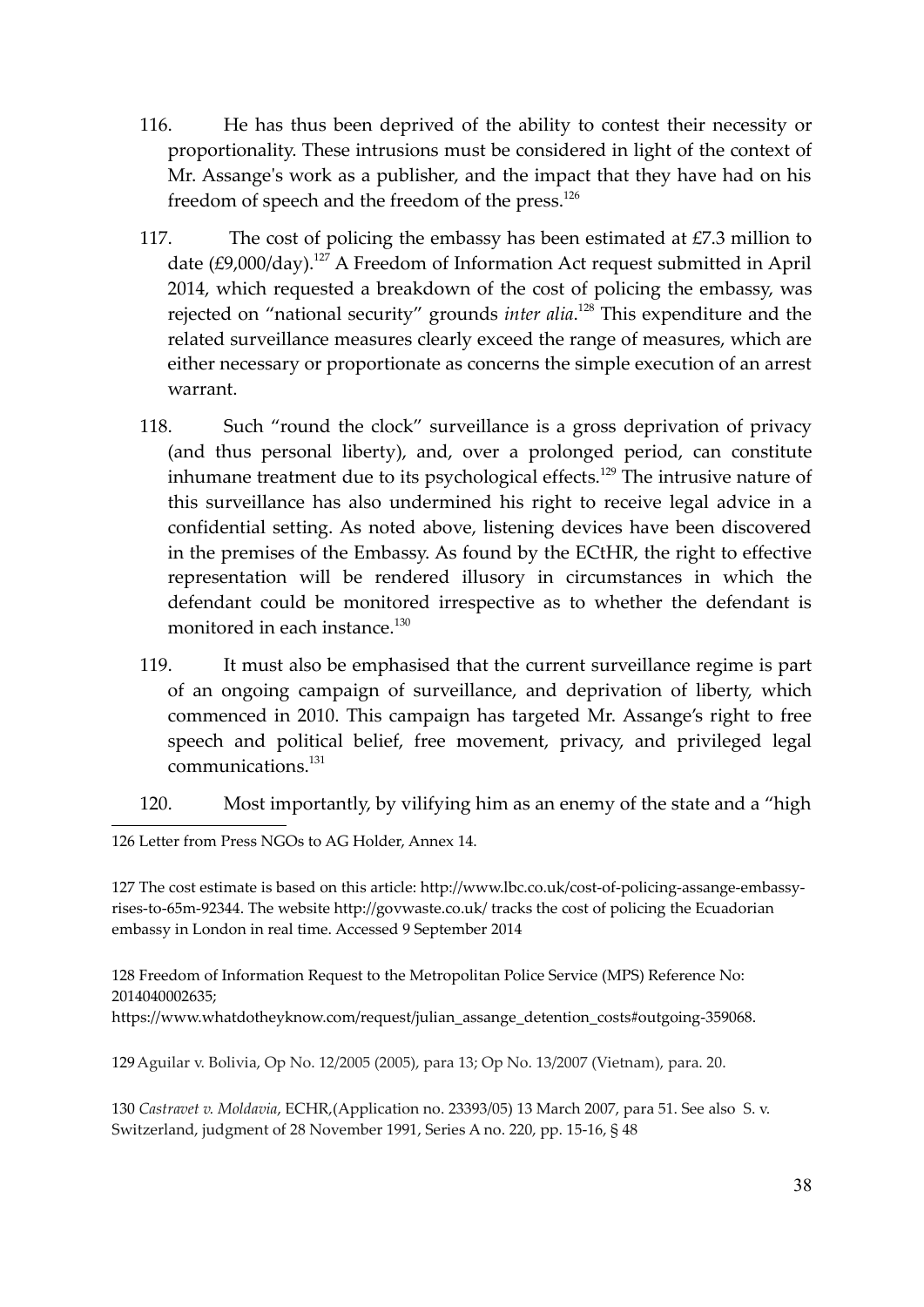tech terrorist", this campaign has engendered a significant risk as concerns his physical safety.<sup>132</sup> A columnist in the Washington Times wrote that "We should treat Mr Assange the same way as other high-value terrorist targets: Kill him."<sup>133</sup> The former Chief of Staff to Vice-President Dan Quayle proposed the following in the Weekly Standard: "Why can't we act forcefully against WikiLeaks? Why can't we use our various assets to harass, snatch or neutralize Julian Assange and his collaborators, wherever they are?"<sup>134</sup>

- 121. When the Washington Times published a blood spattered depiction of Mr. Assange in the cross-hairs of a rifle,<sup>135</sup> the United States authorities took no steps to condemn such actions, notwithstanding the Senator Gifford precedent.<sup>136</sup> The refusal of the United Kingdom and Sweden to either recognise Mr. Assange's asylum in a safe country such as Ecuador or provide assurances must be viewed as particularly arbitrary and unlawful in light of their positive duty to ensure that he is not subjected to such a clear risk of harm<sup>137</sup>
- 122. Mr. Assange is also been deprived of the ability to be informed of the legal nature of these measures or to contest them in a court of law.<sup>138</sup>

131 Annex 1, pp. 1-24

132 See Annex 3.

133 J. Kuhner, 'Assassinate Assange?', Washington Times 2 December 2010, http://www.washingtontimes.com/news/2010/dec/2/assassinate-assange/?page=2

134 W. Kristol, 'Whack WikiLeaks: *And there's a role for Congress*', The Weekly Standard 30 November 2010, http://www.weeklystandard.com/blogs/whack-wikileaks\_520462.html

135 Available at:

http://media.washtimes.com/media/image/2010/12/02/B1\_Kuhner\_GGa\_s877x996.jpg? 7342cecbb1aff29fb302ca9eefb175808a67a8af; The accompanying article (cited above) was at http://www.washingtontimes.com/multimedia/image/b1-kuhner-ggajpg/

136 Senator Gifford was shot at a political rally after a photograph was published of her in the 'crosshairs' of her political opponents. http://gawker.com/5728545/shot-congresswoman-was-in-sarahpalins-crosshairs

137 As found by the Human Rights Committee in the context of asylum seekers, " the right to be free from torture requires not only that the State party not only refrain from torture but take steps of due diligence to avoid a threat to an individual of torture from third parties." Mansour Ahani v. Canada, Communication No. 1051/2002, U.N. Doc. CCPR/C/80/D/1051/2002 (2004), para. 10.6.

138 Silver and others v United Kingdom [1983].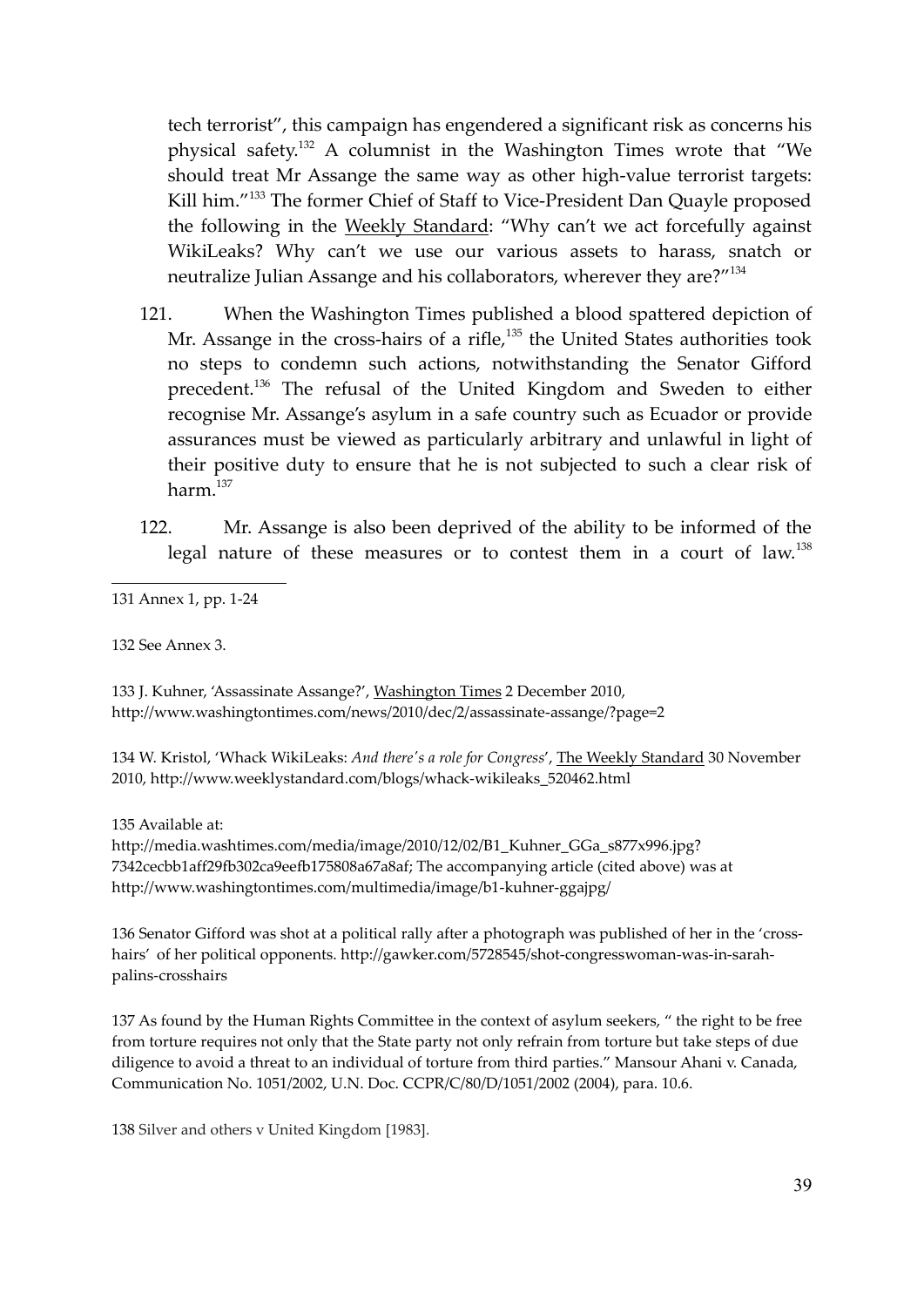Notwithstanding the submission of multiple Freedom of Information requests, neither the United Kingdom nor the United States authorities have provided him with any information on these matters under the basis that the investigations against him are ongoing. The fact that Mr. Assange has been denied the right to contest such measures is both a denial of his right to challenge such interference with his liberty and privacy, and a denial of his right to an effective remedy (which is a peremptory norm of international  $law).$ <sup>139</sup>

- 123. Mr. Assange is effectively in a legal vacuum concerning these issues, and is residing in prolonged state of uncertainty, which is in itself, severely deleterious to his mental health, and contrary to the due process requirements set out in the above *Amuur* and *Riad* cases.
- 124. The cumulative effect of the above conditions is the creation of a state of severe mental anguish and distress, particularly since this situation appears likely to continue indefinitely. As found by the ECtHR in relation to the situation of persons detained pursuant to indefinite immigration orders, "uncertainty regarding their position and the fear of indefinite detention must, undoubtedly, have caused the applicants great anxiety and distress, as it would virtually any detainee in their position." $^{140}$
- 125. The prospect of indefinite confinement is, in itself, is a violation of the requirement set out by the Human Rights Committee that a maximum period of detention must be established by law, and upon expiry of that period, the detainee must be automatically released.<sup>141</sup>

# **iv. The absence of required conditions for prolonged detention of this nature (such as medical treatment and access to outside areas).**

126. Notwithstanding Mr. Assange's appreciation for the ongoing

141 A/HRC/13/30, para. 61, cited in Report of the Working Group on Arbitrary Detention: compilation of national, regional and international laws, regulations and practices on the right to challenge the lawfulness of detention before court, 30 June 2014, para. 40.

<sup>139</sup> In the matter of El Sayed, 'Order Assigning the Matter to the Pre-Trial Judge', CH/PRES/2010/01, paras. 26 and 35, http://www.stl-tsl.org/en/the-cases/in-the-matter-of-el-sayed/main/filings/ordersand-decisions/president-s-office/f0001-6.

<sup>140</sup> A. and Others v. The United Kingdom, Application no. 3455/05 , Judgment of the Grand Chamber, 19 February 2009, para. 130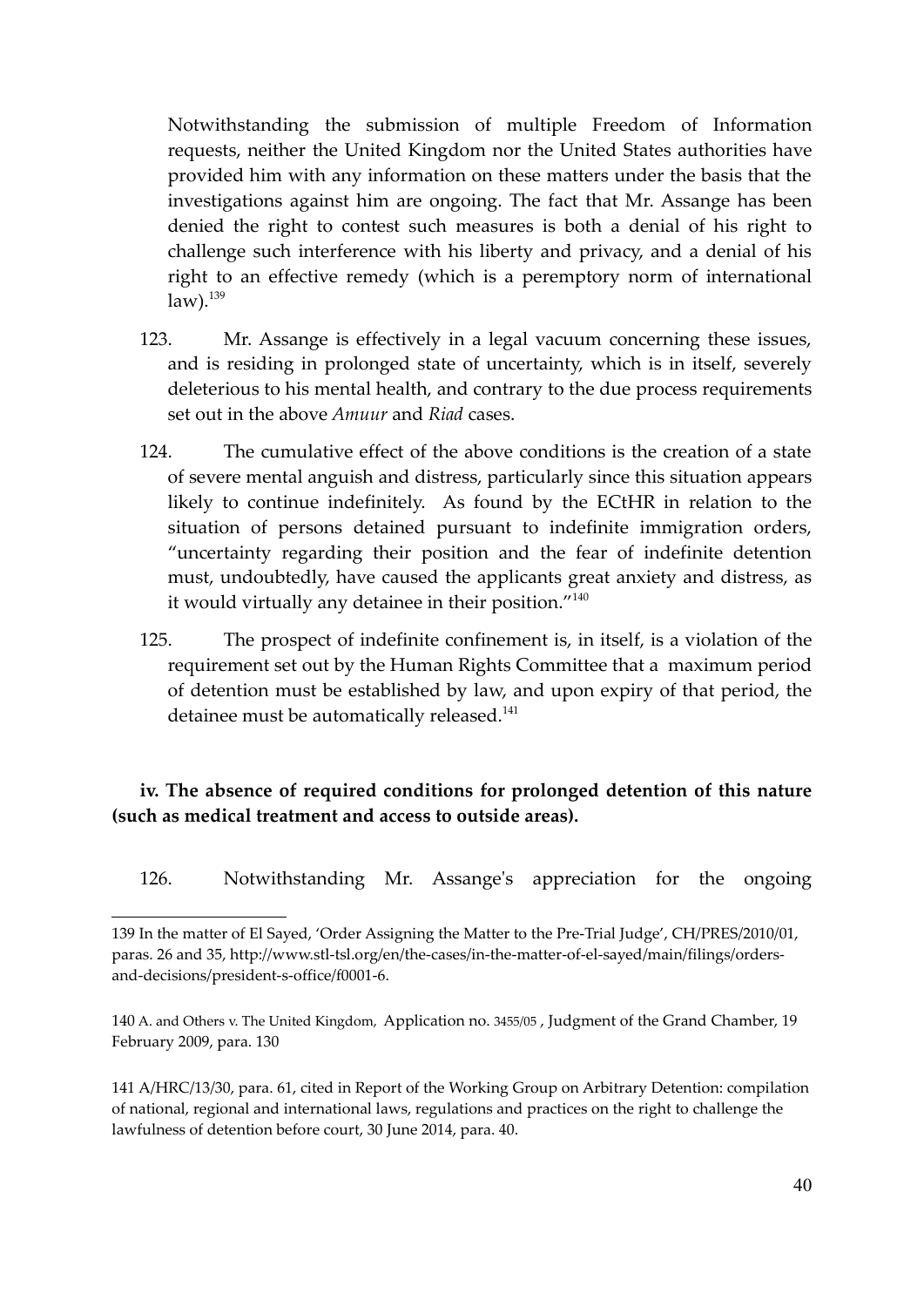protection extended to him by the Embassy of Ecuador, the Embassy is nonetheless exactly that, an Embassy and not a house or detention center equipped for prolonged pre-trial detention.

- 127. For the purposes of this urgent application, the most concerning aspect is the lack of appropriate and necessary medical equipment or facilities. As can be verified by WGAD through a visit to the Embassy, Mr. Assange's health were to deteriorate or if he were to have anything more than a superficial illness, his life would be seriously at risk.
- 128. The lack of access to medical and dental facilities runs contrary to Principle 24<sup>142</sup> of the United Nations Body of Principles for the Protection of All Persons under Any Form of Detention or Imprisonment, and Article 22 of the Standard Minimum Rules for the Treatment of Prisoners.<sup>143</sup>
- 129. The likelihood of Mr. Assange''s health deteriorating increases the longer Mr. Assange remains detained in the Embassy. Mr. Assange has no access to direct sunlight (and thus Vitamin D) or fresh air. This in turn, violates the requirement that all detainees must be afforded at least one hour of exercise outside, weather permitting.<sup>144</sup> Further, it violates the requirements that in accommodating detainees there must be "due regard" to "climatic conditions and particularly to cubic content of air, minimum floor space, lighting, heating and ventilation."<sup>145</sup>
- 130. Due to limited space within the Embassy, Mr. Assange is unable to meet with his lawyers in a privileged setting, contravening Article  $93<sup>146</sup>$  and it

143 "22. … (2) Sick prisoners who require specialist treatment shall be transferred to specialized institutions or to civil hospitals. Where hospital facilities are provided in an institution, their equipment, furnishings and pharmaceutical supplies shall be proper for the medical care and treatment of sick prisoners, and there shall be a staff of suitable trained officers.(3) The services of a qualified dental officer shall be available to every prisoner."

144 Article 21(1) of the Standard Minimum Rules. ("Every prisoner who is not employed in outdoor work shall have at least one hour of suitable exercise in the open air daily if the weather permits.").

145 Article 10 of the Standard Minimum Rules.

146 "93. For the purposes of his defence, an untried prisoner shall be allowed to apply for free legal aid where such aid is available, and to receive visits from his legal adviser with a view to his defence and to prepare and hand to him confidential instructions. For these purposes, he shall if he so desires

<sup>142 &</sup>quot;A proper medical examination shall be offered to a detained or imprisoned person as promptly as possible after his admission to the place of detention or imprisonment, and thereafter medical care and treatment shall be provided whenever necessary. This care and treatment shall be provided free of charge."